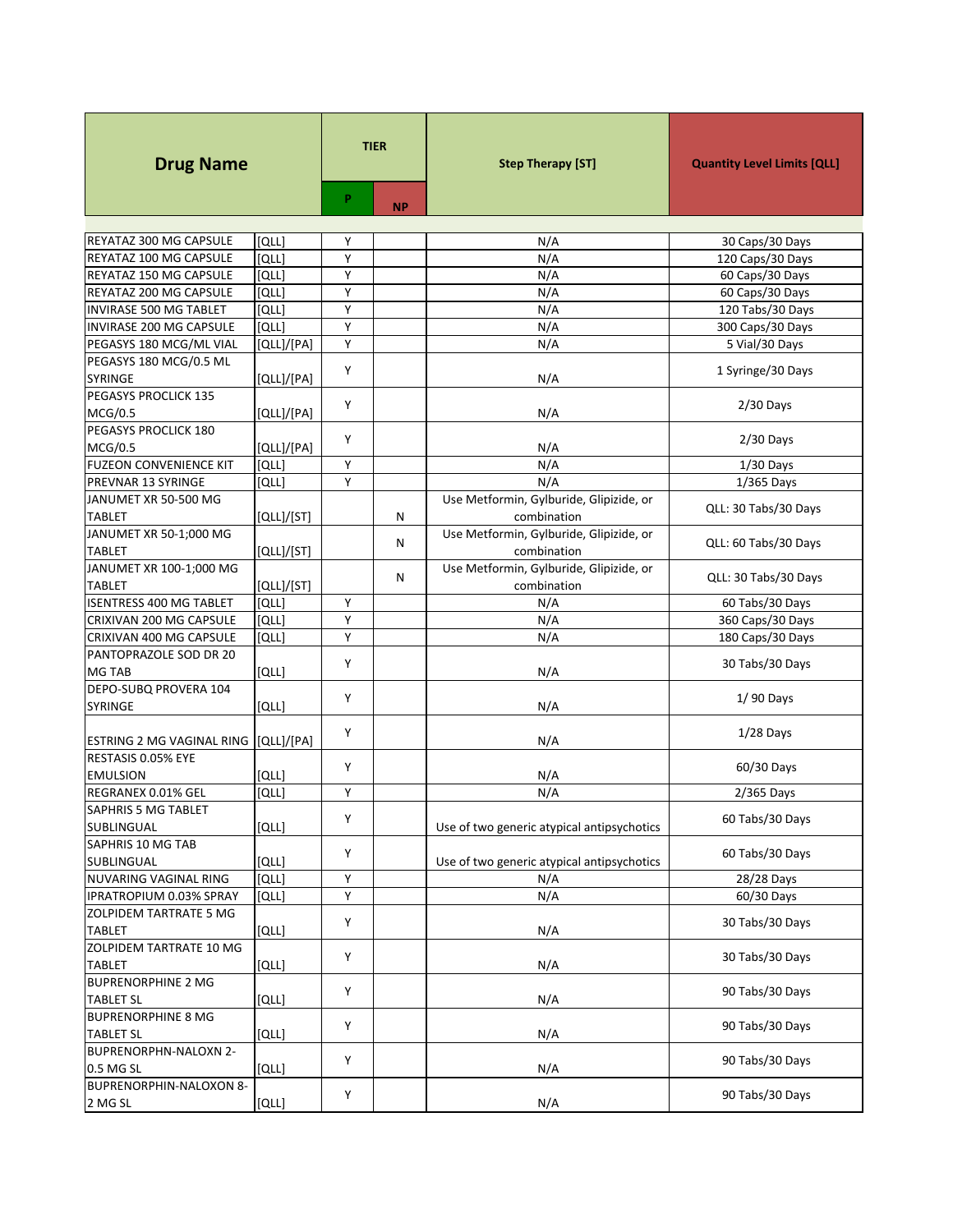| <b>QUETIAPINE FUMARATE 25</b>            |                         | Y |     | 90 Tabs/30 Days                    |
|------------------------------------------|-------------------------|---|-----|------------------------------------|
| MG TAB                                   | [QLL]                   |   | N/A |                                    |
| <b>QUETIAPINE FUMARATE 100</b>           |                         | Y |     | 90 Tabs/30 Days                    |
| MG TAB<br><b>QUETIAPINE FUMARATE 200</b> | [QLL]                   |   | N/A |                                    |
| MG TAB                                   |                         | Y |     | 90 Tabs/30 Days                    |
| <b>QUETIAPINE FUMARATE 300</b>           | [QLL]                   |   | N/A |                                    |
| MG TAB                                   |                         | Y |     | 60 Tabs/30 Days                    |
| <b>QUETIAPINE FUMARATE 50</b>            | [QLL]                   |   | N/A |                                    |
| MG TAB                                   | [QLL]                   | Y | N/A | 90 Tabs/30 Days                    |
| <b>QUETIAPINE FUMARATE 400</b>           |                         |   |     |                                    |
| MG TAB                                   | [QLL]                   | Y | N/A | 60 Tabs/30 Days                    |
| NEVIRAPINE 50 MG/5 ML                    |                         |   |     |                                    |
| <b>SUSP</b>                              | וֹםנו                   | Υ | N/A | 1200/30 Days                       |
| NEVIRAPINE 200 MG TABLET                 | [QLL]                   | Υ | N/A | 60 Tabs/30 Days                    |
| FLUTICASONE PROP 50 MCG                  |                         |   |     |                                    |
| SPRAY                                    | [QLL]                   | Y | N/A | 16/30 Days                         |
| SUSTIVA 50 MG CAPSULE                    | [QLL]                   | Y | N/A |                                    |
| SUSTIVA 200 MG CAPSULE                   | [QLL]                   | Υ | N/A | 360 Caps/30 Days                   |
| SUSTIVA 600 MG TABLET                    | וֹםנו                   | Y | N/A | 90 Caps/30 Days<br>30 Tabs/30 Days |
|                                          |                         | Y |     | 90/30 Days                         |
| RENALCAL LIQUID                          | [QLL]/[PA]              | Υ | N/A |                                    |
| PEPTAMEN LIQUID                          | [QLL]/[PA]              | Υ | N/A | 90/30 Days                         |
| REPLETE LIQUID                           | $\overline{[QLL]/[PA]}$ |   | N/A | 90/30 Days                         |
| REPLETE WITH FIBER LIQUID                | [QLL]/[PA]              | Υ | N/A | 90/30 Days                         |
| NUTREN 1.0 LIQUID                        | [QLL]/[PA]              | Υ | N/A | 90/30 Days                         |
| NUTREN JUNIOR LIQUID                     | [QLL]/[PA]              | Υ | N/A | 90/30 Days                         |
| NUTREN JUNIOR LIQUID                     | [QLL]/[PA]              | Υ | N/A | 90/30 Days                         |
| <b>CARNATION INSTANT</b>                 |                         | Υ |     | 90/30 Days                         |
| <b>BREAKFAST</b>                         | [QLL]/[PA]              |   | N/A |                                    |
| <b>CARNATION INSTANT</b>                 |                         | Y |     | 90/30 Days                         |
| <b>BREAKFAST</b>                         | [QLL]/[PA]              |   | N/A |                                    |
| <b>CARNATION INSTANT</b>                 |                         | Υ |     | 90/30 Days                         |
| <b>BREAKFAST</b>                         | [QLL]/[PA]              |   | N/A |                                    |
| PEPTAMEN JUNIOR-PREBIO1                  |                         | Υ |     | 90/26 Days                         |
| LIQUID                                   | [QLL]/[PA]              |   | N/A |                                    |
| PEPTAMEN JUNIOR FIBER                    |                         | Y |     | 90/26 Days                         |
| LIQUID                                   | [QLL]/[PA]              |   | N/A |                                    |
| PEPTAMEN JUNIOR LIQUID                   | [QLL]/[PA]              | Υ | N/A | 90/30 Days                         |
| PEPTAMEN JUNIOR LIQUID                   | [QLL]/[PA]              | Υ | N/A | 90/26 Days                         |
| PEPTAMEN-PREBIO1 LIQUID                  | [QLL]/[PA]              | Υ | N/A | 90/30 Days                         |
| <b>NUTRIHEP LIQUID</b>                   | [QLL]/[PA]              | Υ | N/A | 90/30 Days                         |
| NUTRIVENT 1.5 LIQUID                     | [QLL]/[PA]              | Y | N/A | 90/30 Days                         |
| <b>GLYTROL LIQUID</b>                    | [QLL]/[PA]              | Υ | N/A | 90/30 Days                         |
| F-A-A FREE AMINO ACID LIQ                | [QLL]/[PA]              | Υ | N/A | 90/30 Days                         |
| PEPTAMEN AF LIQUID                       | [QLL]/[PA]              | Υ | N/A | 90/30 Days                         |
| <b>CRUCIAL LIQUID</b>                    | [QLL]/[PA]              | Υ | N/A | 90/30 Days                         |
|                                          |                         | Υ |     | 90/30 Days                         |
| NUTREN PULMONARY LIQUID                  | [QLL]/[PA]              |   | N/A |                                    |
| NUTREN RENAL LIQUID                      | [QLL]/[PA]              | Υ | N/A | 90/30 Days                         |
| PROBALANCE LIQUID                        | [QLL]/[PA]              | Υ | N/A | 90/30 Days                         |
| PEPTAMEN JUNIOR POWDER                   | [QLL]/[PA]              | Υ | N/A | 10/30 Days                         |
| <b>NUTRIHEAL LIQUID</b>                  | [QLL]/[PA]              | Υ | N/A | 90/30 Days                         |
| <b>ADDITIONS FOOD ENHANCER</b>           |                         | Υ |     | $1/365$ Days                       |
| PWD                                      | [QLL]                   |   | N/A |                                    |
| SOLUS V2 AUDIBLE METER                   |                         | Υ |     | 1/365 Days                         |
| <b>SYS KIT</b>                           | [QLL]                   |   | N/A |                                    |
| TRAMADOL HCL ER 100 MG                   |                         | Υ |     | 30 Tabs/30 Days                    |
| <b>TABLET</b>                            | [QLL]                   |   | N/A |                                    |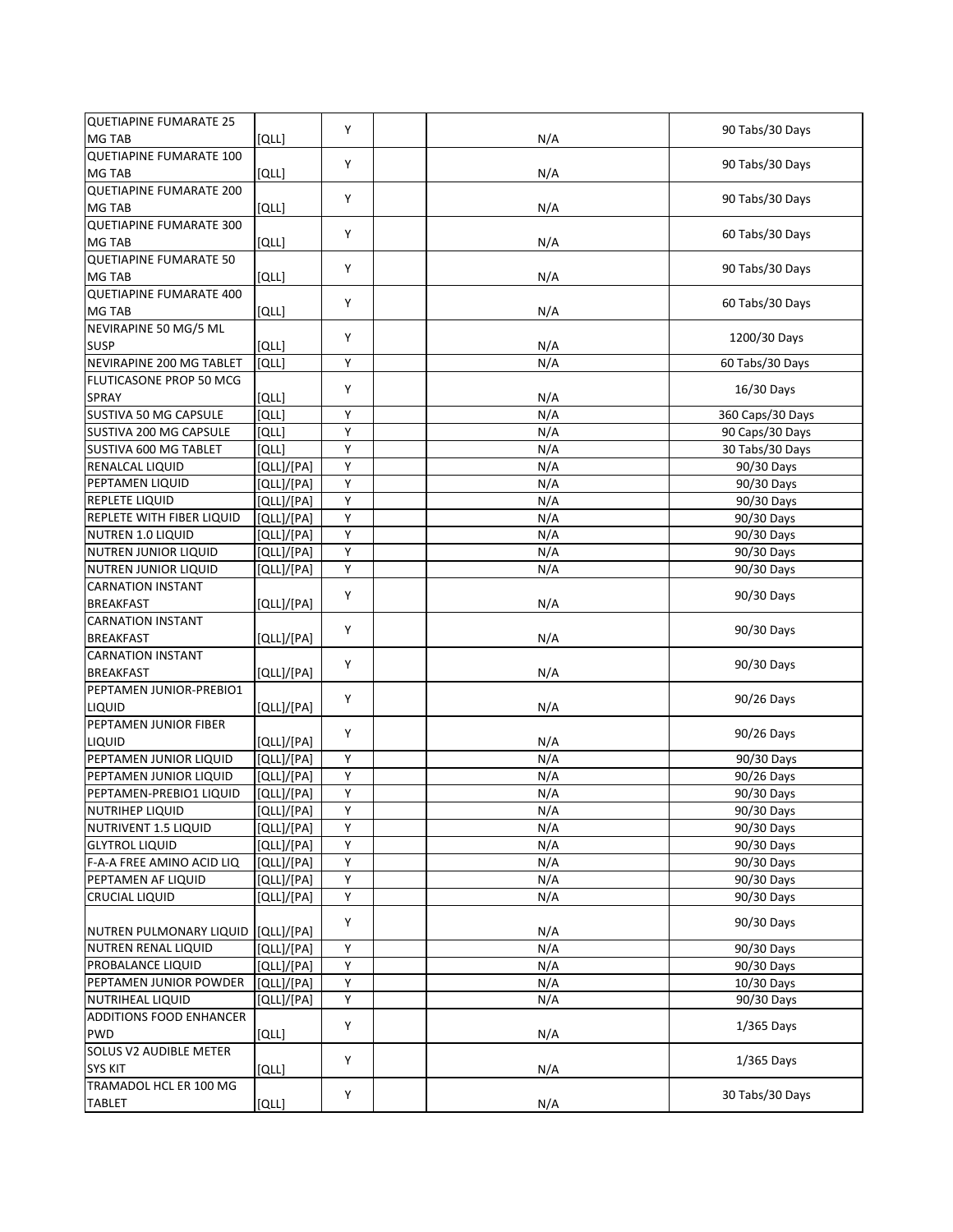| TRAMADOL HCL ER 200 MG                     |              |   |                                            |                  |
|--------------------------------------------|--------------|---|--------------------------------------------|------------------|
| <b>TABLET</b>                              | [QLL]        | Y | N/A                                        | 30 Tabs/30 Days  |
| TRAMADOL HCL ER 300 MG                     |              |   |                                            |                  |
| <b>TABLET</b>                              | [QLL]        | Y | N/A                                        | 30 Tabs/30 Days  |
| NUTRITIONAL SUPPLEMENT                     |              |   |                                            |                  |
| LIQ                                        | [QLL]/[PA]   | Y | N/A                                        | 90/30 Days       |
| NUTRITIONAL SUPPLEMENT                     |              |   |                                            |                  |
| <b>PLUS</b>                                | [QLL]/[PA]   | Y | N/A                                        | 90/30 Days       |
| PEPTINEX 1.0 LIQUID                        | [QLL]/[PA]   | Y | N/A                                        | 90/30 Days       |
| PEPTINEX 1.5 LIQUID                        | [QLL]/[PA]   | Y | N/A                                        | 90/30 Days       |
| COMPLEAT PEDI RED 0.6 CAL                  |              | Y |                                            |                  |
| LIQ                                        | [QLL]/[PA]   |   | N/A                                        | 90/30 Days       |
| <b>IMPACT PEPTIDE 1.5 CAL</b>              |              |   |                                            |                  |
| LIQUID                                     | [QLL]/[PA]   | Y | N/A                                        | 90/30 Days       |
| <b>BIOTECT PLUS LIQUID</b>                 | [QLL]        | Υ | N/A                                        | 90/30 Days       |
|                                            |              |   |                                            |                  |
|                                            | [QLL]/[ST]/[ | Y |                                            | 6 Tabs/365 Days  |
| LEVONORGESTREL 0.75 MG                     | PA]          |   | Use My Way, Next Choice, One Dose, Plan B, |                  |
| <b>TABLET</b><br><b>EASYMAX V SPEAKING</b> |              |   | One-Step                                   |                  |
| <b>GLUCOSE SYS</b>                         |              | Y |                                            | 1/365 Days       |
|                                            | [QLL]        |   | N/A                                        |                  |
| EASYMAX V GLUCOSE SYSTEM                   |              | Y |                                            | $1/365$ Days     |
| KIT                                        | [QLL]        |   | N/A                                        |                  |
| EASYMAX V2 BLOOD<br><b>GLUCOSE SYS</b>     |              | Y |                                            | 1/365 Days       |
|                                            | [QLL]        |   | N/A                                        |                  |
| EASYMAX N GLUCOSE SYSTEM                   |              | Y |                                            | $1/365$ Days     |
| KIT                                        | [QLL]        |   | N/A                                        |                  |
| SM FISH OIL CONCENTRATE                    |              | Y |                                            | $2/30$ Days      |
| SFG                                        | [QLL]        |   | N/A                                        |                  |
| <b>EPZICOM TABLET</b>                      | [QLL]        | Y | N/A                                        | 30 Tabs/30 Days  |
| LEXIVA 700 MG TABLET                       | [QLL]        | Υ | N/A                                        | 120 Tabs/30 Days |
| LEXIVA 50 MG/ML                            |              | Y |                                            | 1800/30 Days     |
| SUSPENSION                                 | [QLL]        |   | N/A                                        |                  |
| RESCRIPTOR 100 MG TABLET                   | [QLL]        | Υ | N/A                                        | 360 Tabs/30 Days |
| RESCRIPTOR 200 MG TABLET                   | [QLL]        | Υ | N/A                                        | 180 Tabs/30 Days |
|                                            |              | Y |                                            | 900/30 Days      |
| ZIAGEN 20 MG/ML SOLUTION                   | [QLL]        |   | N/A                                        |                  |
| <b>KETOCAL 3:1 POWDER</b>                  | [QLL]/[PA]   | Y | N/A                                        | 10/30 Days       |
| XMTVI MAXAMUM POWDER                       | [QLL]/[PA]   | Υ | N/A                                        | 10/30 Days       |
| XLYS; XTRP MAXAMAID                        |              | Y |                                            | 10/30 Days       |
| <b>POWDER</b>                              | [QLL]/[PA]   |   | N/A                                        |                  |
| MSUD MAXAMAID POWDER                       | [QLL]/[PA]   | Υ | N/A                                        | 10/30 Days       |
| XMTVI MAXAMAID POWDER                      | [QLL]/[PA]   | Υ | N/A                                        | 10/30 Days       |
|                                            |              | Υ |                                            | 28 Tabs/28 Days  |
| SRONYX 0.10-0.02 MG TABLET [QLL]           |              |   | N/A                                        |                  |
| ZARAH TABLET                               | [QLL]        | Υ | N/A                                        | 28 Tabs/28 Days  |
| VESTURA 3 MG-0.02 MG                       |              | Υ |                                            | 28 Tabs/28 Days  |
| <b>TABLET</b>                              | [QLL]        |   | N/A                                        |                  |
|                                            |              | Υ |                                            | 30 Tabs/30 Days  |
| METADATE ER 20 MG TABLET                   | [QLL]        |   | N/A                                        |                  |
| <b>EZ SMART SYSTEM KIT</b>                 | [QLL]        | Υ | N/A                                        | $1/365$ Days     |
| <b>ONETOUCH VERIO IQ METER</b>             | [QLL]        | Υ | N/A                                        | $1/365$ Days     |
| <b>GOOD START SUPREME</b>                  |              | Υ |                                            | $10/26$ Days     |
| POWDER                                     | [QLL]/[PA]   |   | N/A                                        |                  |
| NICOTINE TRANSDERMAL                       |              | Y |                                            | 180/365 Days     |
| SYSTEM                                     | [QLL]        |   | N/A                                        |                  |
| CHANTIX 0.5 MG TABLET                      | [QLL]        | Υ | N/A                                        | 180/365 Days     |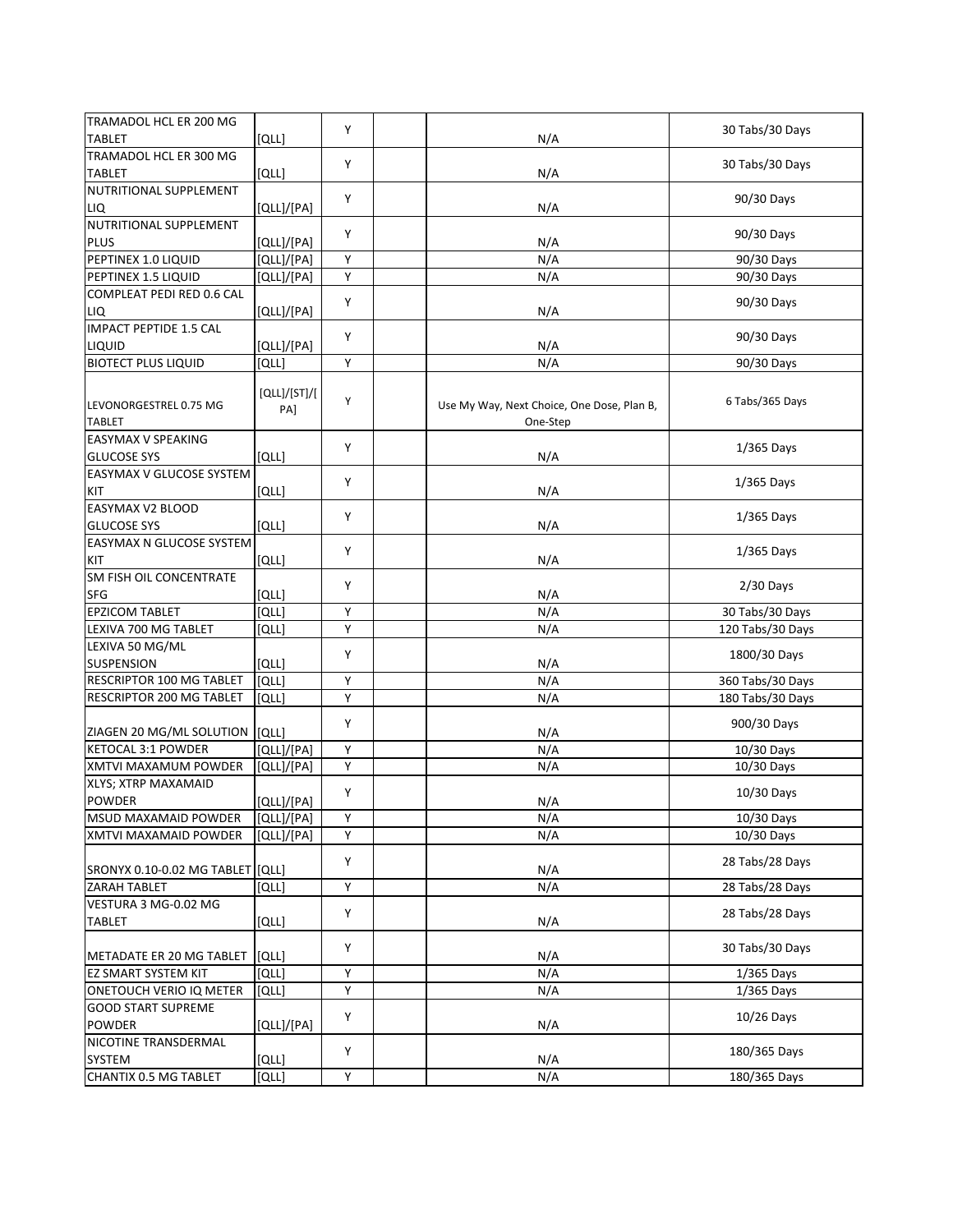| CHANTIX 1 MG CONT MONTH<br><b>BOX</b>                  | [QLL]          | Y                       | N/A                                                                                      | 180/365 Days                       |
|--------------------------------------------------------|----------------|-------------------------|------------------------------------------------------------------------------------------|------------------------------------|
| <b>CHANTIX STARTING MONTH</b>                          |                |                         |                                                                                          |                                    |
| <b>BOX</b>                                             | [QLL]          | Υ                       | N/A                                                                                      | 180/365 Days                       |
| KALETRA 100-25 MG TABLET                               | [QLL]          | Y                       | N/A                                                                                      | 240 Tabs/30 Days                   |
| NORVIR 80 MG/ML SOLUTION [QLL]                         |                | Υ                       | N/A                                                                                      | 480/30 Days                        |
| NORVIR 100 MG TABLET                                   | [QLL]          | Υ                       | N/A                                                                                      | 360 Tabs/30 Days                   |
| LUPRON DEPOT 22.5 MG 3MO                               |                |                         |                                                                                          |                                    |
| KIT                                                    | [QLL]          | Υ                       | N/A                                                                                      | $1/90$ Days                        |
| LUPRON DEPOT 11.25 MG<br><b>3MO KIT</b>                | [QLL]          | Υ                       | N/A                                                                                      | $1/90$ Days                        |
| LUPRON DEPOT-PED 11.25                                 |                |                         |                                                                                          |                                    |
| MG3MO                                                  | [QLL]          | Υ                       | N/A                                                                                      | $1/90$ Days                        |
| HUMIRA 40 MG/0.8 ML                                    |                |                         |                                                                                          |                                    |
| <b>SYRINGE</b>                                         | [QLL]/[PA]     | Y                       | N/A                                                                                      | 2/28 Days                          |
| HUMIRA 40 MG/0.8 ML                                    |                |                         |                                                                                          |                                    |
| <b>SYRINGE</b>                                         | [QLL]/[PA]     | Y                       | N/A                                                                                      | $2/28$ Days                        |
| HUMIRA PEDIATRIC CROHN'S                               |                | Υ                       |                                                                                          | $2/28$ Days                        |
| <b>START</b>                                           | [QLL]/[PA]     |                         | N/A                                                                                      |                                    |
| KALETRA 400-100/5 ML ORAL                              |                | Y                       |                                                                                          | 320/30 Days                        |
| SOLU                                                   | [QLL]          |                         | N/A                                                                                      |                                    |
| HUMIRA 40 MG/0.8 ML PEN                                | [QLL]/[PA]     | Y                       | N/A                                                                                      | $2/28$ Days                        |
| HUMIRA 40 MG/0.8 ML PEN                                | [QLL]/[PA]     | $\overline{\mathsf{Y}}$ | N/A                                                                                      | $2/28$ Days                        |
| HUMIRA 10 MG/0.2 ML                                    |                | Y                       |                                                                                          | $2/28$ Days                        |
| SYRINGE                                                | [QLL]/[PA]     |                         | N/A                                                                                      |                                    |
| HUMIRA 10 MG/0.2 ML                                    |                | Y                       |                                                                                          | $2/28$ Days                        |
| SYRINGE                                                | [QLL]/[PA]     |                         | N/A                                                                                      |                                    |
| NORVIR 100 MG SOFTGEL CAP                              | [QLL]          | Y                       | N/A                                                                                      | 360/30 Days                        |
| KALETRA 200-50 MG TABLET                               | [QLL]          | Y                       | N/A                                                                                      | 120/30 Days                        |
| HUMIRA 20 MG/0.4 ML                                    |                | Y                       |                                                                                          |                                    |
| SYRINGE                                                | [QLL]/[PA]     |                         | N/A                                                                                      | $2/28$ Days                        |
| HUMIRA 20 MG/0.4 ML                                    |                | Υ                       |                                                                                          | 2/28 Days                          |
| SYRINGE                                                | [QLL]/[PA]     |                         | N/A                                                                                      |                                    |
| LUPRON DEPOT-PED 30 MG                                 |                | Υ                       |                                                                                          | $1/90$ Days                        |
| <b>3MO KIT</b>                                         | [QLL]          |                         | N/A                                                                                      |                                    |
| <b>FANAPT 1 MG TABLET</b>                              | <b>[QLL]</b>   | Υ                       | Use of two generic atypical antipsychotics                                               | 60 Tabs/30 Days                    |
| <b>FANAPT 2 MG TABLET</b>                              | וֹםנו          | Υ                       | Use of two generic atypical antipsychotics                                               | 60 Tabs/30 Days                    |
| <b>FANAPT 4 MG TABLET</b><br><b>FANAPT 6 MG TABLET</b> | וֹםנו          | Υ                       | Use of two generic atypical antipsychotics                                               | 60 Tabs/30 Days                    |
| <b>FANAPT 8 MG TABLET</b>                              | [QLL]          | Υ<br>Υ                  | Use of two generic atypical antipsychotics                                               | 60 Tabs/30 Days                    |
| FANAPT 10 MG TABLET                                    | [QLL]          | Υ                       | Use of two generic atypical antipsychotics<br>Use of two generic atypical antipsychotics | 60 Tabs/30 Days<br>60 Tabs/30 Days |
| FANAPT 12 MG TABLET                                    | [QLL]<br>[QLL] | Υ                       | Use of two generic atypical antipsychotics                                               | 60 Tabs/30 Days                    |
| <b>FANAPT TITRATION PACK</b>                           | [QLL]          | Υ                       | Use of two generic atypical antipsychotics                                               | 8/30 Days                          |
| VICTRELIS 200 MG CAPSULE                               | [QLL]/[PA]     | Υ                       | N/A                                                                                      | 360 Caps/30 Days                   |
| <b>ASMANEX TWISTHALR 220</b>                           |                |                         |                                                                                          |                                    |
| MCG #120                                               | [QLL]          | Y                       | N/A                                                                                      | $0.5/30$ Days                      |
| <b>ASMANEX TWISTHALER 220</b>                          |                |                         |                                                                                          |                                    |
| <b>MCG #60</b>                                         | [QLL]          | Υ                       | N/A                                                                                      | $0.5/30$ Days                      |
| <b>ASMANEX TWISTHALER 220</b>                          |                |                         |                                                                                          |                                    |
| <b>MCG #30</b>                                         | [QLL]          | Y                       | N/A                                                                                      | $0.5/30$ Days                      |
| <b>ASMANEX TWISTHALER 110</b>                          |                |                         |                                                                                          |                                    |
| MCG #30                                                | [QLL]          | Y                       | N/A                                                                                      | $0.3/30$ Days                      |
| <b>ENFAMIL ENFACARE LIPIL-</b>                         |                | Y                       |                                                                                          |                                    |
| PWDR                                                   | [QLL]/[PA]     |                         | N/A                                                                                      | $10/26$ Days                       |
| <b>LMD POWDER</b>                                      | [QLL]/[PA]     | Υ                       | N/A                                                                                      | 10/30 Days                         |
| OA 1 POWDER                                            | [QLL]/[PA]     | Y                       | N/A                                                                                      | 10/30 Days                         |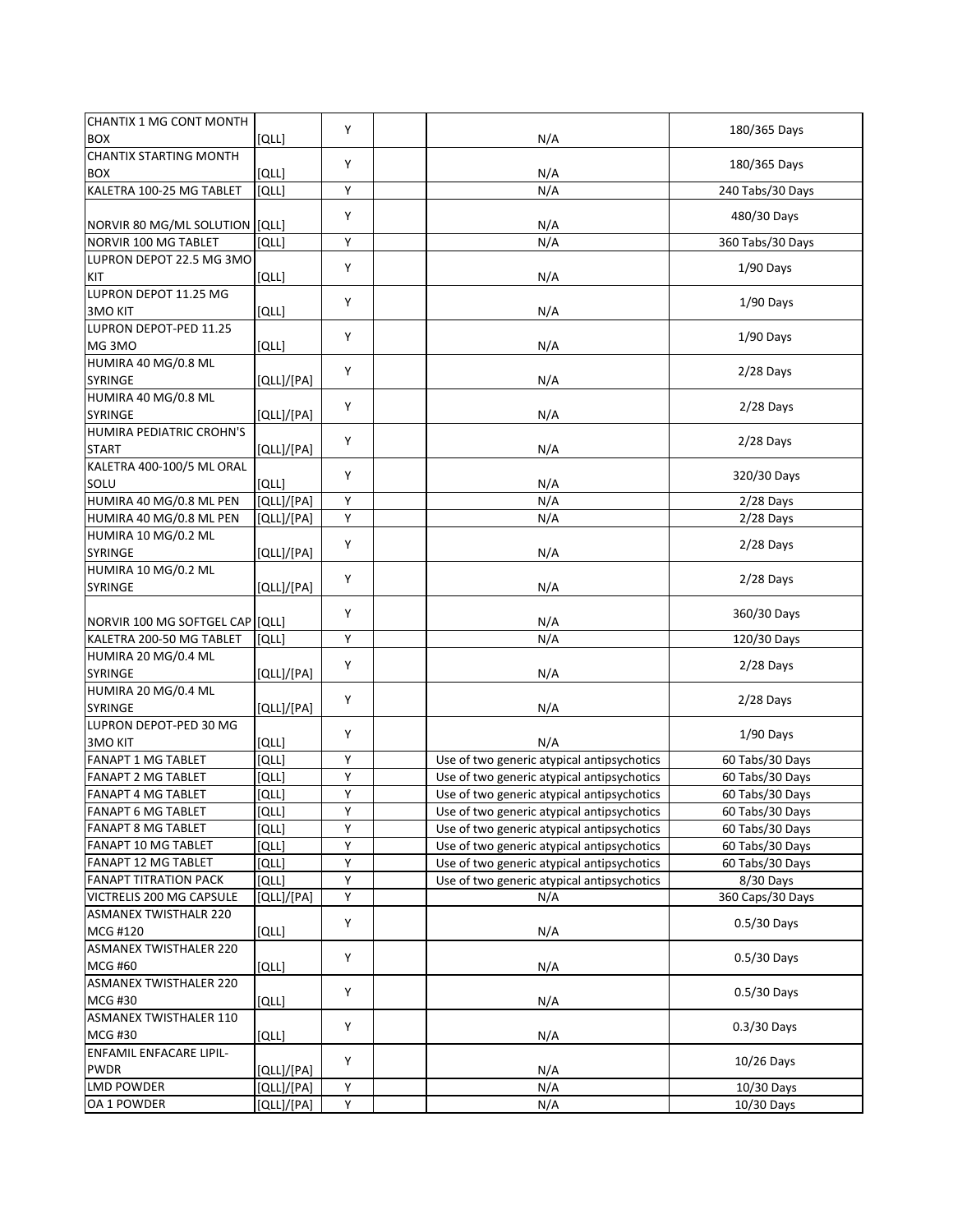| <b>HCY 1 POWDER</b>              | [QLL]/[PA] | Y                       | N/A              | 10/30 Days      |
|----------------------------------|------------|-------------------------|------------------|-----------------|
| <b>TYROS 1 POWDER</b>            | [QLL]/[PA] | Υ                       | N/A              | 10/30 Days      |
| <b>GA POWDER</b>                 | [QLL]/[PA] | Y                       | N/A              | 10/30 Days      |
| ENFAMIL A.R. LIPIL POWDER        | [QLL]/[PA] | Υ                       | N/A              | 10/30 Days      |
| PREGESTIMIL POWDER               | [QLL]/[PA] | $\overline{\mathsf{Y}}$ | $N/\overline{A}$ | 10/26 Days      |
| PORTAGEN POWDER                  | [QLL]/[PA] | Υ                       | N/A              | 90/30 Days      |
| PRODUCT 3232A POWDER             | [QLL]/[PA] | Υ                       | N/A              | 10/30 Days      |
|                                  |            |                         |                  |                 |
| <b>BOOST HIGH PROTEIN LIQUID</b> | [QLL]/[PA] | Y                       | N/A              | 90/30 Days      |
| PFD 1 POWDER                     | [QLL]/[PA] | Y                       | N/A              | 10/30 Days      |
|                                  |            |                         |                  |                 |
| <b>ENFAMIL PREMIUM LIPIL</b>     |            | Υ                       |                  | 10/30 Days      |
| <b>POWDER</b>                    | [QLL]/[PA] |                         | N/A              |                 |
| <b>ENFAGROW NEXT STEP LIPIL</b>  |            | Υ                       |                  | $10/26$ Days    |
| POWD                             | [QLL]/[PA] |                         | N/A              |                 |
| <b>ENFAGROW PREMIUM</b>          |            | Y                       |                  | 10/30 Days      |
| <b>TODDLER POWD</b>              | [QLL]/[PA] |                         | N/A              |                 |
| <b>BCAD 1 POWDER</b>             | [QLL]/[PA] | Y                       | N/A              | 10/30 Days      |
| PHENYL-FREE 2 POWDER             | [QLL]/[PA] | Υ                       | N/A              | 10/30 Days      |
| PFD 2 POWDER                     | [QLL]/[PA] | Υ                       | N/A              | 10/30 Days      |
| <b>OA2 POWDER</b>                | [QLL]/[PA] | Υ                       | N/A              | 10/30 Days      |
| <b>TYROS 2 POWDER</b>            | [QLL]/[PA] | Υ                       | N/A              | 10/30 Days      |
| <b>HCY 2 POWDER</b>              | [QLL]/[PA] | Υ                       |                  |                 |
|                                  |            |                         | N/A              | 10/30 Days      |
| <b>WND 2 POWDER</b>              | [QLL]/[PA] | Υ                       | N/A              | 10/30 Days      |
| PFD TODDLER POWDER               | [QLL]/[PA] | $\overline{\mathsf{Y}}$ | N/A              | 10/30 Days      |
| <b>VIDEX 2 GM PEDIATRIC SOLN</b> | [QLL]      | Υ                       | N/A              | 1200/30 Days    |
| <b>ENFAMIL GENTLEASE LIPIL</b>   |            | Y                       |                  | $10/26$ Days    |
| <b>POWDER</b>                    | [QLL]/[PA] |                         | N/A              |                 |
|                                  |            |                         |                  |                 |
| RISPERIDONE 0.25 MG TABLET [QLL] |            | Y                       | N/A              | 60 Tabs/30 Days |
| <b>SUMATRIPTAN SUCC 25 MG</b>    |            |                         |                  |                 |
| <b>TABLET</b>                    | [QLL]      | Υ                       | N/A              | 18 Tabs/28 Days |
| <b>SUMATRIPTAN SUCC 50 MG</b>    |            |                         |                  |                 |
|                                  |            | Υ                       |                  | 18 Tabs/28 Days |
| <b>TABLET</b>                    | [QLL]      |                         | N/A              |                 |
| SUMATRIPTAN SUCC 100 MG          |            | Y                       |                  | 18 Tabs/28 Days |
| <b>TABLET</b>                    | [QLL]      |                         | N/A              |                 |
|                                  |            | Y                       |                  | 60 Tabs/30 Days |
| RISPERIDONE 0.5 MG TABLET        | [QLL]      |                         | N/A              |                 |
| TRIAMCINOLONE 55 MCG             |            |                         |                  | $1/30$ Days     |
| <b>NASAL SPR</b>                 | וֹםנו      | Υ                       | N/A              |                 |
| ZEOSA CHEWABLE TABLET            | [QLL]      | Υ                       | N/A              | 28 Tabs/28 Days |
| QUININE SULFATE 324 MG           |            |                         |                  |                 |
| <b>CAPSULE</b>                   | [QLL]      | Υ                       | N/A              | 1/365 Days      |
| CAMRESE 0.15-0.03-0.01 MG        |            |                         |                  |                 |
|                                  |            | Y                       |                  | 28 Tabs/28 Days |
| <b>TAB</b>                       | [QLL]      |                         | N/A              |                 |
| ALENDRONATE SODIUM 5 MG          |            | Υ                       |                  | 30 Tabs/30 Days |
| <b>TABLET</b>                    | [QLL]      |                         | N/A              |                 |
| ALENDRONATE SODIUM 10            |            | Y                       |                  | 30 Tabs/30 Days |
| <b>MG TAB</b>                    | [QLL]      |                         | N/A              |                 |
| ALENDRONATE SODIUM 40            |            |                         |                  |                 |
| <b>MG TAB</b>                    | [QLL]      | Y                       | N/A              | 30 Tabs/30 Days |
| ALENDRONATE SODIUM 70            |            |                         |                  |                 |
| <b>MG TAB</b>                    | [QLL]      | Y                       | N/A              | 5 Tabs/30 Days  |
| ALENDRONATE SODIUM 35            |            |                         |                  |                 |
| MG TAB                           |            | Y                       | N/A              | 5 Tabs/30 Days  |
|                                  | [QLL]      |                         |                  |                 |
| OLANZAPINE ODT 5 MG              |            | Υ                       |                  | 30 Tabs/30 Days |
| <b>TABLET</b>                    | [QLL]      |                         | N/A              |                 |
| OLANZAPINE ODT 10 MG             |            | Υ                       |                  | 30 Tabs/30 Days |
| <b>TABLET</b>                    | [QLL]      |                         | N/A              |                 |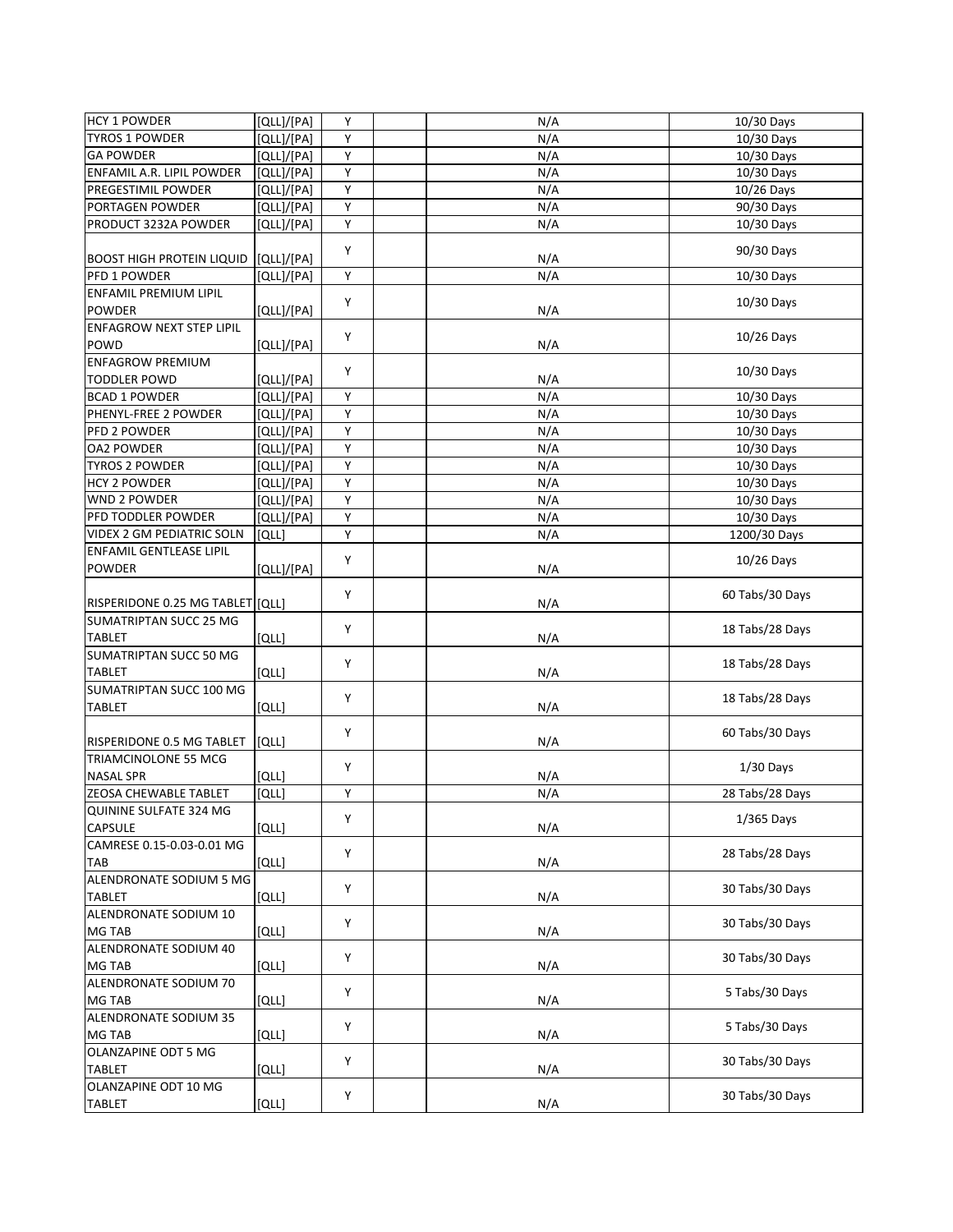| OLANZAPINE ODT 15 MG             |            |   |                                            |                  |
|----------------------------------|------------|---|--------------------------------------------|------------------|
| <b>TABLET</b>                    | וֹםנו      | Y | N/A                                        | 30 Tabs/30 Days  |
| OLANZAPINE ODT 20 MG             |            |   |                                            |                  |
| <b>TABLET</b>                    | [QLL]      | Y | N/A                                        | 30 Tabs/30 Days  |
| <b>DEXMETHYLPHENIDATE 2.5</b>    |            |   |                                            |                  |
| MG TAB                           | [QLL]      | Υ | N/A                                        | 90 Tabs/30 Days  |
| DEXMETHYLPHENIDATE 5 MG          |            |   |                                            |                  |
| TAB                              | [QLL]      | Υ | N/A                                        | 90 Tabs/30 Days  |
| DEXMETHYLPHENIDATE 10            |            |   |                                            |                  |
| MG TAB                           | [QLL]      | Y | N/A                                        | 90 Tabs/30 Days  |
| METHYLPHENIDATE CD 50 MG         |            |   |                                            |                  |
| CAP                              | [QLL]      | Υ | N/A                                        | 30 Caps/30 Days  |
| METHYLPHENIDATE CD 60 MG         |            |   |                                            |                  |
| CAP                              | [QLL]      | Υ | N/A                                        | 30 Caps/30 Days  |
| METHYLPHENIDATE CD 10 MG         |            |   |                                            |                  |
| CAP                              | [QLL]      | Y | N/A                                        | 30 Caps/30 Days  |
| METHYLPHENIDATE CD 20 MG         |            |   |                                            |                  |
| CAP                              | [QLL]      | Y | N/A                                        | 30 Caps/30 Days  |
| METHYLPHENIDATE CD 30 MG         |            |   |                                            |                  |
| CAP                              | [QLL]      | Υ | N/A                                        | 30 Caps/30 Days  |
| METHYLPHENIDATE CD 40 MG         |            | Y |                                            | 30 Caps/30 Days  |
| <b>CAP</b>                       | [QLL]      |   | N/A                                        |                  |
| LAMIVUDINE-ZIDOVUDINE            |            | Y |                                            | 60 Tabs/30 Days  |
| <b>TABLET</b>                    | [QLL]      |   | N/A                                        |                  |
|                                  |            | Υ |                                            | 28 Tabs/28 Days  |
| GIANVI 3 MG-0.02 MG TABLET [QLL] |            |   | N/A                                        |                  |
| <b>BUPROBAN 150 MG TABLET</b>    | וֹםנו      | Υ | N/A                                        | 180/365 Days     |
| RESOURCE DIABETIC TF             |            | Y |                                            | 90/30 Days       |
| LIQUID                           | [QLL]/[PA] |   | N/A                                        |                  |
| <b>IMPACT LIQUID</b>             | [QLL]/[PA] | Y | N/A                                        | 90/30 Days       |
| <b>IMPACT WITH FIBER LIQUID</b>  | [QLL]/[PA] | Υ | N/A                                        | 90/30 Days       |
| IMPACT 1.5 LIQUID                | [QLL]/[PA] | Υ | N/A                                        | 90/30 Days       |
| <b>BOOST DIABETIC LIQUID</b>     | [QLL]/[PA] | Υ | N/A                                        | 90/30 Days       |
| LESSINA-28 TABLET                | וֹםנו      | Υ | N/A                                        | 28 Tabs/28 Days  |
| SPRINTEC 28 DAY TABLET           | [QLL]      | Υ | N/A                                        | 28 Tabs/28 Days  |
| <b>TRI-SPRINTEC TABLET</b>       | [QLL]      | Υ | N/A                                        | 28 Tabs/28 Days  |
| PORTIA-28 TABLET                 | [QLL]      | Υ | N/A                                        | 28 Tabs/28 Days  |
| JUNEL 1 MG-20 MCG TABLET         | [QLL]      | Υ | N/A                                        | 28 Tabs/28 Days  |
| JUNEL FE 1 MG-20 MCG             |            | Υ |                                            | 28 Tabs/28 Days  |
| <b>TABLET</b>                    | וֹםנו      |   | N/A                                        |                  |
| JUNEL 1.5 MG-30 MCG              |            | Υ |                                            | 28 Tabs/28 Days  |
| <b>TABLET</b>                    | [QLL]      |   | N/A                                        |                  |
| VITEKTA 150 MG TABLET            | [QLL]      | Y | N/A                                        | 30 Tabs/30 Days  |
| VIRACEPT 250 MG TABLET           | [QLL]      | Υ | N/A                                        | 300 Tabs/30 Days |
| VIRACEPT 625 MG TABLET           | [QLL]      | Υ | N/A                                        | 120 Tabs/30 Days |
| LATUDA 20 MG TABLET              | [QLL]      | Υ | Use of two generic atypical antipsychotics | 30 Tabs/30 Days  |
| LATUDA 40 MG TABLET              | [QLL]      | Υ | Use of two generic atypical antipsychotics | 30 Tabs/30 Days  |
| FORA V30A BLOOD GLUCOSE          |            | Υ |                                            | $1/365$ Days     |
| SYSTEM                           | [QLL]      |   | N/A                                        |                  |
| OLANZAPINE 2.5 MG TABLET         | [QLL]      | Υ | N/A                                        | 30 Tabs/30 Days  |
| OLANZAPINE 5 MG TABLET           | [QLL]      | Υ | N/A                                        | 30 Tabs/30 Days  |
| OLANZAPINE 7.5 MG TABLET         | [QLL]      | Υ | N/A                                        | 30 Tabs/30 Days  |
| OLANZAPINE 10 MG TABLET          | [QLL]      | Υ | N/A                                        | 30 Tabs/30 Days  |
| OLANZAPINE 15 MG TABLET          | [QLL]      | Υ | N/A                                        | 30 Tabs/30 Days  |
| <b>IMIQUIMOD 5% CREAM</b>        |            | Υ |                                            | 48/97 Days       |
| <b>PACKET</b>                    | [QLL]      |   | N/A                                        |                  |
| <b>CAMRESE LO TABLET</b>         | [QLL]      | Υ | N/A                                        | 28 Tabs/28 Days  |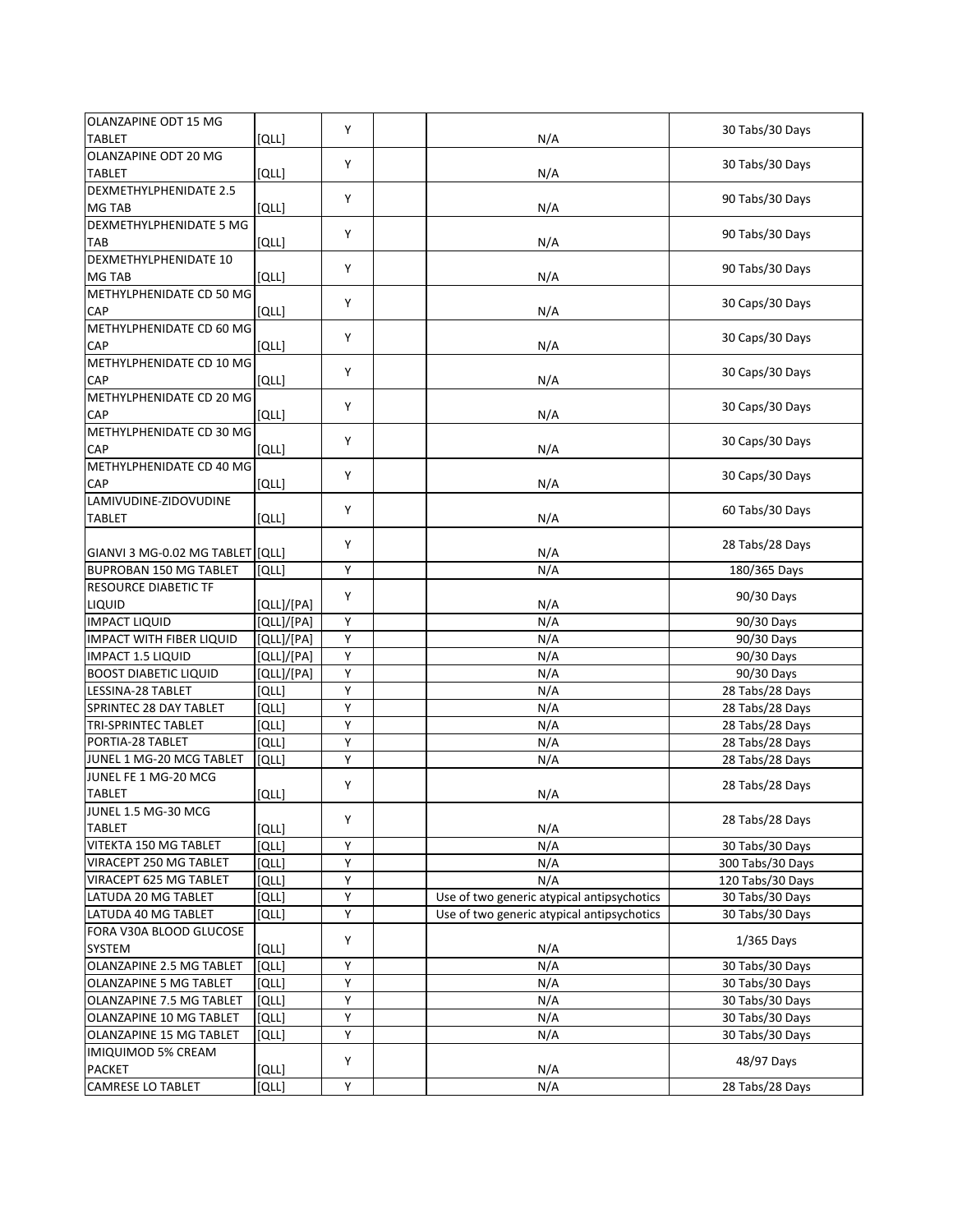| <b>ESOMEPRAZOLE MAG DR 20</b>    |       |   |     |                 |
|----------------------------------|-------|---|-----|-----------------|
| MG CAP                           | [QLL] | Y | N/A | 30 Caps/30 Days |
| <b>RISPERIDONE 1 MG TABLET</b>   | [QLL] | Y | N/A | 60 Tabs/30 Days |
| RISPERIDONE 2 MG TABLET          | [QLL] | Υ | N/A | 60 Tabs/30 Days |
| RISPERIDONE 3 MG TABLET          | [QLL] | Υ | N/A | 60 Tabs/30 Days |
| RISPERIDONE 4 MG TABLET          | [QLL] | Y | N/A | 60 Tabs/30 Days |
| LANSOPRAZOLE DR 15 MG            |       |   |     |                 |
| <b>CAPSULE</b>                   | [QLL] | Y | N/A | 30 Caps/30 Days |
| RIZATRIPTAN 5 MG TABLET          | [QLL] | Υ | N/A | 18 Tabs/30 Days |
| RIZATRIPTAN 10 MG TABLET         | [QLL] | Y | N/A | 18 Tabs/30 Days |
| ARIPIPRAZOLE 5 MG TABLET         | [QLL] | Y | N/A | 30 Tabs/30 Days |
|                                  |       |   |     |                 |
| ARIPIPRAZOLE 10 MG TABLET        | [QLL] | Υ | N/A | 30 Tabs/30 Days |
|                                  |       | Y |     | 30 Tabs/30 Days |
| ARIPIPRAZOLE 15 MG TABLET        | [QLL] |   | N/A |                 |
| ARIPIPRAZOLE 20 MG TABLET        | [QLL] | Y | N/A | 30 Tabs/30 Days |
|                                  |       | Υ |     | 30 Tabs/30 Days |
| ARIPIPRAZOLE 30 MG TABLET        | [QLL] |   | N/A |                 |
| ARIPIPRAZOLE 2 MG TABLET         | [QLL] | Υ | N/A | 30 Tabs/30 Days |
| NICOTINE 2 MG LOZENGE            | [QLL] | Y | N/A | 180/365 Days    |
| NICOTINE 4 MG LOZENGE            | [QLL] | Y | N/A | 180/365 Days    |
| DEXTROAMP-AMPHET ER 5            |       | Y |     | 30 Caps/30 Days |
| MG CAP                           | [QLL] |   | N/A |                 |
| DEXTROAMP-AMPHET ER 10           |       | Υ |     | 30 Caps/30 Days |
| MG CAP                           | [QLL] |   | N/A |                 |
| DEXTROAMP-AMPHET ER 15           |       | Y |     | 30 Caps/30 Days |
| MG CAP                           | [QLL] |   | N/A |                 |
| DEXTROAMP-AMPHET ER 20           |       | Y |     | 30 Caps/30 Days |
| MG CAP                           | [QLL] |   | N/A |                 |
| DEXTROAMP-AMPHET ER 25           |       | Υ |     | 30 Caps/30 Days |
| MG CAP                           | [QLL] |   | N/A |                 |
| DEXTROAMP-AMPHET ER 30           |       | Y |     |                 |
| MG CAP                           | [QLL] |   | N/A | 30 Caps/30 Days |
| SUMATRIPTAN 6 MG/0.5 ML          |       |   |     |                 |
| <b>VIAL</b>                      | [QLL] | Y | N/A | 16/28 Days      |
| <b>VUSION OINTMENT</b>           | [QLL] | Y | N/A | 100/90 Days     |
| FLOVENT 50 MCG DISKUS            | [QLL] | Y | N/A | 120/30 Days     |
| FLOVENT 250 MCG DISKUS           | [QLL] | Y | N/A | 180/30 Days     |
| FLOVENT 100 MCG DISKUS           | [QLL] | Υ | N/A | 120/30 Days     |
|                                  |       |   |     |                 |
| EPIVIR HBV 25 MG/5 ML SOLN (QLL) |       | Υ | N/A | 1920/30 Days    |
| <b>VENTOLIN HFA 90 MCG</b>       |       |   |     |                 |
| <b>INHALER</b>                   | [QLL] | Υ | N/A | 36/30 Days      |
| ADVAIR 100-50 DISKUS             | [QLL] | Υ | N/A | 60/30 Days      |
| ADVAIR 250-50 DISKUS             | וֹםנו | Υ | N/A | 60/30 Days      |
| ADVAIR 500-50 DISKUS             | [QLL] | Υ | N/A | 60/30 Days      |
| ADVAIR HFA 45-21 MCG             |       |   |     |                 |
| <b>INHALER</b>                   | [QLL] | Υ | N/A | 12/30 Days      |
| ADVAIR HFA 115-21 MCG            |       |   |     |                 |
| <b>INHALER</b>                   | [QLL] | Υ | N/A | 12/30 Days      |
| ADVAIR HFA 230-21 MCG            |       |   |     |                 |
| <b>INHALER</b>                   | [QLL] | Υ | N/A | 12/30 Days      |
| FLOVENT HFA 44 MCG               |       |   |     |                 |
| <b>INHALER</b>                   | [QLL] | Υ | N/A | 24/30 Days      |
| FLOVENT HFA 110 MCG              |       |   |     |                 |
| <b>INHALER</b>                   | [QLL] | Υ | N/A | 24/30 Days      |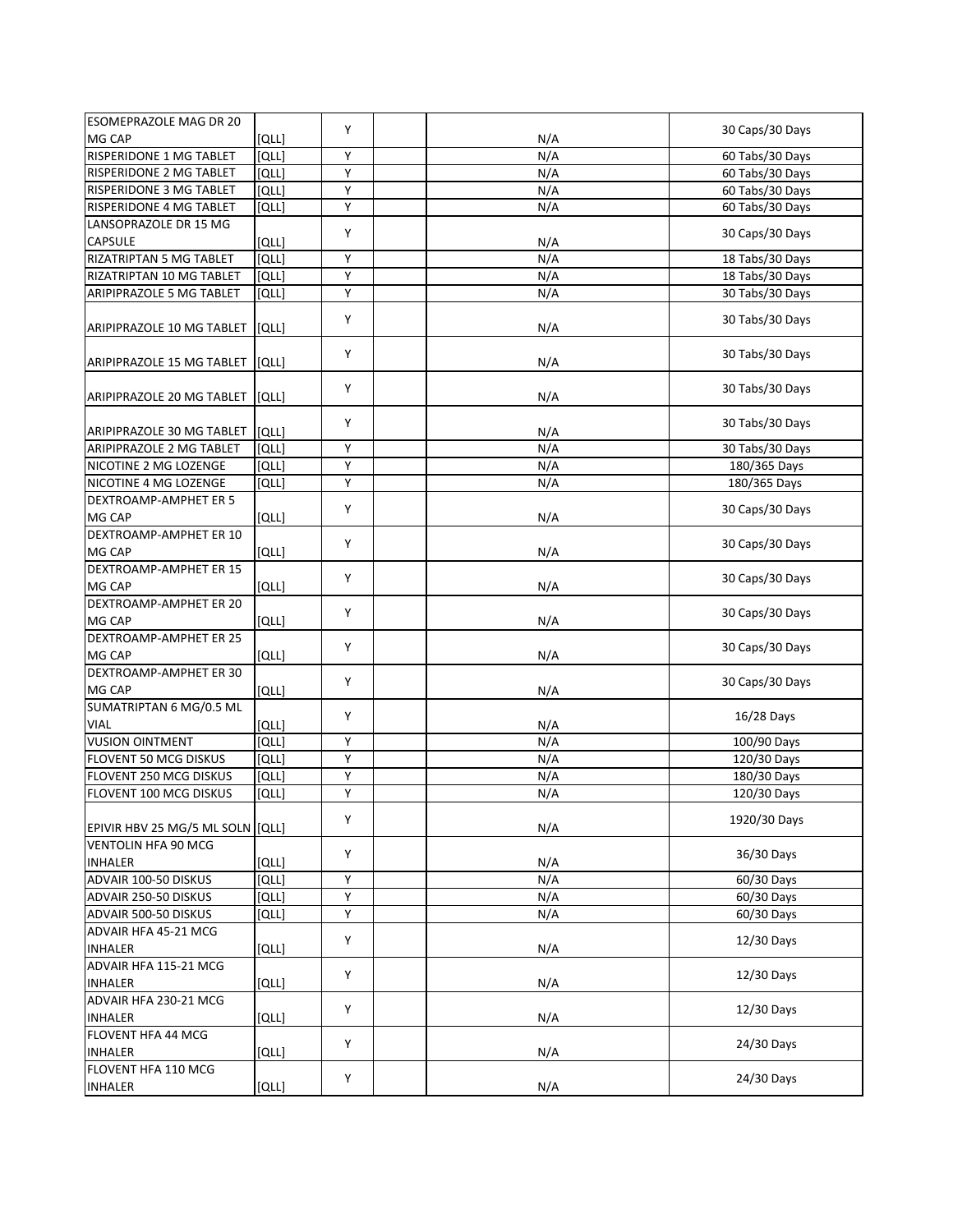| FLOVENT HFA 220 MCG                                   |              |   |     |                 |
|-------------------------------------------------------|--------------|---|-----|-----------------|
| <b>INHALER</b>                                        | וֹםנו        | Y | N/A | 24/30 Days      |
| FISH OIL 1;200 MG FISH OIL                            | [QLL]        | Y | N/A | $2/30$ Days     |
| DEXTROAMP-AMPHETAMINE                                 |              | Y |     |                 |
| 5 MG TAB                                              | [QLL]        |   | N/A | 90 Tabs/30 Days |
| DEXTROAMP-AMPHETAMIN                                  |              | Υ |     | 90 Tabs/30 Days |
| 10 MG TAB                                             | [QLL]        |   | N/A |                 |
| DEXTROAMP-AMPHETAMIN                                  |              | Υ |     | 90 Tabs/30 Days |
| 20 MG TAB                                             | [QLL]        |   | N/A |                 |
| DEXTROAMP-AMPHETAMIN                                  |              | Y |     | 90 Tabs/30 Days |
| 30 MG TAB                                             | [QLL]        |   | N/A |                 |
| SYMBICORT 160-4.5 MCG                                 |              | Υ |     | 10.2/30 Days    |
| <b>INHALER</b>                                        | [QLL]        |   | N/A |                 |
| SYMBICORT 80-4.5 MCG                                  |              | Y |     | 10.2/30 Days    |
| <b>INHALER</b>                                        | וֹםנו        |   | N/A |                 |
| <b>BREEZE 2 METER</b>                                 | [QLL]        | Υ | N/A | 1/365 Days      |
| <b>CONTOUR LINK METER</b>                             | [QLL]        | Υ | N/A | $1/365$ Days    |
| <b>CONTOUR NEXT LINK METER</b>                        | <b>[QLL]</b> | Υ | N/A | 1/365 Days      |
| CONTOUR NEXT EZ METER                                 | [QLL]        | Υ | N/A | 1/365 Days      |
| <b>CONTOUR USB METER</b>                              | [QLL]        | Υ | N/A | $1/365$ Days    |
| <b>BOOST ENERGY DRINK</b>                             | [QLL]/[PA]   | Y | N/A | 90/30 Days      |
|                                                       |              | Υ |     | 90/30 Days      |
| COMPLEAT MODIFIED LIQUID<br><b>COMPLEAT PEDIATRIC</b> | [QLL]/[PA]   |   | N/A |                 |
| <b>FORMULA</b>                                        | [QLL]/[PA]   | Y | N/A | 90/30 Days      |
| IMPACT GLUTAMINE LIQUID                               | [QLL]/[PA]   | Y | N/A | 90/30 Days      |
| RESOURCE 2.0 LIQUID                                   | [QLL]/[PA]   | Υ | N/A | 90/30 Days      |
| ISOSOURCE 1.5 CAL LIQUID                              | [QLL]/[PA]   | Y | N/A | 90/30 Days      |
| <b>ISOSOURCE LIQUID</b>                               | [QLL]/[PA]   | Υ | N/A | 90/30 Days      |
| <b>FIBERSOURCE LIQUID</b>                             | [QLL]/[PA]   | Υ | N/A | 90/30 Days      |
| <b>ISOSOURCE HN LIQUID</b>                            | [QLL]/[PA]   | Υ | N/A | 90/30 Days      |
| FIBERSOURCE HN LIQUID                                 | [QLL]/[PA]   | Υ | N/A | 90/30 Days      |
| RESOURCE BREEZE LIQUID                                | [QLL]/[PA]   | Υ | N/A | 90/30 Days      |
| NOVASOURCE PULMONARY                                  |              |   |     |                 |
| LIQUID                                                | [QLL]/[PA]   | Υ | N/A | 90/30 Days      |
| <b>IMPACT ADVANCED</b>                                |              |   |     |                 |
| <b>RECOVERY LIQ</b>                                   | [QLL]/[PA]   | Y | N/A | 90/30 Days      |
| RESOURCE ARGINAID EXTRA                               |              |   |     |                 |
| PК                                                    | [QLL]/[PA]   | Υ | N/A | 90/30 Days      |
| RESOURCE GLUTASOLVE                                   |              |   |     |                 |
| PACKET                                                | [QLL]/[PA]   | Υ | N/A | 90/30 Days      |
| RESOURCE BENEPROTEIN                                  |              |   |     |                 |
| <b>POWDER</b>                                         | [QLL]        | Υ | N/A | 90/30 Days      |
| RESOURCE BENEPROTEIN                                  |              | Y |     | 90/30 Days      |
| <b>INST POWD</b>                                      | [QLL]        |   | N/A |                 |
|                                                       |              | Υ |     | 90/30 Days      |
| <b>RESOURCE JUST FOR KIDS LIQ</b>                     | [QLL]/[PA]   |   | N/A |                 |
| <b>RESOURCE WITH FIBER</b>                            |              | Υ |     | 90/30 Days      |
| LIQUID                                                | [QLL]/[PA]   |   | N/A |                 |
|                                                       |              | Y |     | 90/30 Days      |
| RESOURCE JUST FOR KIDS LIQ                            | [QLL]/[PA]   |   | N/A |                 |
| NOVASOURCE RENAL LIQUID                               | [QLL]/[PA]   | Υ | N/A | 90/30 Days      |
| <b>VIVONEX RTF LIQUID</b>                             | [QLL]/[PA]   | Υ | N/A | 90/30 Days      |
| DIABETISOURCE AC LIQUID                               | [QLL]/[PA]   | Υ | N/A | 90/30 Days      |
| PEPTINEX DT LIQUID                                    | [QLL]/[PA]   | Y | N/A | 90/30 Days      |
| PEDIATRIC PEPTINEX DT LIQ                             | [QLL]/[PA]   | Υ | N/A | 90/30 Days      |
| PEDIATRIC PEPTINEX DT LIQ                             | [QLL]/[PA]   | Υ | N/A | 90/30 Days      |
| <b>TOLEREX PACKET</b>                                 | [QLL]/[PA]   | Υ | N/A | 60/26 Days      |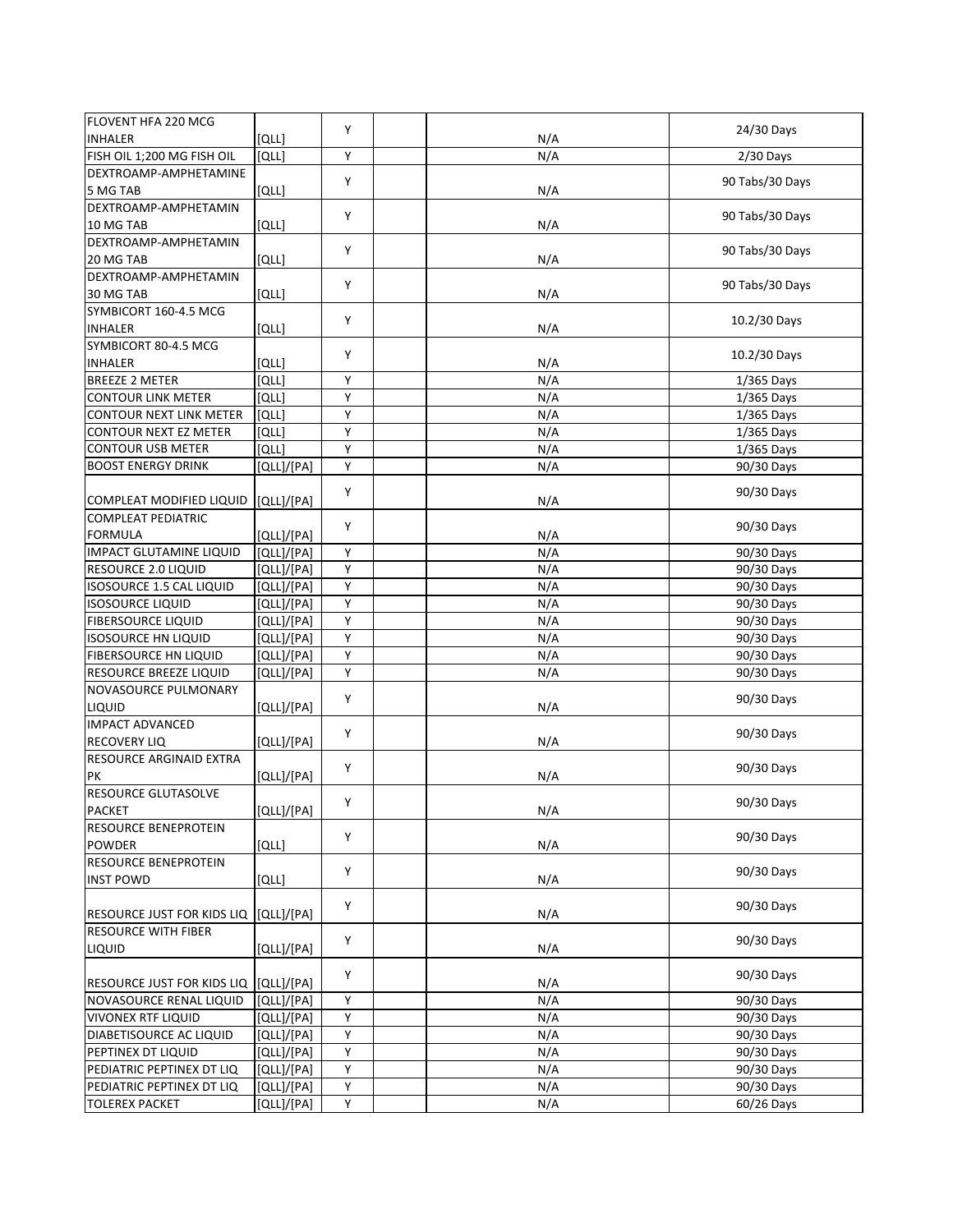| RESOURCE ARGINAID PACKET              |                          | Y |                                            | 90/30 Days        |
|---------------------------------------|--------------------------|---|--------------------------------------------|-------------------|
| <b>VIVONEX PEDIATRIC PACKET</b>       | [QLL]/[PA]<br>[QLL]/[PA] | Υ | N/A<br>N/A                                 | 90/30 Days        |
|                                       |                          |   |                                            |                   |
| VIVONEX T.E.N. POWDER PKT             | [QLL]/[PA]               | Y | N/A                                        | 90/30 Days        |
| <b>VIVONEX PLUS PACKET</b>            | [QLL]/[PA]               | Υ | N/A                                        | 90/30 Days        |
| <b>BOOST HIGH PROTEIN</b>             |                          | Y |                                            | 90/30 Days        |
| <b>ENERGY DRNK</b>                    | [QLL]/[PA]               |   | N/A                                        |                   |
| <b>DEXTROSE 5%-WATER IV</b>           |                          | Υ |                                            | 12/30 Days        |
| SOLN                                  | [QLL]                    |   | N/A                                        |                   |
| SEROQUEL XR 50 MG TABLET              | [QLL]                    | Υ | Use of two generic atypical antipsychotics | 60 Tabs/30 Days   |
| SEROQUEL XR 150 MG TABLET [[QLL]      |                          | Υ | Use of two generic atypical antipsychotics | 30 Tabs/30 Days   |
| SEROQUEL XR 200 MG TABLET [QLL]       |                          | Y | Use of two generic atypical antipsychotics | 30 Tabs/30 Days   |
| SEROQUEL XR 300 MG TABLET [QLL]       |                          | Y | Use of two generic atypical antipsychotics | 60 Tabs/30 Days   |
|                                       |                          |   |                                            |                   |
| SEROQUEL XR 400 MG TABLET [QLL]       |                          | Υ | Use of two generic atypical antipsychotics | 60 Tabs/30 Days   |
| TUDORZA PRESSAIR 400 MCG              |                          |   |                                            |                   |
| <b>INH</b>                            | [QLL]                    | Y | N/A                                        | $1/30$ Days       |
| <b>DEXTROSE 5%-WATER IV</b>           |                          |   |                                            |                   |
| SOLN                                  | [QLL]                    | Υ | N/A                                        | 12/30 Days        |
| NICOTINE 2 MG LOZENGE                 | [QLL]                    | Υ | N/A                                        | 180/365 Days      |
| NICOTINE 4 MG LOZENGE                 | [QLL]                    | Υ | N/A                                        | 180/365 Days      |
| <b>XULANE PATCH</b>                   | [QLL]                    | Υ | N/A                                        | 28 Tabs/28 Days   |
| RIZATRIPTAN 5 MG ODT                  | [QLL]                    | Υ | N/A                                        | 18/30 Days        |
| RIZATRIPTAN 10 MG ODT                 | [QLL]                    | Y | N/A                                        | 18/30 Days        |
| PALIPERIDONE ER 1.5 MG                |                          |   |                                            |                   |
| <b>TABLET</b>                         | וֹםנו                    | Y | N/A                                        | 30 Tabs/30 Days   |
| PALIPERIDONE ER 3 MG                  |                          |   |                                            |                   |
| <b>TABLET</b>                         | [QLL]                    | Υ | N/A                                        | 30 Tabs/30 Days   |
| PALIPERIDONE ER 6 MG                  |                          |   |                                            |                   |
| <b>TABLET</b>                         | [QLL]                    | Υ | N/A                                        | 60 Tabs/30 Days   |
| PALIPERIDONE ER 9 MG                  |                          |   |                                            |                   |
| <b>TABLET</b>                         | [QLL]                    | Υ | N/A                                        | 30 Tabs/30 Days   |
| ABACAVIR 300 MG TABLET                | [QLL]                    | Υ | N/A                                        | 60 Tabs/30 Days   |
| RISEDRONATE SODIUM 150                |                          |   |                                            |                   |
| MG TAB                                | [QLL]                    | Υ | N/A                                        | $1/30$ Days       |
| DEXTROAMP-AMPHETAM 7.5                |                          |   |                                            |                   |
| <b>MG TAB</b>                         | [QLL]                    | Υ | N/A                                        | 90 Tabs/30 Days   |
| DEXTROAMP-AMPHETAM                    |                          | Y |                                            | 90 Tabs/30 Days   |
| 12.5 MG TAB                           | [QLL]                    |   | N/A                                        |                   |
| DEXTROAMP-AMPHETAMIN                  |                          | Υ |                                            | 90 Tabs/30 Days   |
| 15 MG TAB                             | [QLL]                    |   | N/A                                        |                   |
| NEVIRAPINE ER 400 MG                  |                          | Υ |                                            | 30 Tabs/30 Days   |
| <b>TABLET</b>                         | [QLL]                    |   | N/A                                        |                   |
| STAVUDINE 15 MG CAPSULE               | [QLL]                    | Y | N/A                                        | 160 Caps/30 Days  |
| STAVUDINE 20 MG CAPSULE               | [QLL]                    | Υ | N/A                                        | 120 Caps/30 Days  |
| STAVUDINE 30 MG CAPSULE               | וֹםנו                    | Υ | N/A                                        | 80 Caps/30 Days   |
| STAVUDINE 40 MG CAPSULE               | [QLL]                    | Υ | N/A                                        | 60 Caps/30 Days   |
|                                       |                          | Y |                                            | 90 Tabs/30 Days   |
| LAMIVUDINE 100 MG TABLET              | [QLL]                    |   | N/A                                        |                   |
| OMEPRAZOLE DR 10 MG<br><b>CAPSULE</b> | [QLL]                    | Υ | N/A                                        | 30 Caps/30 Days   |
| <b>BUPROPION HCL SR 150 MG</b>        |                          |   |                                            |                   |
| <b>TABLET</b>                         | [QLL]                    | Υ | N/A                                        | 180 Tabs/365 Days |
|                                       |                          |   |                                            |                   |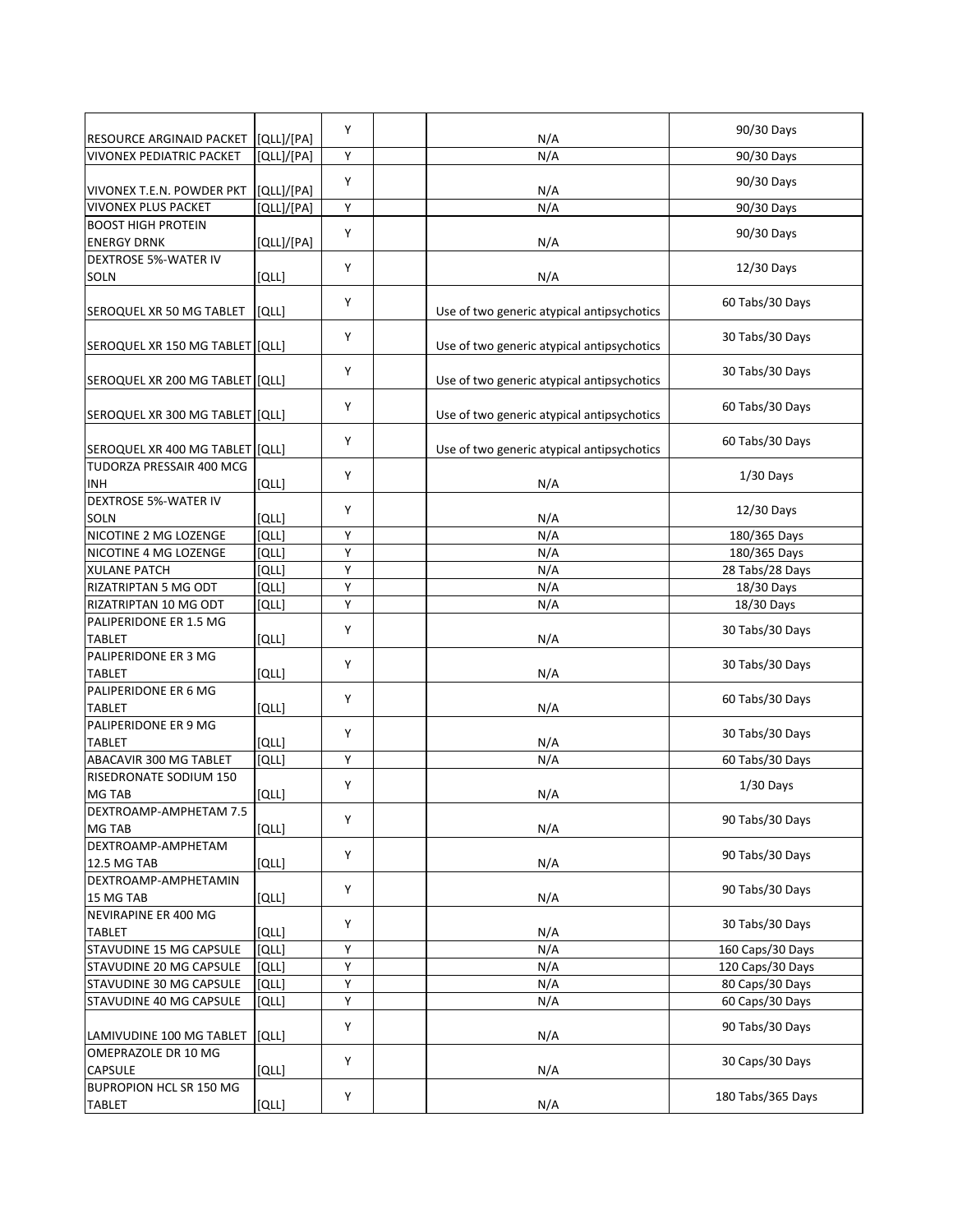| Υ<br>N/A<br>60/30 Days<br>RISPERIDONE 0.5 MG ODT<br>[QLL]<br>RISPERIDONE 1 MG ODT<br>Υ<br>[QLL]<br>N/A<br>60/30 Days<br>Y<br>RISPERIDONE 2 MG ODT<br>N/A<br>60/30 Days<br>[QLL]<br>Y<br>RISPERIDONE 3 MG ODT<br>[QLL]<br>N/A<br>60/30 Days<br>Υ<br>RISPERIDONE 4 MG ODT<br>N/A<br>[QLL]<br>60/30 Days<br>Y<br>60/30 Days<br>N/A<br>[QLL]<br>LEVONOR-ETH ESTRAD 0.15-<br>Y<br>28 Tabs/28 Days<br>[QLL]<br>N/A<br>NORETHINDRONE 0.35 MG<br>Y<br>28 Tabs/28 Days<br><b>TABLET</b><br>[QLL]<br>N/A<br>LEVONOR-ETH ESTRAD 0.15-<br>Y<br>28 Tabs/28 Days<br>0.03<br>[QLL]<br>N/A<br>LEVONOR-ETH ESTRAD 0.1-<br>Y<br>28 Tabs/28 Days<br>N/A<br>0.02 MG<br>וֹםנו<br>ZIPRASIDONE HCL 20 MG<br>Y<br>60 Caps/30 Days<br><b>CAPSULE</b><br>[QLL]<br>N/A<br>Y<br>60 Caps/30 Days<br><b>CAPSULE</b><br>[QLL]<br>N/A<br>ZIPRASIDONE HCL 60 MG<br>Y<br>60 Caps/30 Days<br><b>CAPSULE</b><br>[QLL]<br>N/A<br>ZIPRASIDONE HCL 80 MG<br>Y<br>60 Caps/30 Days<br><b>CAPSULE</b><br>[QLL]<br>N/A<br>Y<br>N/A<br><b>ACYCLOVIR 5% OINTMENT</b><br>[QLL]<br>30/30 Days<br>DIDANOSINE DR 125 MG<br>Y<br>96 Caps/30 Days<br><b>CAPSULE</b><br>[QLL]<br>N/A<br>DIDANOSINE DR 200 MG<br>Y<br>60 Caps/30 Days<br><b>CAPSULE</b><br>N/A<br>[QLL]<br>DIDANOSINE DR 250 MG<br>Y<br>48 Caps/30 Days<br><b>CAPSULE</b><br>N/A<br>וֹםנו<br>DIDANOSINE DR 400 MG<br>Y<br>30 Caps/30 Days<br><b>CAPSULE</b><br>[QLL]<br>N/A<br>METHYLPHENIDATE ER 27 MG<br>Y<br>30 Tabs/30 Days<br>[QLL]<br>N/A<br>TAB<br>METHYLPHENIDATE ER 36 MG<br>Y<br>30 Tabs/30 Days<br><b>TAB</b><br>N/A<br>[QLL]<br>METHYLPHENIDATE ER 54 MG<br>Y<br>30 Tabs/30 Days<br><b>TAB</b><br>[QLL]<br>N/A<br><b>METHYLPHENIDATE 5 MG</b><br>Υ<br>90 Tabs/30 Days<br>TABLET<br>[QLL]<br>N/A<br>METHYLPHENIDATE 10 MG<br>Υ<br>90 Tabs/30 Days<br>[QLL]<br>N/A<br><b>TABLET</b><br>Y<br>90 Tabs/30 Days<br>[QLL]<br>N/A<br><b>TABLET</b><br>METHYLPHENIDATE ER 10 MG<br>Υ<br>30 Tabs/30 Days<br>TAB<br>[QLL]<br>N/A<br>METHYLPHENIDATE ER 20 MG<br>Y<br>30 Tabs/30 Days<br><b>TAB</b><br>N/A<br>[QLL]<br>DEXTROAMPHETAMINE 5 MG<br>Y<br>90 Tabs/30 Days<br>N/A<br><b>TAB</b><br>[QLL]<br>DEXTROAMPHETAMINE 10<br>Y<br>90 Tabs/30 Days<br>MG TAB<br>[QLL]<br>N/A<br>30 Caps/30 Days<br>Υ<br>[QLL]<br>N/A<br>CAPSULE<br>D-AMPHETAMINE ER 10 MG<br>Υ<br>30 Caps/30 Days<br>CAPSULE<br>[QLL]<br>N/A | RISPERIDONE 0.25 MG ODT      | [QLL] | Y | N/A | 60/30 Days |
|--------------------------------------------------------------------------------------------------------------------------------------------------------------------------------------------------------------------------------------------------------------------------------------------------------------------------------------------------------------------------------------------------------------------------------------------------------------------------------------------------------------------------------------------------------------------------------------------------------------------------------------------------------------------------------------------------------------------------------------------------------------------------------------------------------------------------------------------------------------------------------------------------------------------------------------------------------------------------------------------------------------------------------------------------------------------------------------------------------------------------------------------------------------------------------------------------------------------------------------------------------------------------------------------------------------------------------------------------------------------------------------------------------------------------------------------------------------------------------------------------------------------------------------------------------------------------------------------------------------------------------------------------------------------------------------------------------------------------------------------------------------------------------------------------------------------------------------------------------------------------------------------------------------------------------------------------------------------------------------------------------------------------------------------------------------------------------------------------------------------------------------------------------------------------------------------------------------------------------------------------------------------------------------------------------------------------|------------------------------|-------|---|-----|------------|
|                                                                                                                                                                                                                                                                                                                                                                                                                                                                                                                                                                                                                                                                                                                                                                                                                                                                                                                                                                                                                                                                                                                                                                                                                                                                                                                                                                                                                                                                                                                                                                                                                                                                                                                                                                                                                                                                                                                                                                                                                                                                                                                                                                                                                                                                                                                          |                              |       |   |     |            |
|                                                                                                                                                                                                                                                                                                                                                                                                                                                                                                                                                                                                                                                                                                                                                                                                                                                                                                                                                                                                                                                                                                                                                                                                                                                                                                                                                                                                                                                                                                                                                                                                                                                                                                                                                                                                                                                                                                                                                                                                                                                                                                                                                                                                                                                                                                                          |                              |       |   |     |            |
|                                                                                                                                                                                                                                                                                                                                                                                                                                                                                                                                                                                                                                                                                                                                                                                                                                                                                                                                                                                                                                                                                                                                                                                                                                                                                                                                                                                                                                                                                                                                                                                                                                                                                                                                                                                                                                                                                                                                                                                                                                                                                                                                                                                                                                                                                                                          |                              |       |   |     |            |
|                                                                                                                                                                                                                                                                                                                                                                                                                                                                                                                                                                                                                                                                                                                                                                                                                                                                                                                                                                                                                                                                                                                                                                                                                                                                                                                                                                                                                                                                                                                                                                                                                                                                                                                                                                                                                                                                                                                                                                                                                                                                                                                                                                                                                                                                                                                          |                              |       |   |     |            |
|                                                                                                                                                                                                                                                                                                                                                                                                                                                                                                                                                                                                                                                                                                                                                                                                                                                                                                                                                                                                                                                                                                                                                                                                                                                                                                                                                                                                                                                                                                                                                                                                                                                                                                                                                                                                                                                                                                                                                                                                                                                                                                                                                                                                                                                                                                                          |                              |       |   |     |            |
|                                                                                                                                                                                                                                                                                                                                                                                                                                                                                                                                                                                                                                                                                                                                                                                                                                                                                                                                                                                                                                                                                                                                                                                                                                                                                                                                                                                                                                                                                                                                                                                                                                                                                                                                                                                                                                                                                                                                                                                                                                                                                                                                                                                                                                                                                                                          |                              |       |   |     |            |
|                                                                                                                                                                                                                                                                                                                                                                                                                                                                                                                                                                                                                                                                                                                                                                                                                                                                                                                                                                                                                                                                                                                                                                                                                                                                                                                                                                                                                                                                                                                                                                                                                                                                                                                                                                                                                                                                                                                                                                                                                                                                                                                                                                                                                                                                                                                          |                              |       |   |     |            |
|                                                                                                                                                                                                                                                                                                                                                                                                                                                                                                                                                                                                                                                                                                                                                                                                                                                                                                                                                                                                                                                                                                                                                                                                                                                                                                                                                                                                                                                                                                                                                                                                                                                                                                                                                                                                                                                                                                                                                                                                                                                                                                                                                                                                                                                                                                                          | ZIDOVUDINE 300 MG TABLET     |       |   |     |            |
|                                                                                                                                                                                                                                                                                                                                                                                                                                                                                                                                                                                                                                                                                                                                                                                                                                                                                                                                                                                                                                                                                                                                                                                                                                                                                                                                                                                                                                                                                                                                                                                                                                                                                                                                                                                                                                                                                                                                                                                                                                                                                                                                                                                                                                                                                                                          |                              |       |   |     |            |
|                                                                                                                                                                                                                                                                                                                                                                                                                                                                                                                                                                                                                                                                                                                                                                                                                                                                                                                                                                                                                                                                                                                                                                                                                                                                                                                                                                                                                                                                                                                                                                                                                                                                                                                                                                                                                                                                                                                                                                                                                                                                                                                                                                                                                                                                                                                          | 0.03                         |       |   |     |            |
|                                                                                                                                                                                                                                                                                                                                                                                                                                                                                                                                                                                                                                                                                                                                                                                                                                                                                                                                                                                                                                                                                                                                                                                                                                                                                                                                                                                                                                                                                                                                                                                                                                                                                                                                                                                                                                                                                                                                                                                                                                                                                                                                                                                                                                                                                                                          |                              |       |   |     |            |
|                                                                                                                                                                                                                                                                                                                                                                                                                                                                                                                                                                                                                                                                                                                                                                                                                                                                                                                                                                                                                                                                                                                                                                                                                                                                                                                                                                                                                                                                                                                                                                                                                                                                                                                                                                                                                                                                                                                                                                                                                                                                                                                                                                                                                                                                                                                          |                              |       |   |     |            |
|                                                                                                                                                                                                                                                                                                                                                                                                                                                                                                                                                                                                                                                                                                                                                                                                                                                                                                                                                                                                                                                                                                                                                                                                                                                                                                                                                                                                                                                                                                                                                                                                                                                                                                                                                                                                                                                                                                                                                                                                                                                                                                                                                                                                                                                                                                                          |                              |       |   |     |            |
|                                                                                                                                                                                                                                                                                                                                                                                                                                                                                                                                                                                                                                                                                                                                                                                                                                                                                                                                                                                                                                                                                                                                                                                                                                                                                                                                                                                                                                                                                                                                                                                                                                                                                                                                                                                                                                                                                                                                                                                                                                                                                                                                                                                                                                                                                                                          |                              |       |   |     |            |
|                                                                                                                                                                                                                                                                                                                                                                                                                                                                                                                                                                                                                                                                                                                                                                                                                                                                                                                                                                                                                                                                                                                                                                                                                                                                                                                                                                                                                                                                                                                                                                                                                                                                                                                                                                                                                                                                                                                                                                                                                                                                                                                                                                                                                                                                                                                          |                              |       |   |     |            |
|                                                                                                                                                                                                                                                                                                                                                                                                                                                                                                                                                                                                                                                                                                                                                                                                                                                                                                                                                                                                                                                                                                                                                                                                                                                                                                                                                                                                                                                                                                                                                                                                                                                                                                                                                                                                                                                                                                                                                                                                                                                                                                                                                                                                                                                                                                                          |                              |       |   |     |            |
|                                                                                                                                                                                                                                                                                                                                                                                                                                                                                                                                                                                                                                                                                                                                                                                                                                                                                                                                                                                                                                                                                                                                                                                                                                                                                                                                                                                                                                                                                                                                                                                                                                                                                                                                                                                                                                                                                                                                                                                                                                                                                                                                                                                                                                                                                                                          |                              |       |   |     |            |
|                                                                                                                                                                                                                                                                                                                                                                                                                                                                                                                                                                                                                                                                                                                                                                                                                                                                                                                                                                                                                                                                                                                                                                                                                                                                                                                                                                                                                                                                                                                                                                                                                                                                                                                                                                                                                                                                                                                                                                                                                                                                                                                                                                                                                                                                                                                          |                              |       |   |     |            |
|                                                                                                                                                                                                                                                                                                                                                                                                                                                                                                                                                                                                                                                                                                                                                                                                                                                                                                                                                                                                                                                                                                                                                                                                                                                                                                                                                                                                                                                                                                                                                                                                                                                                                                                                                                                                                                                                                                                                                                                                                                                                                                                                                                                                                                                                                                                          |                              |       |   |     |            |
|                                                                                                                                                                                                                                                                                                                                                                                                                                                                                                                                                                                                                                                                                                                                                                                                                                                                                                                                                                                                                                                                                                                                                                                                                                                                                                                                                                                                                                                                                                                                                                                                                                                                                                                                                                                                                                                                                                                                                                                                                                                                                                                                                                                                                                                                                                                          | ZIPRASIDONE HCL 40 MG        |       |   |     |            |
|                                                                                                                                                                                                                                                                                                                                                                                                                                                                                                                                                                                                                                                                                                                                                                                                                                                                                                                                                                                                                                                                                                                                                                                                                                                                                                                                                                                                                                                                                                                                                                                                                                                                                                                                                                                                                                                                                                                                                                                                                                                                                                                                                                                                                                                                                                                          |                              |       |   |     |            |
|                                                                                                                                                                                                                                                                                                                                                                                                                                                                                                                                                                                                                                                                                                                                                                                                                                                                                                                                                                                                                                                                                                                                                                                                                                                                                                                                                                                                                                                                                                                                                                                                                                                                                                                                                                                                                                                                                                                                                                                                                                                                                                                                                                                                                                                                                                                          |                              |       |   |     |            |
|                                                                                                                                                                                                                                                                                                                                                                                                                                                                                                                                                                                                                                                                                                                                                                                                                                                                                                                                                                                                                                                                                                                                                                                                                                                                                                                                                                                                                                                                                                                                                                                                                                                                                                                                                                                                                                                                                                                                                                                                                                                                                                                                                                                                                                                                                                                          |                              |       |   |     |            |
|                                                                                                                                                                                                                                                                                                                                                                                                                                                                                                                                                                                                                                                                                                                                                                                                                                                                                                                                                                                                                                                                                                                                                                                                                                                                                                                                                                                                                                                                                                                                                                                                                                                                                                                                                                                                                                                                                                                                                                                                                                                                                                                                                                                                                                                                                                                          |                              |       |   |     |            |
|                                                                                                                                                                                                                                                                                                                                                                                                                                                                                                                                                                                                                                                                                                                                                                                                                                                                                                                                                                                                                                                                                                                                                                                                                                                                                                                                                                                                                                                                                                                                                                                                                                                                                                                                                                                                                                                                                                                                                                                                                                                                                                                                                                                                                                                                                                                          |                              |       |   |     |            |
|                                                                                                                                                                                                                                                                                                                                                                                                                                                                                                                                                                                                                                                                                                                                                                                                                                                                                                                                                                                                                                                                                                                                                                                                                                                                                                                                                                                                                                                                                                                                                                                                                                                                                                                                                                                                                                                                                                                                                                                                                                                                                                                                                                                                                                                                                                                          |                              |       |   |     |            |
|                                                                                                                                                                                                                                                                                                                                                                                                                                                                                                                                                                                                                                                                                                                                                                                                                                                                                                                                                                                                                                                                                                                                                                                                                                                                                                                                                                                                                                                                                                                                                                                                                                                                                                                                                                                                                                                                                                                                                                                                                                                                                                                                                                                                                                                                                                                          |                              |       |   |     |            |
|                                                                                                                                                                                                                                                                                                                                                                                                                                                                                                                                                                                                                                                                                                                                                                                                                                                                                                                                                                                                                                                                                                                                                                                                                                                                                                                                                                                                                                                                                                                                                                                                                                                                                                                                                                                                                                                                                                                                                                                                                                                                                                                                                                                                                                                                                                                          |                              |       |   |     |            |
|                                                                                                                                                                                                                                                                                                                                                                                                                                                                                                                                                                                                                                                                                                                                                                                                                                                                                                                                                                                                                                                                                                                                                                                                                                                                                                                                                                                                                                                                                                                                                                                                                                                                                                                                                                                                                                                                                                                                                                                                                                                                                                                                                                                                                                                                                                                          |                              |       |   |     |            |
|                                                                                                                                                                                                                                                                                                                                                                                                                                                                                                                                                                                                                                                                                                                                                                                                                                                                                                                                                                                                                                                                                                                                                                                                                                                                                                                                                                                                                                                                                                                                                                                                                                                                                                                                                                                                                                                                                                                                                                                                                                                                                                                                                                                                                                                                                                                          |                              |       |   |     |            |
|                                                                                                                                                                                                                                                                                                                                                                                                                                                                                                                                                                                                                                                                                                                                                                                                                                                                                                                                                                                                                                                                                                                                                                                                                                                                                                                                                                                                                                                                                                                                                                                                                                                                                                                                                                                                                                                                                                                                                                                                                                                                                                                                                                                                                                                                                                                          |                              |       |   |     |            |
|                                                                                                                                                                                                                                                                                                                                                                                                                                                                                                                                                                                                                                                                                                                                                                                                                                                                                                                                                                                                                                                                                                                                                                                                                                                                                                                                                                                                                                                                                                                                                                                                                                                                                                                                                                                                                                                                                                                                                                                                                                                                                                                                                                                                                                                                                                                          |                              |       |   |     |            |
|                                                                                                                                                                                                                                                                                                                                                                                                                                                                                                                                                                                                                                                                                                                                                                                                                                                                                                                                                                                                                                                                                                                                                                                                                                                                                                                                                                                                                                                                                                                                                                                                                                                                                                                                                                                                                                                                                                                                                                                                                                                                                                                                                                                                                                                                                                                          |                              |       |   |     |            |
|                                                                                                                                                                                                                                                                                                                                                                                                                                                                                                                                                                                                                                                                                                                                                                                                                                                                                                                                                                                                                                                                                                                                                                                                                                                                                                                                                                                                                                                                                                                                                                                                                                                                                                                                                                                                                                                                                                                                                                                                                                                                                                                                                                                                                                                                                                                          |                              |       |   |     |            |
|                                                                                                                                                                                                                                                                                                                                                                                                                                                                                                                                                                                                                                                                                                                                                                                                                                                                                                                                                                                                                                                                                                                                                                                                                                                                                                                                                                                                                                                                                                                                                                                                                                                                                                                                                                                                                                                                                                                                                                                                                                                                                                                                                                                                                                                                                                                          |                              |       |   |     |            |
|                                                                                                                                                                                                                                                                                                                                                                                                                                                                                                                                                                                                                                                                                                                                                                                                                                                                                                                                                                                                                                                                                                                                                                                                                                                                                                                                                                                                                                                                                                                                                                                                                                                                                                                                                                                                                                                                                                                                                                                                                                                                                                                                                                                                                                                                                                                          |                              |       |   |     |            |
|                                                                                                                                                                                                                                                                                                                                                                                                                                                                                                                                                                                                                                                                                                                                                                                                                                                                                                                                                                                                                                                                                                                                                                                                                                                                                                                                                                                                                                                                                                                                                                                                                                                                                                                                                                                                                                                                                                                                                                                                                                                                                                                                                                                                                                                                                                                          |                              |       |   |     |            |
|                                                                                                                                                                                                                                                                                                                                                                                                                                                                                                                                                                                                                                                                                                                                                                                                                                                                                                                                                                                                                                                                                                                                                                                                                                                                                                                                                                                                                                                                                                                                                                                                                                                                                                                                                                                                                                                                                                                                                                                                                                                                                                                                                                                                                                                                                                                          |                              |       |   |     |            |
|                                                                                                                                                                                                                                                                                                                                                                                                                                                                                                                                                                                                                                                                                                                                                                                                                                                                                                                                                                                                                                                                                                                                                                                                                                                                                                                                                                                                                                                                                                                                                                                                                                                                                                                                                                                                                                                                                                                                                                                                                                                                                                                                                                                                                                                                                                                          |                              |       |   |     |            |
|                                                                                                                                                                                                                                                                                                                                                                                                                                                                                                                                                                                                                                                                                                                                                                                                                                                                                                                                                                                                                                                                                                                                                                                                                                                                                                                                                                                                                                                                                                                                                                                                                                                                                                                                                                                                                                                                                                                                                                                                                                                                                                                                                                                                                                                                                                                          |                              |       |   |     |            |
|                                                                                                                                                                                                                                                                                                                                                                                                                                                                                                                                                                                                                                                                                                                                                                                                                                                                                                                                                                                                                                                                                                                                                                                                                                                                                                                                                                                                                                                                                                                                                                                                                                                                                                                                                                                                                                                                                                                                                                                                                                                                                                                                                                                                                                                                                                                          |                              |       |   |     |            |
|                                                                                                                                                                                                                                                                                                                                                                                                                                                                                                                                                                                                                                                                                                                                                                                                                                                                                                                                                                                                                                                                                                                                                                                                                                                                                                                                                                                                                                                                                                                                                                                                                                                                                                                                                                                                                                                                                                                                                                                                                                                                                                                                                                                                                                                                                                                          |                              |       |   |     |            |
|                                                                                                                                                                                                                                                                                                                                                                                                                                                                                                                                                                                                                                                                                                                                                                                                                                                                                                                                                                                                                                                                                                                                                                                                                                                                                                                                                                                                                                                                                                                                                                                                                                                                                                                                                                                                                                                                                                                                                                                                                                                                                                                                                                                                                                                                                                                          |                              |       |   |     |            |
|                                                                                                                                                                                                                                                                                                                                                                                                                                                                                                                                                                                                                                                                                                                                                                                                                                                                                                                                                                                                                                                                                                                                                                                                                                                                                                                                                                                                                                                                                                                                                                                                                                                                                                                                                                                                                                                                                                                                                                                                                                                                                                                                                                                                                                                                                                                          |                              |       |   |     |            |
|                                                                                                                                                                                                                                                                                                                                                                                                                                                                                                                                                                                                                                                                                                                                                                                                                                                                                                                                                                                                                                                                                                                                                                                                                                                                                                                                                                                                                                                                                                                                                                                                                                                                                                                                                                                                                                                                                                                                                                                                                                                                                                                                                                                                                                                                                                                          |                              |       |   |     |            |
|                                                                                                                                                                                                                                                                                                                                                                                                                                                                                                                                                                                                                                                                                                                                                                                                                                                                                                                                                                                                                                                                                                                                                                                                                                                                                                                                                                                                                                                                                                                                                                                                                                                                                                                                                                                                                                                                                                                                                                                                                                                                                                                                                                                                                                                                                                                          |                              |       |   |     |            |
|                                                                                                                                                                                                                                                                                                                                                                                                                                                                                                                                                                                                                                                                                                                                                                                                                                                                                                                                                                                                                                                                                                                                                                                                                                                                                                                                                                                                                                                                                                                                                                                                                                                                                                                                                                                                                                                                                                                                                                                                                                                                                                                                                                                                                                                                                                                          | METHYLPHENIDATE 20 MG        |       |   |     |            |
|                                                                                                                                                                                                                                                                                                                                                                                                                                                                                                                                                                                                                                                                                                                                                                                                                                                                                                                                                                                                                                                                                                                                                                                                                                                                                                                                                                                                                                                                                                                                                                                                                                                                                                                                                                                                                                                                                                                                                                                                                                                                                                                                                                                                                                                                                                                          |                              |       |   |     |            |
|                                                                                                                                                                                                                                                                                                                                                                                                                                                                                                                                                                                                                                                                                                                                                                                                                                                                                                                                                                                                                                                                                                                                                                                                                                                                                                                                                                                                                                                                                                                                                                                                                                                                                                                                                                                                                                                                                                                                                                                                                                                                                                                                                                                                                                                                                                                          |                              |       |   |     |            |
|                                                                                                                                                                                                                                                                                                                                                                                                                                                                                                                                                                                                                                                                                                                                                                                                                                                                                                                                                                                                                                                                                                                                                                                                                                                                                                                                                                                                                                                                                                                                                                                                                                                                                                                                                                                                                                                                                                                                                                                                                                                                                                                                                                                                                                                                                                                          |                              |       |   |     |            |
|                                                                                                                                                                                                                                                                                                                                                                                                                                                                                                                                                                                                                                                                                                                                                                                                                                                                                                                                                                                                                                                                                                                                                                                                                                                                                                                                                                                                                                                                                                                                                                                                                                                                                                                                                                                                                                                                                                                                                                                                                                                                                                                                                                                                                                                                                                                          |                              |       |   |     |            |
|                                                                                                                                                                                                                                                                                                                                                                                                                                                                                                                                                                                                                                                                                                                                                                                                                                                                                                                                                                                                                                                                                                                                                                                                                                                                                                                                                                                                                                                                                                                                                                                                                                                                                                                                                                                                                                                                                                                                                                                                                                                                                                                                                                                                                                                                                                                          |                              |       |   |     |            |
|                                                                                                                                                                                                                                                                                                                                                                                                                                                                                                                                                                                                                                                                                                                                                                                                                                                                                                                                                                                                                                                                                                                                                                                                                                                                                                                                                                                                                                                                                                                                                                                                                                                                                                                                                                                                                                                                                                                                                                                                                                                                                                                                                                                                                                                                                                                          |                              |       |   |     |            |
|                                                                                                                                                                                                                                                                                                                                                                                                                                                                                                                                                                                                                                                                                                                                                                                                                                                                                                                                                                                                                                                                                                                                                                                                                                                                                                                                                                                                                                                                                                                                                                                                                                                                                                                                                                                                                                                                                                                                                                                                                                                                                                                                                                                                                                                                                                                          |                              |       |   |     |            |
|                                                                                                                                                                                                                                                                                                                                                                                                                                                                                                                                                                                                                                                                                                                                                                                                                                                                                                                                                                                                                                                                                                                                                                                                                                                                                                                                                                                                                                                                                                                                                                                                                                                                                                                                                                                                                                                                                                                                                                                                                                                                                                                                                                                                                                                                                                                          |                              |       |   |     |            |
|                                                                                                                                                                                                                                                                                                                                                                                                                                                                                                                                                                                                                                                                                                                                                                                                                                                                                                                                                                                                                                                                                                                                                                                                                                                                                                                                                                                                                                                                                                                                                                                                                                                                                                                                                                                                                                                                                                                                                                                                                                                                                                                                                                                                                                                                                                                          |                              |       |   |     |            |
|                                                                                                                                                                                                                                                                                                                                                                                                                                                                                                                                                                                                                                                                                                                                                                                                                                                                                                                                                                                                                                                                                                                                                                                                                                                                                                                                                                                                                                                                                                                                                                                                                                                                                                                                                                                                                                                                                                                                                                                                                                                                                                                                                                                                                                                                                                                          |                              |       |   |     |            |
|                                                                                                                                                                                                                                                                                                                                                                                                                                                                                                                                                                                                                                                                                                                                                                                                                                                                                                                                                                                                                                                                                                                                                                                                                                                                                                                                                                                                                                                                                                                                                                                                                                                                                                                                                                                                                                                                                                                                                                                                                                                                                                                                                                                                                                                                                                                          | <b>D-AMPHETAMINE ER 5 MG</b> |       |   |     |            |
|                                                                                                                                                                                                                                                                                                                                                                                                                                                                                                                                                                                                                                                                                                                                                                                                                                                                                                                                                                                                                                                                                                                                                                                                                                                                                                                                                                                                                                                                                                                                                                                                                                                                                                                                                                                                                                                                                                                                                                                                                                                                                                                                                                                                                                                                                                                          |                              |       |   |     |            |
|                                                                                                                                                                                                                                                                                                                                                                                                                                                                                                                                                                                                                                                                                                                                                                                                                                                                                                                                                                                                                                                                                                                                                                                                                                                                                                                                                                                                                                                                                                                                                                                                                                                                                                                                                                                                                                                                                                                                                                                                                                                                                                                                                                                                                                                                                                                          |                              |       |   |     |            |
|                                                                                                                                                                                                                                                                                                                                                                                                                                                                                                                                                                                                                                                                                                                                                                                                                                                                                                                                                                                                                                                                                                                                                                                                                                                                                                                                                                                                                                                                                                                                                                                                                                                                                                                                                                                                                                                                                                                                                                                                                                                                                                                                                                                                                                                                                                                          |                              |       |   |     |            |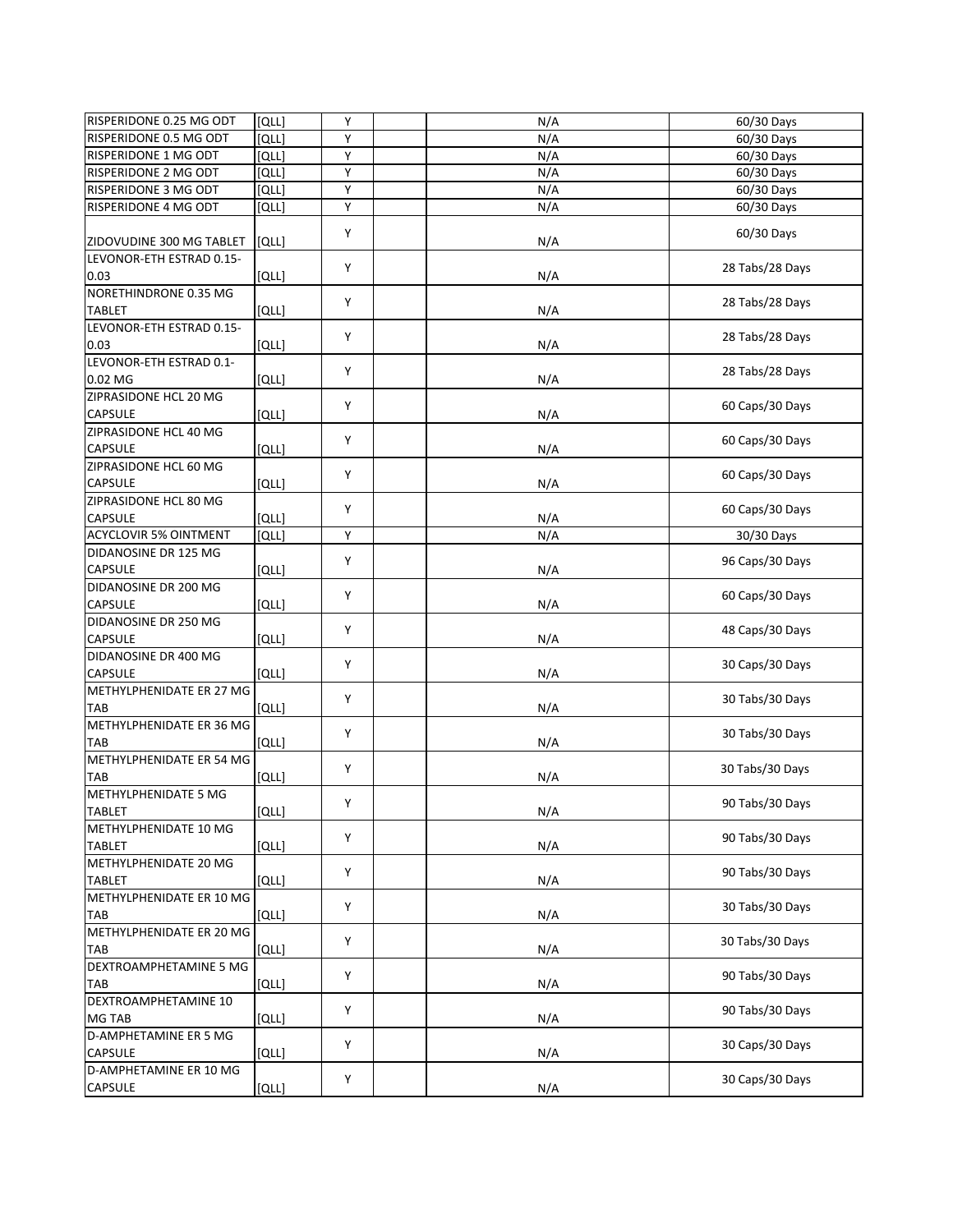| <b>D-AMPHETAMINE ER 15 MG</b>   |            | Y |                                            | 30 Caps/30 Days                    |
|---------------------------------|------------|---|--------------------------------------------|------------------------------------|
| <b>CAPSULE</b>                  | [QLL]      |   | N/A                                        |                                    |
| <b>DEXTROSE 5%-WATER IV</b>     |            | Y |                                            | 12/30 Days                         |
| SOLN                            | וֹםנו      |   | N/A                                        |                                    |
| LO LOESTRIN FE 1-10 TABLET      | [QLL]      | Υ | N/A                                        | 28 Tabs/28 Days                    |
| <b>LOESTRIN 24 FE TABLET</b>    | וֹםנו      | Y | N/A                                        | 28 Tabs/28 Days                    |
| OVCON-50 28 TABLET              | וֹםנו      | Y | N/A                                        | 28 Tabs/28 Days                    |
| FEMRING 0.05 MG VAGINAL         |            | Υ |                                            |                                    |
| <b>RING</b>                     | [QLL]/[PA] |   | N/A                                        | $1/28$ Days                        |
| FEMRING 0.10 MG VAGINAL         |            |   |                                            |                                    |
| <b>RING</b>                     | [QLL]/[PA] | Y | N/A                                        | $1/28$ Days                        |
| SAPHRIS 2.5 MG TAB SL BLK       |            |   |                                            |                                    |
| <b>CHRY</b>                     | [QLL]      | Υ | Use of two generic atypical antipsychotics | 60/30 Days                         |
| SEA-OMEGA 30 CAPSULE            | וֹםנו      | Y | N/A                                        | 2 Caps/30 Days                     |
| SEA-OMEGA 50 CAPSULE            | [QLL]      | Υ | N/A                                        | 2 Caps/30 Days                     |
| ERRIN 0.35 MG TABLET            | [QLL]      | Y | $N/\overline{A}$                           | 28 Tabs/28 Days                    |
| <b>CAMILA TABLET</b>            | [QLL]      | Y | N/A                                        | 28 Tabs/28 Days                    |
| NORTREL 0.5-35 TABLET           | וֹםנו      | Υ | N/A                                        | 28 Tabs/28 Days                    |
| NORTREL 1-35 TABLET             | וֹםנו      | Y | N/A                                        | 28 Tabs/28 Days                    |
| NORTREL 7-7-7-28 TABLET         | וֹםנו      | Y | N/A                                        | 28 Tabs/28 Days                    |
| JUNEL FE 1.5 MG-30 MCG          |            |   |                                            |                                    |
| <b>TABLET</b>                   | [QLL]      | Y | N/A                                        | 28 Tabs/28 Days                    |
|                                 |            |   |                                            |                                    |
| TRI-LEGEST FE-28 DAY TABLET     | [QLL]      | Y | N/A                                        | 28 Tabs/28 Days                    |
| <b>BALZIVA 28 TABLET</b>        | [QLL]      | Υ | N/A                                        | 28 Tabs/28 Days                    |
| APRI 28 DAY TABLET              | וֹםנו      | Υ | N/A                                        | 28 Tabs/28 Days                    |
| AVIANE-28 TABLET                | וֹםנו      | Υ | N/A                                        | 28 Tabs/28 Days                    |
| <b>ENPRESSE-28 TABLET</b>       | [QLL]      | Υ | N/A                                        |                                    |
| <b>CRYSELLE-28 TABLET</b>       | [QLL]      | Y | N/A                                        | 28 Tabs/28 Days<br>28 Tabs/28 Days |
| KARIVA 28 DAY TABLET            |            | Y |                                            |                                    |
|                                 | [QLL]      |   | N/A                                        | 28 Tabs/28 Days                    |
| VELIVET 28 DAY TABLET           | [QLL]      | Y | N/A                                        | 28 Tabs/28 Days                    |
| KELNOR 1-35 28 TABLET           | וֹםנו      | Υ | N/A                                        | 28 Tabs/28 Days                    |
| ARANELLE 28 TABLET              | וֹםנו      | Υ | N/A                                        | 28 Tabs/28 Days                    |
| JOLESSA 0.15 MG-0.03 MG         |            | Y |                                            | 84 Tabs/84 Days                    |
| <b>TABLET</b>                   | [QLL]      |   | N/A                                        |                                    |
| OCELLA 3 MG-0.03 MG             |            | Y |                                            | 28 Tabs/28 Days                    |
| <b>TABLET</b>                   | [QLL]      |   | N/A                                        |                                    |
| METHYLPHENIDATE ER 18 MG        |            | Υ |                                            | 30 Tabs/30 Days                    |
| TAB                             | וֹםנו      |   | N/A                                        |                                    |
| APTIVUS 100 MG/ML               |            | Υ |                                            | 300/30 Days                        |
| SOLUTION                        | [QLL]      |   | N/A                                        |                                    |
| APTIVUS 250 MG CAPSULE          | [QLL]      | Υ | N/A                                        | 120 Caps/30 Days                   |
| <b>COMBIVENT INHALER</b>        | [QLL]      | Y | N/A                                        | 29.4/30 Days                       |
| <b>COMBIVENT RESPIMAT INHAL</b> |            | Υ |                                            | $2/30$ Days                        |
| SPRAY                           | [QLL]      |   | N/A                                        |                                    |
| <b>ATROVENT HFA INHALER</b>     | וֹםנו      | Υ | N/A                                        | 25.8/30 Days                       |
| GILDAGIA 0.4 MG-0.035 MG        |            |   |                                            |                                    |
| TAB                             | [QLL]      | Y | N/A                                        | 28 Tabs/28 Days                    |
| CYCLAFEM 1-35-28 TABLET         | [QLL]      | Υ | N/A                                        | 28 Tabs/28 Days                    |
| CYCLAFEM 7-7-7-28 TABLET        | וֹםנו      | Υ | N/A                                        | 28 Tabs/28 Days                    |
| <b>EMOQUETTE 28 DAY TABLET</b>  | [QLL]      | Υ | N/A                                        | 28 Tabs/28 Days                    |
| GILDESS 1.5 MG-30 MCG           |            |   |                                            |                                    |
| <b>TABLET</b>                   | [QLL]      | Υ | N/A                                        | 28 Tabs/28 Days                    |
| GILDESS 1 MG-20 MCG             |            |   |                                            |                                    |
| <b>TABLET</b>                   | וֹםנו      | Υ | N/A                                        | 28 Tabs/28 Days                    |
| GILDESS FE 1.5-30 TABLET        | וֹםנו      | Υ | N/A                                        | 28 Tabs/28 Days                    |
| GILDESS FE 1-20 TABLET          | [QLL]      | Υ | N/A                                        | 28 Tabs/28 Days                    |
| MYZILRA-28 TABLET               | [QLL]      | Υ | N/A                                        | 28 Tabs/28 Days                    |
|                                 |            |   |                                            |                                    |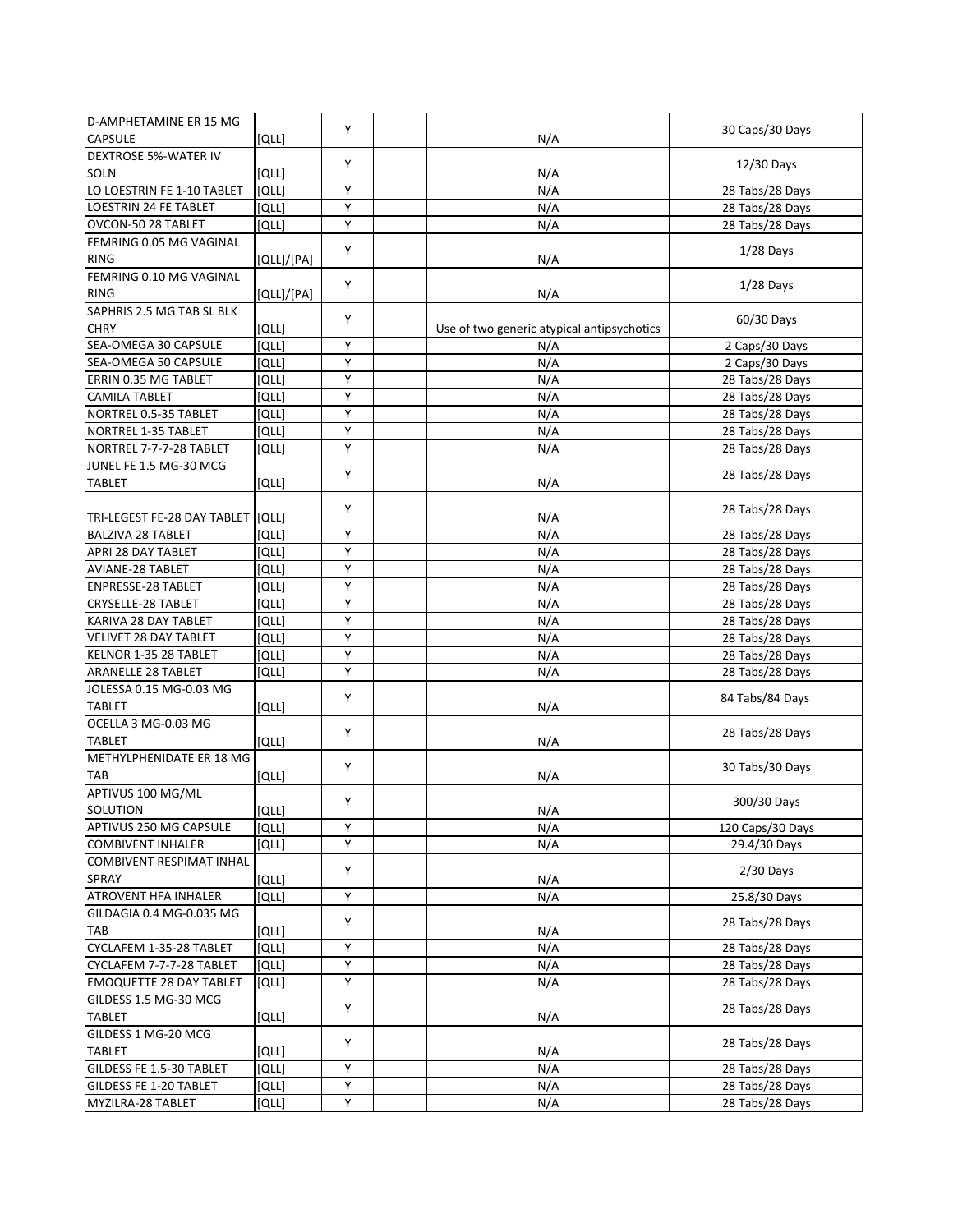| [QLL]<br>Y<br>28 Tabs/28 Days<br>PREVIFEM TABLET<br>N/A<br>Y<br>TRI-PREVIFEM TABLET<br>N/A<br>[QLL]<br>28 Tabs/28 Days<br>Y<br>90/90 Days<br>[QLL]<br>N/A<br>Υ<br>48/84 Days<br><b>INJECT</b><br>[QLL]<br>N/A<br>Y<br>48/84 Days<br>[QLL]<br>N/A<br>Υ<br>16/28 Days<br>[QLL]<br>N/A<br>Υ<br>16/28 Days<br><b>REFILL</b><br>[QLL]<br>N/A<br>ESTARYLLA 0.25-0.035 MG<br>Y<br>28 Tabs/28 Days<br><b>TABLET</b><br>וֹםנו<br>N/A<br>TRI-ESTARYLLA TABLET<br>N/A<br>[QLL]<br>Υ<br>28 Tabs/28 Days<br>Y<br>N/A<br>[QLL]<br>28 Tabs/28 Days<br>INTROVALE 0.15-0.03 MG<br>Υ<br>28 Tabs/28 Days<br>[QLL]<br>N/A<br>LORYNA 3 MG-0.02 MG<br>Υ<br>28 Tabs/28 Days<br>[QLL]<br>N/A<br>SYEDA 28 TABLET<br>Υ<br>[QLL]<br>N/A<br>28 Tabs/28 Days<br>SUMATRIPTAN 20 MG NASAL<br>Υ<br>18/28 Days<br><b>SPRAY</b><br>[QLL]<br>N/A<br>Υ<br>36/28 Days<br><b>SPRAY</b><br>[QLL]<br>N/A<br>PHENYLADE ESSENTIAL DRINK<br>Υ<br>10/30 Days<br>N/A<br>POWD<br>[QLL]/[PA]<br>PHENYLADE ESSENTIAL<br>Υ<br>60/30 Days<br><b>POWDER</b><br>[QLL]/[PA]<br>N/A<br>PHENYLADE DRINK MIX<br>Y<br>10/30 Days<br><b>POWDER</b><br>[QLL]/[PA]<br>N/A<br>PHENYLADE60 DRINK MIX<br>Υ<br>10/30 Days<br><b>POWDER</b><br>[QLL]/[PA]<br>N/A<br>PHENYLADE60 POWDER<br>Υ<br>60/30 Days<br>N/A<br><b>PACKET</b><br>[QLL]/[PA]<br>PHENYLADE60 DRINK MIX<br>Υ<br>10/30 Days<br><b>POWDER</b><br>[QLL]/[PA]<br>N/A<br>PHENYLADE RTD PKU 10<br>Υ<br>90/30 Days<br>LIQUID<br>[QLL]/[PA]<br>N/A<br>FISH OIL 1;000 MG CAPSULE<br>[QLL]<br>Y<br>N/A<br>2/30 Days<br>Υ<br>[QLL]<br>PROTEIN POWDER<br>N/A<br>90/30 Days<br>FISH OIL HIGH POTENCY<br>Υ<br>$2/30$ Days<br><b>SOFTGEL</b><br>[QLL]<br>N/A<br>NUTRA-PRO HIGH PROTEIN<br>Υ<br>90/30 Days<br>POWDER<br>[QLL]/[PA]<br>N/A<br><b>ASSURE PRO METER</b><br>Υ<br>וֹםנו<br>N/A<br>$1/365$ Days<br>ASSURE PLATINUM GLUCOSE<br>Υ<br>$1/365$ Days<br><b>METER</b><br>[QLL]<br>N/A<br>ASSURE 4 BLOOD GLUCOSE<br>Υ<br>$1/365$ Days<br><b>METER</b><br>[QLL]<br>N/A<br>Υ<br><b>RELION MICRO SYSTEM KIT</b><br>[QLL]<br>N/A<br>$1/365$ Days<br>Υ<br>$1/365$ Days<br>RELION CONFIRM SYSTEM KIT<br>[QLL]<br>N/A<br>GLUCOCARD 01-MINI METER<br>Y<br>$1/365$ Days<br>KIT<br>[QLL]<br>N/A<br>Υ | <b>ORSYTHIA-28 TABLET</b>  | וֹםנו | Υ | N/A | 28 Tabs/28 Days |
|-------------------------------------------------------------------------------------------------------------------------------------------------------------------------------------------------------------------------------------------------------------------------------------------------------------------------------------------------------------------------------------------------------------------------------------------------------------------------------------------------------------------------------------------------------------------------------------------------------------------------------------------------------------------------------------------------------------------------------------------------------------------------------------------------------------------------------------------------------------------------------------------------------------------------------------------------------------------------------------------------------------------------------------------------------------------------------------------------------------------------------------------------------------------------------------------------------------------------------------------------------------------------------------------------------------------------------------------------------------------------------------------------------------------------------------------------------------------------------------------------------------------------------------------------------------------------------------------------------------------------------------------------------------------------------------------------------------------------------------------------------------------------------------------------------------------------------------------------------------------------------------------------------------------------------------------------------------------------------------------------------------------------------------------------------------------------------------------------------------------------------------------------------------------------------|----------------------------|-------|---|-----|-----------------|
|                                                                                                                                                                                                                                                                                                                                                                                                                                                                                                                                                                                                                                                                                                                                                                                                                                                                                                                                                                                                                                                                                                                                                                                                                                                                                                                                                                                                                                                                                                                                                                                                                                                                                                                                                                                                                                                                                                                                                                                                                                                                                                                                                                               |                            |       |   |     |                 |
|                                                                                                                                                                                                                                                                                                                                                                                                                                                                                                                                                                                                                                                                                                                                                                                                                                                                                                                                                                                                                                                                                                                                                                                                                                                                                                                                                                                                                                                                                                                                                                                                                                                                                                                                                                                                                                                                                                                                                                                                                                                                                                                                                                               |                            |       |   |     |                 |
|                                                                                                                                                                                                                                                                                                                                                                                                                                                                                                                                                                                                                                                                                                                                                                                                                                                                                                                                                                                                                                                                                                                                                                                                                                                                                                                                                                                                                                                                                                                                                                                                                                                                                                                                                                                                                                                                                                                                                                                                                                                                                                                                                                               | <b>MEDROXYPROGESTERONE</b> |       |   |     |                 |
|                                                                                                                                                                                                                                                                                                                                                                                                                                                                                                                                                                                                                                                                                                                                                                                                                                                                                                                                                                                                                                                                                                                                                                                                                                                                                                                                                                                                                                                                                                                                                                                                                                                                                                                                                                                                                                                                                                                                                                                                                                                                                                                                                                               | 150 MG/ML                  |       |   |     |                 |
|                                                                                                                                                                                                                                                                                                                                                                                                                                                                                                                                                                                                                                                                                                                                                                                                                                                                                                                                                                                                                                                                                                                                                                                                                                                                                                                                                                                                                                                                                                                                                                                                                                                                                                                                                                                                                                                                                                                                                                                                                                                                                                                                                                               | SUMATRIPTAN 4 MG/0.5 ML    |       |   |     |                 |
|                                                                                                                                                                                                                                                                                                                                                                                                                                                                                                                                                                                                                                                                                                                                                                                                                                                                                                                                                                                                                                                                                                                                                                                                                                                                                                                                                                                                                                                                                                                                                                                                                                                                                                                                                                                                                                                                                                                                                                                                                                                                                                                                                                               |                            |       |   |     |                 |
|                                                                                                                                                                                                                                                                                                                                                                                                                                                                                                                                                                                                                                                                                                                                                                                                                                                                                                                                                                                                                                                                                                                                                                                                                                                                                                                                                                                                                                                                                                                                                                                                                                                                                                                                                                                                                                                                                                                                                                                                                                                                                                                                                                               | SUMATRIPTAN 4 MG/0.5 ML    |       |   |     |                 |
|                                                                                                                                                                                                                                                                                                                                                                                                                                                                                                                                                                                                                                                                                                                                                                                                                                                                                                                                                                                                                                                                                                                                                                                                                                                                                                                                                                                                                                                                                                                                                                                                                                                                                                                                                                                                                                                                                                                                                                                                                                                                                                                                                                               | CART                       |       |   |     |                 |
|                                                                                                                                                                                                                                                                                                                                                                                                                                                                                                                                                                                                                                                                                                                                                                                                                                                                                                                                                                                                                                                                                                                                                                                                                                                                                                                                                                                                                                                                                                                                                                                                                                                                                                                                                                                                                                                                                                                                                                                                                                                                                                                                                                               | SUMATRIPTAN 6 MG/0.5 ML    |       |   |     |                 |
|                                                                                                                                                                                                                                                                                                                                                                                                                                                                                                                                                                                                                                                                                                                                                                                                                                                                                                                                                                                                                                                                                                                                                                                                                                                                                                                                                                                                                                                                                                                                                                                                                                                                                                                                                                                                                                                                                                                                                                                                                                                                                                                                                                               | <b>INJECT</b>              |       |   |     |                 |
|                                                                                                                                                                                                                                                                                                                                                                                                                                                                                                                                                                                                                                                                                                                                                                                                                                                                                                                                                                                                                                                                                                                                                                                                                                                                                                                                                                                                                                                                                                                                                                                                                                                                                                                                                                                                                                                                                                                                                                                                                                                                                                                                                                               | SUMATRIPTAN 6 MG/0.5 ML    |       |   |     |                 |
|                                                                                                                                                                                                                                                                                                                                                                                                                                                                                                                                                                                                                                                                                                                                                                                                                                                                                                                                                                                                                                                                                                                                                                                                                                                                                                                                                                                                                                                                                                                                                                                                                                                                                                                                                                                                                                                                                                                                                                                                                                                                                                                                                                               |                            |       |   |     |                 |
|                                                                                                                                                                                                                                                                                                                                                                                                                                                                                                                                                                                                                                                                                                                                                                                                                                                                                                                                                                                                                                                                                                                                                                                                                                                                                                                                                                                                                                                                                                                                                                                                                                                                                                                                                                                                                                                                                                                                                                                                                                                                                                                                                                               |                            |       |   |     |                 |
|                                                                                                                                                                                                                                                                                                                                                                                                                                                                                                                                                                                                                                                                                                                                                                                                                                                                                                                                                                                                                                                                                                                                                                                                                                                                                                                                                                                                                                                                                                                                                                                                                                                                                                                                                                                                                                                                                                                                                                                                                                                                                                                                                                               |                            |       |   |     |                 |
|                                                                                                                                                                                                                                                                                                                                                                                                                                                                                                                                                                                                                                                                                                                                                                                                                                                                                                                                                                                                                                                                                                                                                                                                                                                                                                                                                                                                                                                                                                                                                                                                                                                                                                                                                                                                                                                                                                                                                                                                                                                                                                                                                                               |                            |       |   |     |                 |
|                                                                                                                                                                                                                                                                                                                                                                                                                                                                                                                                                                                                                                                                                                                                                                                                                                                                                                                                                                                                                                                                                                                                                                                                                                                                                                                                                                                                                                                                                                                                                                                                                                                                                                                                                                                                                                                                                                                                                                                                                                                                                                                                                                               | ALTAVERA-28 TABLET         |       |   |     |                 |
|                                                                                                                                                                                                                                                                                                                                                                                                                                                                                                                                                                                                                                                                                                                                                                                                                                                                                                                                                                                                                                                                                                                                                                                                                                                                                                                                                                                                                                                                                                                                                                                                                                                                                                                                                                                                                                                                                                                                                                                                                                                                                                                                                                               |                            |       |   |     |                 |
|                                                                                                                                                                                                                                                                                                                                                                                                                                                                                                                                                                                                                                                                                                                                                                                                                                                                                                                                                                                                                                                                                                                                                                                                                                                                                                                                                                                                                                                                                                                                                                                                                                                                                                                                                                                                                                                                                                                                                                                                                                                                                                                                                                               | <b>TABLET</b>              |       |   |     |                 |
|                                                                                                                                                                                                                                                                                                                                                                                                                                                                                                                                                                                                                                                                                                                                                                                                                                                                                                                                                                                                                                                                                                                                                                                                                                                                                                                                                                                                                                                                                                                                                                                                                                                                                                                                                                                                                                                                                                                                                                                                                                                                                                                                                                               |                            |       |   |     |                 |
|                                                                                                                                                                                                                                                                                                                                                                                                                                                                                                                                                                                                                                                                                                                                                                                                                                                                                                                                                                                                                                                                                                                                                                                                                                                                                                                                                                                                                                                                                                                                                                                                                                                                                                                                                                                                                                                                                                                                                                                                                                                                                                                                                                               | <b>TABLET</b>              |       |   |     |                 |
|                                                                                                                                                                                                                                                                                                                                                                                                                                                                                                                                                                                                                                                                                                                                                                                                                                                                                                                                                                                                                                                                                                                                                                                                                                                                                                                                                                                                                                                                                                                                                                                                                                                                                                                                                                                                                                                                                                                                                                                                                                                                                                                                                                               |                            |       |   |     |                 |
|                                                                                                                                                                                                                                                                                                                                                                                                                                                                                                                                                                                                                                                                                                                                                                                                                                                                                                                                                                                                                                                                                                                                                                                                                                                                                                                                                                                                                                                                                                                                                                                                                                                                                                                                                                                                                                                                                                                                                                                                                                                                                                                                                                               |                            |       |   |     |                 |
|                                                                                                                                                                                                                                                                                                                                                                                                                                                                                                                                                                                                                                                                                                                                                                                                                                                                                                                                                                                                                                                                                                                                                                                                                                                                                                                                                                                                                                                                                                                                                                                                                                                                                                                                                                                                                                                                                                                                                                                                                                                                                                                                                                               |                            |       |   |     |                 |
|                                                                                                                                                                                                                                                                                                                                                                                                                                                                                                                                                                                                                                                                                                                                                                                                                                                                                                                                                                                                                                                                                                                                                                                                                                                                                                                                                                                                                                                                                                                                                                                                                                                                                                                                                                                                                                                                                                                                                                                                                                                                                                                                                                               | SUMATRIPTAN 5 MG NASAL     |       |   |     |                 |
|                                                                                                                                                                                                                                                                                                                                                                                                                                                                                                                                                                                                                                                                                                                                                                                                                                                                                                                                                                                                                                                                                                                                                                                                                                                                                                                                                                                                                                                                                                                                                                                                                                                                                                                                                                                                                                                                                                                                                                                                                                                                                                                                                                               |                            |       |   |     |                 |
|                                                                                                                                                                                                                                                                                                                                                                                                                                                                                                                                                                                                                                                                                                                                                                                                                                                                                                                                                                                                                                                                                                                                                                                                                                                                                                                                                                                                                                                                                                                                                                                                                                                                                                                                                                                                                                                                                                                                                                                                                                                                                                                                                                               |                            |       |   |     |                 |
|                                                                                                                                                                                                                                                                                                                                                                                                                                                                                                                                                                                                                                                                                                                                                                                                                                                                                                                                                                                                                                                                                                                                                                                                                                                                                                                                                                                                                                                                                                                                                                                                                                                                                                                                                                                                                                                                                                                                                                                                                                                                                                                                                                               |                            |       |   |     |                 |
|                                                                                                                                                                                                                                                                                                                                                                                                                                                                                                                                                                                                                                                                                                                                                                                                                                                                                                                                                                                                                                                                                                                                                                                                                                                                                                                                                                                                                                                                                                                                                                                                                                                                                                                                                                                                                                                                                                                                                                                                                                                                                                                                                                               |                            |       |   |     |                 |
|                                                                                                                                                                                                                                                                                                                                                                                                                                                                                                                                                                                                                                                                                                                                                                                                                                                                                                                                                                                                                                                                                                                                                                                                                                                                                                                                                                                                                                                                                                                                                                                                                                                                                                                                                                                                                                                                                                                                                                                                                                                                                                                                                                               |                            |       |   |     |                 |
|                                                                                                                                                                                                                                                                                                                                                                                                                                                                                                                                                                                                                                                                                                                                                                                                                                                                                                                                                                                                                                                                                                                                                                                                                                                                                                                                                                                                                                                                                                                                                                                                                                                                                                                                                                                                                                                                                                                                                                                                                                                                                                                                                                               |                            |       |   |     |                 |
|                                                                                                                                                                                                                                                                                                                                                                                                                                                                                                                                                                                                                                                                                                                                                                                                                                                                                                                                                                                                                                                                                                                                                                                                                                                                                                                                                                                                                                                                                                                                                                                                                                                                                                                                                                                                                                                                                                                                                                                                                                                                                                                                                                               |                            |       |   |     |                 |
|                                                                                                                                                                                                                                                                                                                                                                                                                                                                                                                                                                                                                                                                                                                                                                                                                                                                                                                                                                                                                                                                                                                                                                                                                                                                                                                                                                                                                                                                                                                                                                                                                                                                                                                                                                                                                                                                                                                                                                                                                                                                                                                                                                               |                            |       |   |     |                 |
|                                                                                                                                                                                                                                                                                                                                                                                                                                                                                                                                                                                                                                                                                                                                                                                                                                                                                                                                                                                                                                                                                                                                                                                                                                                                                                                                                                                                                                                                                                                                                                                                                                                                                                                                                                                                                                                                                                                                                                                                                                                                                                                                                                               |                            |       |   |     |                 |
|                                                                                                                                                                                                                                                                                                                                                                                                                                                                                                                                                                                                                                                                                                                                                                                                                                                                                                                                                                                                                                                                                                                                                                                                                                                                                                                                                                                                                                                                                                                                                                                                                                                                                                                                                                                                                                                                                                                                                                                                                                                                                                                                                                               |                            |       |   |     |                 |
|                                                                                                                                                                                                                                                                                                                                                                                                                                                                                                                                                                                                                                                                                                                                                                                                                                                                                                                                                                                                                                                                                                                                                                                                                                                                                                                                                                                                                                                                                                                                                                                                                                                                                                                                                                                                                                                                                                                                                                                                                                                                                                                                                                               |                            |       |   |     |                 |
|                                                                                                                                                                                                                                                                                                                                                                                                                                                                                                                                                                                                                                                                                                                                                                                                                                                                                                                                                                                                                                                                                                                                                                                                                                                                                                                                                                                                                                                                                                                                                                                                                                                                                                                                                                                                                                                                                                                                                                                                                                                                                                                                                                               |                            |       |   |     |                 |
|                                                                                                                                                                                                                                                                                                                                                                                                                                                                                                                                                                                                                                                                                                                                                                                                                                                                                                                                                                                                                                                                                                                                                                                                                                                                                                                                                                                                                                                                                                                                                                                                                                                                                                                                                                                                                                                                                                                                                                                                                                                                                                                                                                               |                            |       |   |     |                 |
|                                                                                                                                                                                                                                                                                                                                                                                                                                                                                                                                                                                                                                                                                                                                                                                                                                                                                                                                                                                                                                                                                                                                                                                                                                                                                                                                                                                                                                                                                                                                                                                                                                                                                                                                                                                                                                                                                                                                                                                                                                                                                                                                                                               |                            |       |   |     |                 |
|                                                                                                                                                                                                                                                                                                                                                                                                                                                                                                                                                                                                                                                                                                                                                                                                                                                                                                                                                                                                                                                                                                                                                                                                                                                                                                                                                                                                                                                                                                                                                                                                                                                                                                                                                                                                                                                                                                                                                                                                                                                                                                                                                                               |                            |       |   |     |                 |
|                                                                                                                                                                                                                                                                                                                                                                                                                                                                                                                                                                                                                                                                                                                                                                                                                                                                                                                                                                                                                                                                                                                                                                                                                                                                                                                                                                                                                                                                                                                                                                                                                                                                                                                                                                                                                                                                                                                                                                                                                                                                                                                                                                               |                            |       |   |     |                 |
|                                                                                                                                                                                                                                                                                                                                                                                                                                                                                                                                                                                                                                                                                                                                                                                                                                                                                                                                                                                                                                                                                                                                                                                                                                                                                                                                                                                                                                                                                                                                                                                                                                                                                                                                                                                                                                                                                                                                                                                                                                                                                                                                                                               |                            |       |   |     |                 |
|                                                                                                                                                                                                                                                                                                                                                                                                                                                                                                                                                                                                                                                                                                                                                                                                                                                                                                                                                                                                                                                                                                                                                                                                                                                                                                                                                                                                                                                                                                                                                                                                                                                                                                                                                                                                                                                                                                                                                                                                                                                                                                                                                                               |                            |       |   |     |                 |
|                                                                                                                                                                                                                                                                                                                                                                                                                                                                                                                                                                                                                                                                                                                                                                                                                                                                                                                                                                                                                                                                                                                                                                                                                                                                                                                                                                                                                                                                                                                                                                                                                                                                                                                                                                                                                                                                                                                                                                                                                                                                                                                                                                               |                            |       |   |     |                 |
|                                                                                                                                                                                                                                                                                                                                                                                                                                                                                                                                                                                                                                                                                                                                                                                                                                                                                                                                                                                                                                                                                                                                                                                                                                                                                                                                                                                                                                                                                                                                                                                                                                                                                                                                                                                                                                                                                                                                                                                                                                                                                                                                                                               |                            |       |   |     |                 |
|                                                                                                                                                                                                                                                                                                                                                                                                                                                                                                                                                                                                                                                                                                                                                                                                                                                                                                                                                                                                                                                                                                                                                                                                                                                                                                                                                                                                                                                                                                                                                                                                                                                                                                                                                                                                                                                                                                                                                                                                                                                                                                                                                                               |                            |       |   |     |                 |
|                                                                                                                                                                                                                                                                                                                                                                                                                                                                                                                                                                                                                                                                                                                                                                                                                                                                                                                                                                                                                                                                                                                                                                                                                                                                                                                                                                                                                                                                                                                                                                                                                                                                                                                                                                                                                                                                                                                                                                                                                                                                                                                                                                               |                            |       |   |     |                 |
|                                                                                                                                                                                                                                                                                                                                                                                                                                                                                                                                                                                                                                                                                                                                                                                                                                                                                                                                                                                                                                                                                                                                                                                                                                                                                                                                                                                                                                                                                                                                                                                                                                                                                                                                                                                                                                                                                                                                                                                                                                                                                                                                                                               |                            |       |   |     |                 |
|                                                                                                                                                                                                                                                                                                                                                                                                                                                                                                                                                                                                                                                                                                                                                                                                                                                                                                                                                                                                                                                                                                                                                                                                                                                                                                                                                                                                                                                                                                                                                                                                                                                                                                                                                                                                                                                                                                                                                                                                                                                                                                                                                                               |                            |       |   |     |                 |
|                                                                                                                                                                                                                                                                                                                                                                                                                                                                                                                                                                                                                                                                                                                                                                                                                                                                                                                                                                                                                                                                                                                                                                                                                                                                                                                                                                                                                                                                                                                                                                                                                                                                                                                                                                                                                                                                                                                                                                                                                                                                                                                                                                               |                            |       |   |     |                 |
|                                                                                                                                                                                                                                                                                                                                                                                                                                                                                                                                                                                                                                                                                                                                                                                                                                                                                                                                                                                                                                                                                                                                                                                                                                                                                                                                                                                                                                                                                                                                                                                                                                                                                                                                                                                                                                                                                                                                                                                                                                                                                                                                                                               |                            |       |   |     |                 |
|                                                                                                                                                                                                                                                                                                                                                                                                                                                                                                                                                                                                                                                                                                                                                                                                                                                                                                                                                                                                                                                                                                                                                                                                                                                                                                                                                                                                                                                                                                                                                                                                                                                                                                                                                                                                                                                                                                                                                                                                                                                                                                                                                                               |                            |       |   |     |                 |
|                                                                                                                                                                                                                                                                                                                                                                                                                                                                                                                                                                                                                                                                                                                                                                                                                                                                                                                                                                                                                                                                                                                                                                                                                                                                                                                                                                                                                                                                                                                                                                                                                                                                                                                                                                                                                                                                                                                                                                                                                                                                                                                                                                               |                            |       |   |     |                 |
|                                                                                                                                                                                                                                                                                                                                                                                                                                                                                                                                                                                                                                                                                                                                                                                                                                                                                                                                                                                                                                                                                                                                                                                                                                                                                                                                                                                                                                                                                                                                                                                                                                                                                                                                                                                                                                                                                                                                                                                                                                                                                                                                                                               |                            |       |   |     |                 |
|                                                                                                                                                                                                                                                                                                                                                                                                                                                                                                                                                                                                                                                                                                                                                                                                                                                                                                                                                                                                                                                                                                                                                                                                                                                                                                                                                                                                                                                                                                                                                                                                                                                                                                                                                                                                                                                                                                                                                                                                                                                                                                                                                                               |                            |       |   |     |                 |
|                                                                                                                                                                                                                                                                                                                                                                                                                                                                                                                                                                                                                                                                                                                                                                                                                                                                                                                                                                                                                                                                                                                                                                                                                                                                                                                                                                                                                                                                                                                                                                                                                                                                                                                                                                                                                                                                                                                                                                                                                                                                                                                                                                               | GLUCOCARD 01 METER KIT     | [QLL] |   | N/A | 1/365 Days      |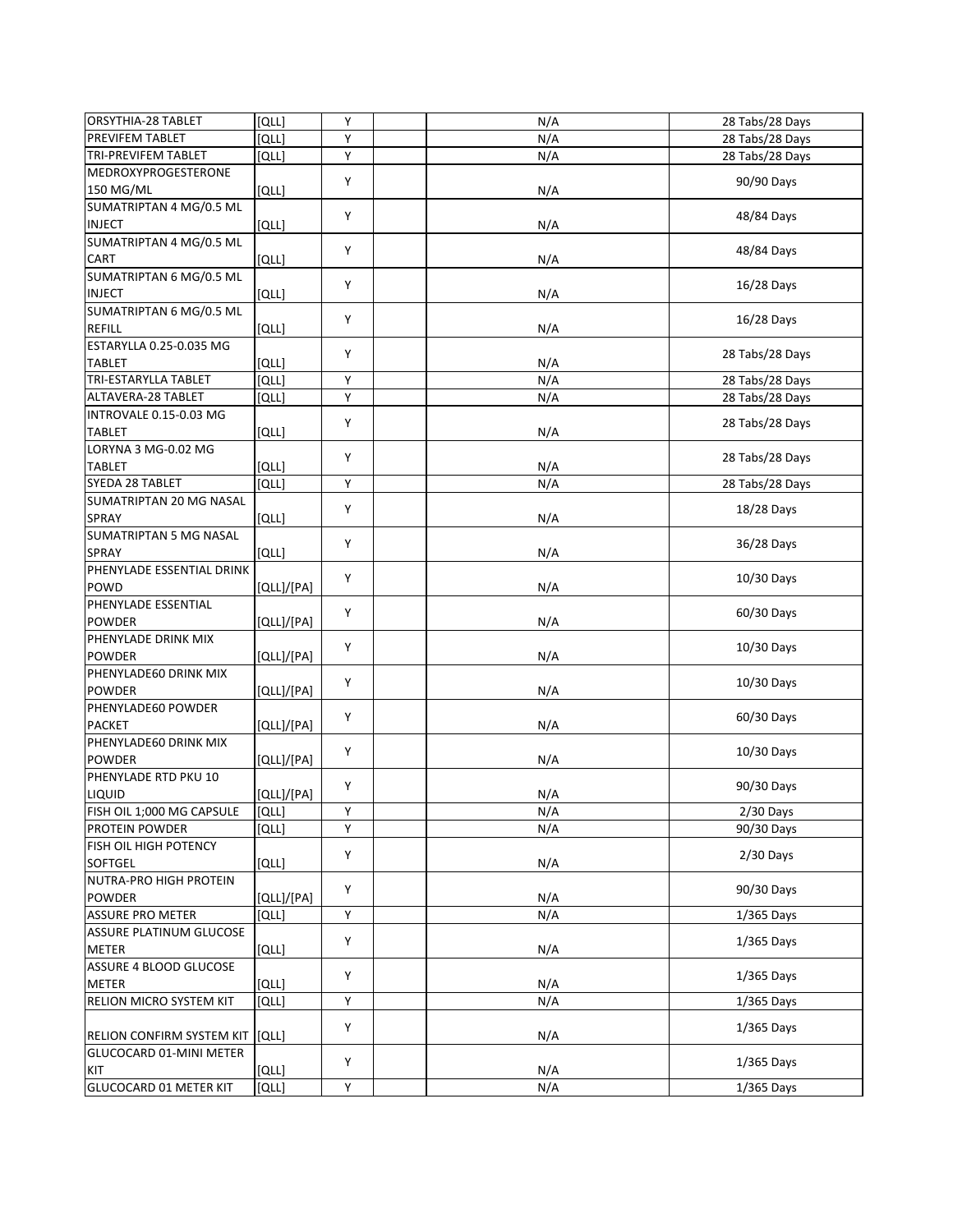| GLUCOCARD VITAL METER KIT  [QLL]               |              | Y | N/A | $1/365$ Days     |
|------------------------------------------------|--------------|---|-----|------------------|
| <b>REXALL GLUCOSE</b><br><b>MONITORING SYS</b> |              | Y |     | 1/365 Days       |
|                                                | [QLL]        |   | N/A |                  |
| <b>EASYGLUCO MONITORING</b><br><b>SYSTEM</b>   |              | Y |     | $1/365$ Days     |
| <b>CONTROL MONITORING</b>                      | [QLL]        |   | N/A |                  |
| SYSTEM                                         | [QLL]        | Y | N/A | $1/365$ Days     |
| <b>INFINITY STARTER KIT</b>                    | <b>[QLL]</b> | Υ | N/A | $1/365$ Days     |
| ACURA PLUS STARTER KIT                         | [QLL]        | Y | N/A | $1/365$ Days     |
| PRODIGY POCKET METER KIT                       | [QLL]        | Y | N/A | $1/365$ Days     |
| PRODIGY AUTOCODE METER                         |              |   |     |                  |
| KIT                                            | [QLL]        | Y | N/A | $1/365$ Days     |
| PRODIGY VOICE PRO METER                        |              |   |     |                  |
| KIT                                            | [QLL]        | Y | N/A | $1/365$ Days     |
| ECLIPSE BLOOD GLUCOSE                          |              |   |     |                  |
| <b>MONITOR</b>                                 |              | Y |     | 1/365 Days       |
| <b>ENVISION MONITORING</b>                     | [QLL]        |   | N/A |                  |
|                                                |              | Υ |     | 1/365 Days       |
| SYSTEM                                         | [QLL]        |   | N/A |                  |
| <b>EVOLUTION BLOOD GLUCOSE</b>                 |              | Y |     | $1/365$ Days     |
| METER                                          | [QLL]        |   | N/A |                  |
| <b>SMARTDIABETES XPRES GLUC</b>                |              | Y |     | $1/365$ Days     |
| <b>SYST</b>                                    | [QLL]        |   | N/A |                  |
| <b>GLUCOLAB METER KIT</b>                      | <b>[QLL]</b> | Y | N/A | $1/365$ Days     |
| <b>SMARTEST PRONTO STARTER</b>                 |              | Υ |     | $1/365$ Days     |
| KIT                                            | [QLL]        |   | N/A |                  |
| <b>SMARTEST PERSONA STARTER</b>                |              | Y |     | $1/365$ Days     |
| KIT                                            | [QLL]        |   | N/A |                  |
| GLUCOCOM BLOOD GLUCOSE                         |              | Y |     |                  |
| KIT                                            | [QLL]        |   | N/A | $1/365$ Days     |
| GLUCOCOM BLOOD GLUCOSE                         |              | Y |     |                  |
| <b>METER</b>                                   | [QLL]        |   | N/A | $1/365$ Days     |
|                                                |              |   |     |                  |
| RIGHTEST GM100 SYSTEM KIT                      | [QLL]        | Y | N/A | $1/365$ Days     |
|                                                |              |   |     |                  |
| RIGHTEST GM550 SYSTEM KIT   [QLL]              |              | Y | N/A | $1/365$ Days     |
| NOVA MAX BLOOD GLUCOSE                         |              |   |     |                  |
| <b>METER</b>                                   | [QLL]        | Y | N/A | $1/365$ Days     |
| NOVA MAX BLOOD GLUCOSE                         |              |   |     |                  |
| METER                                          | [QLL]        | Y | N/A | $1/365$ Days     |
| <b>KEYNOTE BLOOD GLUCOSE</b>                   |              |   |     |                  |
| SYSTEM                                         | [QLL]        | Y | N/A | $1/365$ Days     |
|                                                |              |   |     |                  |
| WAVESENSE JAZZ SYSTEM KIT                      | [QLL]        | Y | N/A | $1/365$ Days     |
| <b>WAVESENSE PRESTO SYSTEM</b>                 |              |   |     |                  |
| KIT                                            | [QLL]        | Υ | N/A | $1/365$ Days     |
| LIBERTY BLOOD GLUCOSE                          |              |   |     |                  |
| <b>METER</b>                                   | [QLL]        | Y | N/A | $1/365$ Days     |
| ULTRATRAK PRO GLUCOSE                          |              |   |     |                  |
| <b>MTR SYS</b>                                 | [QLL]        | Υ | N/A | $1/365$ Days     |
| SELZENTRY 150 MG TABLET                        | [QLL]        | Υ | N/A | 240 Tabs/30 Days |
| SELZENTRY 300 MG TABLET                        | [QLL]        | Υ | N/A | 120 Tabs/30 Days |
| TIVICAY 50 MG TABLET                           | [QLL]        | Υ | N/A | 60 Tabs/30 Days  |
|                                                |              |   |     |                  |
| UCD ANAMIX JUNIOR<br><b>POWDER</b>             |              | Y |     | 10/30 Days       |
|                                                | [QLL]/[PA]   | Y | N/A |                  |
| MSUD AID POWDER                                | [QLL]/[PA]   | Y | N/A | 10/30 Days       |
| METHIONAID POWDER                              | [QLL]/[PA]   |   | N/A | 10/30 Days       |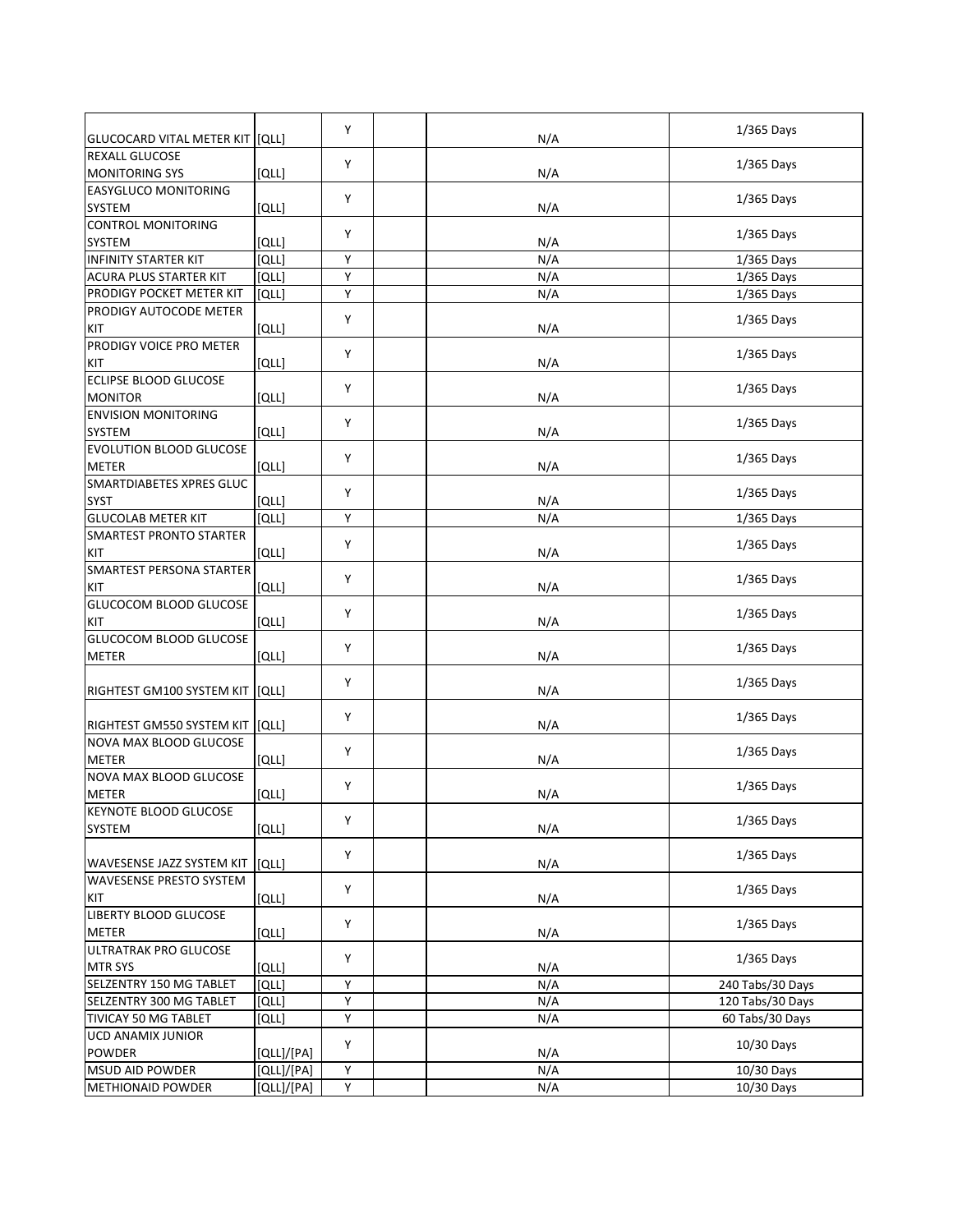| NEOCATE JR WITH PREBIOTICS      |            |   |     |              |
|---------------------------------|------------|---|-----|--------------|
| <b>PWD</b>                      | [QLL]/[PA] | Y | N/A | 10/30 Days   |
| PHLEXY-VITS POWDER              | [QLL]/[PA] | Y | N/A | 90/30 Days   |
| <b>EO28 SPLASH DRINK</b>        | [QLL]/[PA] | Υ | N/A | 90/30 Days   |
| PHLEXY-10 DRINK MIX             |            |   |     |              |
| <b>POWDER</b>                   | [QLL]/[PA] | Y | N/A | 60/30 Days   |
| PEPDITE JUNIOR POWDER           |            |   |     |              |
| <b>PACKET</b>                   | [QLL]/[PA] | Y | N/A | 60/30 Days   |
| NEOCATE JUNIOR POWDER           | [QLL]/[PA] | Y | N/A | 10/30 Days   |
| NEOCATE JUNIOR POWDER           | [QLL]/[PA] | Y | N/A | 10/30 Days   |
| LOPHLEX PACKET                  | [QLL]/[PA] | Y | N/A | 60/30 Days   |
| LANAFLEX POWDER PACKET          | [QLL]/[PA] | Υ | N/A | 60/30 Days   |
| <b>EO28 SPLASH DRINK</b>        | [QLL]/[PA] | Y | N/A | 90/30 Days   |
| NEOCATE NUTRA POWDER            |            | Y |     | 10/30 Days   |
| NEOCATE JR WITH PREBIOTICS      | [QLL]/[PA] |   | N/A |              |
|                                 |            | Y |     | 10/30 Days   |
| <b>PWD</b>                      | [QLL]/[PA] |   | N/A |              |
| KETOCAL 4:1 MULTI FIBER         |            | Y |     | 90/30 Days   |
| LIQUID                          | [QLL]/[PA] |   | N/A |              |
| PKU LOPHLEX LQ 20 POUCH         | [QLL]/[PA] | Υ | N/A | 90/30 Days   |
| PKU LOPHLEX LQ 20 POUCH         | [QLL]/[PA] | Y | N/A | 90/30 Days   |
| SM FISH OIL 1;200 MG            |            | Y |     | $2/30$ Days  |
| SOFTGEL                         | [QLL]      |   | N/A |              |
| SM FISH OIL 1;200 MG            |            | Y |     | $2/30$ Days  |
| <b>SOFTGEL</b>                  | [QLL]      |   | N/A |              |
| SM FISH OIL 1;000 MG            |            | Y |     | $2/30$ Days  |
| <b>SOFTGEL</b>                  | [QLL]      |   | N/A |              |
| RA PEDIATRIC NUTRITION          |            | Y |     | 90/30 Days   |
| <b>DRINK</b>                    | [QLL]/[PA] |   | N/A |              |
| RA BALANCED NUTRITION           |            | Y |     | 90/30 Days   |
| <b>DRINK</b>                    | [QLL]/[PA] |   | N/A |              |
| RA INFANT FORMULA W-IRON        |            | Y |     | 10/30 Days   |
| <b>POWDR</b>                    | [QLL]/[PA] |   | N/A |              |
| RA FISH OIL 1;000 MG            |            | Y |     |              |
| <b>SOFTGEL</b>                  | [QLL]      |   | N/A | $2/30$ Days  |
|                                 |            |   |     |              |
| RA FISH OIL 120-180 SOFTGEL     | [QLL]      | Y | N/A | $2/30$ Days  |
| FISH OIL 1;000 MG SOFTGEL       | [QLL]      | Y | N/A | $2/30$ Days  |
| RA FISH OIL 1;000 MG            |            |   |     |              |
| <b>SOFTGEL</b>                  | [QLL]      | Y | N/A | $2/30$ Days  |
| RA FISH OIL 1;000 MG            |            |   |     |              |
| SOFTGEL                         | [QLL]      | Y | N/A | $2/30$ Days  |
| FISH OIL 1;000 MG SOFTGEL       | [QLL]      | Υ | N/A | $2/30$ Days  |
| SUPER OMEGA-3 SOFTGEL           | [QLL]      | Υ | N/A | $2/30$ Days  |
| FISH OIL 1;200 MG SOFTGEL       | [QLL]      | Υ | N/A | $2/30$ Days  |
| FISH OIL 1;200 MG SOFTGEL       | [QLL]      | Υ | N/A | 2/30 Days    |
| FISH OIL 1;000 MG SOFTGEL       | [QLL]      | Υ | N/A | $2/30$ Days  |
| MAXEPA 1;000 MG SOFTGEL         | [QLL]      | Υ | N/A | $2/30$ Days  |
| <b>NUTRITIONAL DRINK PLUS</b>   |            |   |     |              |
| LIQUID                          | [QLL]/[PA] | Y | N/A | 90/30 Days   |
| FISH OIL CONC 1;000 MG          |            |   |     |              |
| SOFTGEL                         | [QLL]      | Υ | N/A | $2/30$ Days  |
|                                 |            |   |     |              |
| <b>TRUETRACK SMART SYSTEM</b>   | [QLL]      | Υ | N/A | $1/365$ Days |
| OMEGA-3 FISH OIL 1;000 MG       |            | Y |     | $2/30$ Days  |
| SFGL                            | [QLL]      |   | N/A |              |
| <b>TRUETRACK BLOOD GLUCOSE</b>  |            | Υ |     | $1/365$ Days |
| SYSTEM                          | [QLL]      |   | N/A |              |
| <b>TRUERESULT BLOOD GLUCOSE</b> |            | Υ |     | $1/365$ Days |
| <b>SYSTM</b>                    | [QLL]      |   | N/A |              |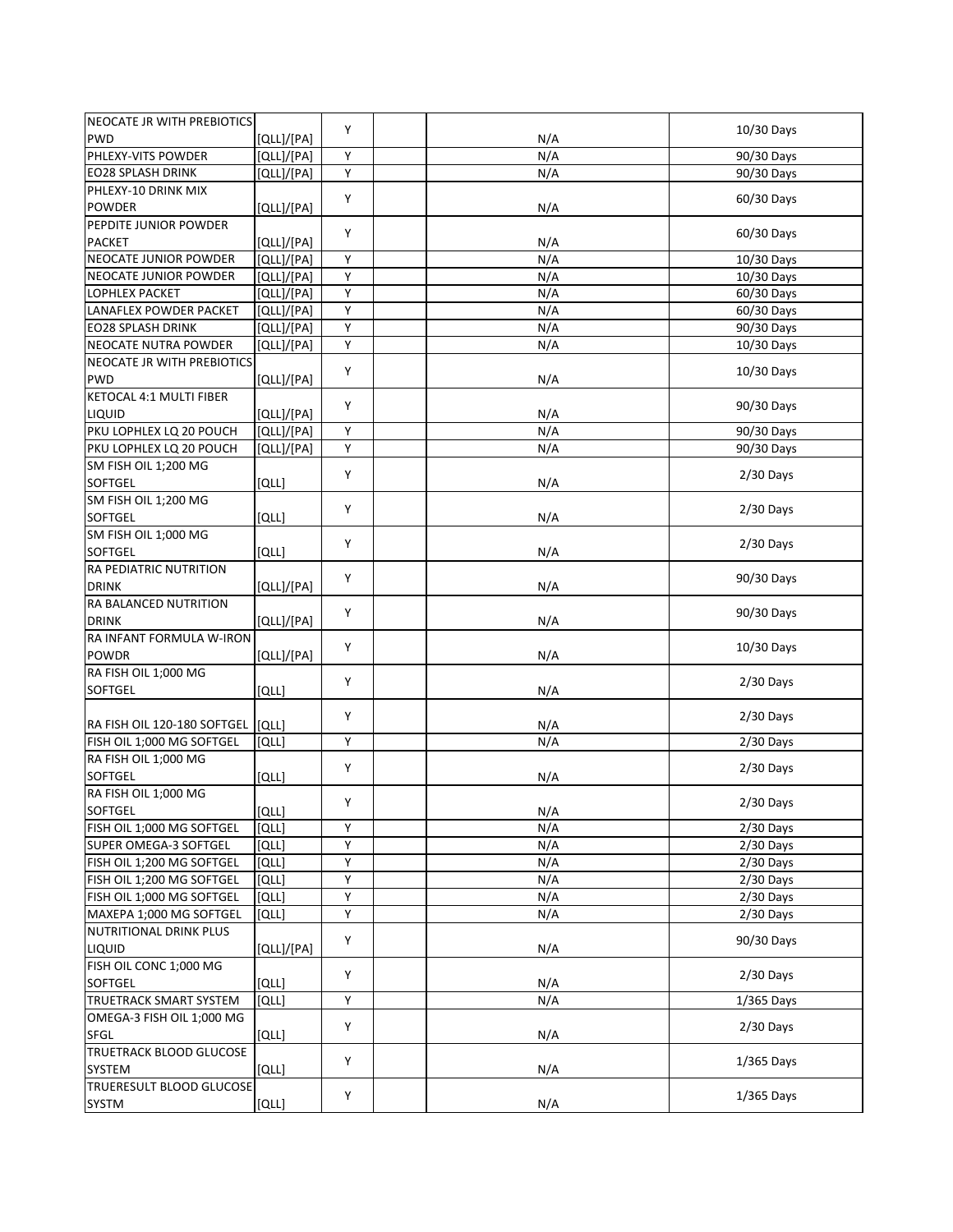| <b>NUTRITIONAL DRINK PLUS</b>                       |            |        |     |                 |
|-----------------------------------------------------|------------|--------|-----|-----------------|
| LIQUID                                              | [QLL]/[PA] | Y      | N/A | 90/30 Days      |
| NUTRITIONAL SHAKE LIQUID                            | [QLL]/[PA] | Y      | N/A | 90/30 Days      |
| NUTRITIONAL SHAKE PLUS                              |            |        |     |                 |
| LIQUID                                              | [QLL]/[PA] | Y      | N/A | 90/30 Days      |
| NUTRITIONAL SHAKE LIQUID                            | [QLL]/[PA] | Y      | N/A | 90/30 Days      |
| SUBOXONE 2 MG-0.5 MG SL                             |            |        |     |                 |
| <b>FILM</b>                                         | [QLL]      | Y      | N/A | 90/30 Days      |
| SUBOXONE 8 MG-2 MG SL                               |            |        |     |                 |
| <b>FILM</b>                                         | [QLL]      | Y      | N/A | 90/30 Days      |
| PREMIUM BLOOD GLUCOSE                               |            |        |     |                 |
| SYSTEM                                              | [QLL]      | Y      | N/A | $1/365$ Days    |
| ARIPIPRAZOLE ODT 10 MG                              |            |        |     |                 |
| <b>TABLET</b>                                       | [QLL]      | Υ      | N/A | 30 Tabs/30 Days |
| ARIPIPRAZOLE ODT 15 MG                              |            |        |     |                 |
| <b>TABLET</b>                                       | [QLL]      | Y      | N/A | 30 Tabs/30 Days |
| <b>ATRIPLA TABLET</b>                               | [QLL]      | Y      | N/A | 30 Tabs/30 Days |
| FORA G71A BLOOD GLUCOSE                             |            |        |     |                 |
| <b>SYSTEM</b>                                       | [QLL]      | Υ      | N/A | $1/365$ Days    |
| LEVONEST-28 TABLET                                  | [QLL]      | Y      | N/A | 28 Tabs/28 Days |
| DASETTA 7/7/7-28 TABLET                             | [QLL]      | Υ      | N/A | 28 Tabs/28 Days |
|                                                     |            |        |     |                 |
| PHILITH 0.4-0.035 MG TABLET                         | [QLL]      | Y      | N/A | 28 Tabs/28 Days |
| DASETTA 1-35-28 TABLET                              | [QLL]      | Υ      | N/A | 28 Tabs/28 Days |
| FALMINA-28 TABLET                                   | [QLL]      | Y      | N/A | 28 Tabs/28 Days |
| MONO-LINYAH 28 TABLET                               | [QLL]      | Υ      | N/A | 28 Tabs/28 Days |
| TRI-LINYAH TABLET                                   | [QLL]      | Υ      | N/A | 28 Tabs/28 Days |
| ELINEST-28 TABLET                                   | [QLL]      | Y      | N/A | 28 Tabs/28 Days |
| WERA 0.5/0.035 MG 28                                |            |        |     |                 |
| <b>TABLET</b>                                       | [QLL]      | Y      | N/A | 28 Tabs/28 Days |
| <b>IMUPLUS PACKET</b>                               | [QLL]/[PA] | Y      | N/A | 60/30 Days      |
| NORG-ETHIN ESTR 0.3-0.03                            |            |        |     |                 |
| MG TB                                               | [QLL]      | Y      | N/A | 28 Tabs/28 Days |
| CAMINO PRO 15 PKU                                   |            |        |     |                 |
| <b>SUSPENSION</b>                                   | [QLL]/[PA] | Y      | N/A | 90/30 Days      |
| <b>CAMINO-PRO RESTORE</b>                           |            |        |     |                 |
| LIQUID                                              | [QLL]/[PA] | Υ      | N/A | 90/30 Days      |
| <b>CAMINO PRO BETTERMILK</b>                        |            |        |     |                 |
| <b>POWD PKT</b>                                     | [QLL]/[PA] | Y      | N/A | 60/30 Days      |
| SUMATRIPTAN 6 MG/0.5 ML                             |            |        |     |                 |
| SYRNG                                               | [QLL]      | Υ      | N/A | 16/28 Days      |
| NUTRAFIT PLUS LIQUID                                | [QLL]/[PA] | Y      | N/A | 90/30 Days      |
| <b>NUTRAFIT LIQUID</b>                              | [QLL]/[PA] | Y      | N/A | 90/30 Days      |
|                                                     |            |        |     |                 |
| OMEGA-3 1;000 MG SOFTGEL                            | [QLL]      | Υ      | N/A | $2/30$ Days     |
| <b>IMMUNOCAL PACKET</b>                             | [QLL]/[PA] | Y      | N/A | 60/30 Days      |
|                                                     |            |        |     |                 |
| LAMIVUDINE 150 MG TABLET                            | [QLL]      | Y      | N/A | 60 Tabs/30 Days |
|                                                     |            |        |     |                 |
| LAMIVUDINE 300 MG TABLET                            | [QLL]      | Υ      | N/A | 30 Tabs/30 Days |
|                                                     |            |        |     |                 |
| AFLURIA 2015-2016 SYRINGE<br>AFLURIA 2015-2016 VIAL | [QLL]      | Υ<br>Υ | N/A | 1/365 Days      |
|                                                     | וֹםנו      |        | N/A | $1/365$ Days    |
| SURE EDGE BLOOD GLUCOSE                             |            | Y      |     | $1/365$ Days    |
| <b>METER</b>                                        | [QLL]      |        | N/A |                 |
| FISH OIL 1;000 MG SOFTGEL                           | [QLL]      | Υ      | N/A | $2/30$ Days     |
| FISH OIL 1;000 MG SOFTGEL                           | [QLL]      | Υ      | N/A | $2/30$ Days     |
| OMEGA-3 FISH OIL 1;000 MG                           |            | Υ      |     | $2/30$ Days     |
| <b>SFTG</b>                                         | [QLL]      |        | N/A |                 |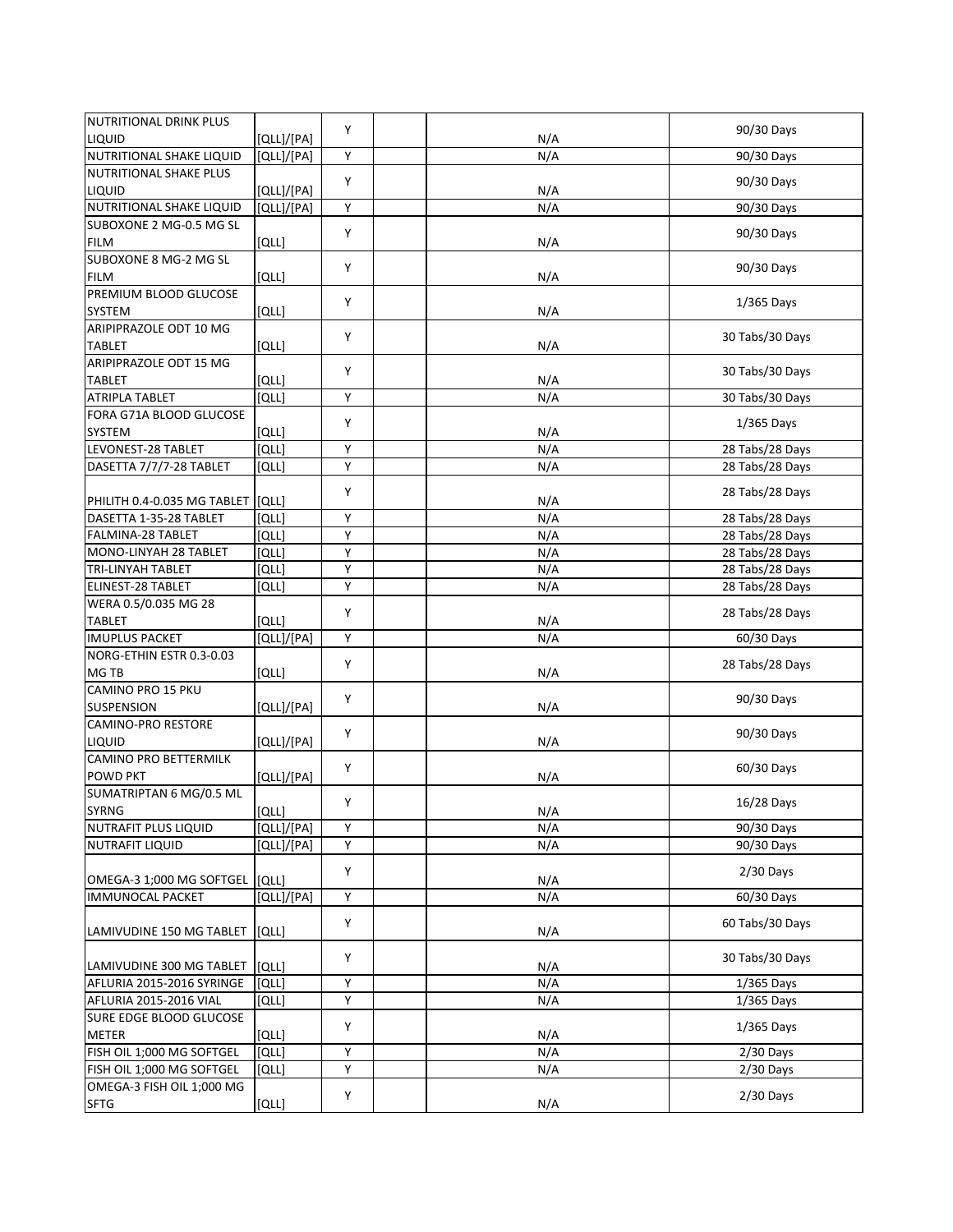| PV COMPLETE NUTRITION<br>Y<br>90/30 Days<br>PLUS LIQ<br>N/A<br>[QLL]/[PA]<br>PV COMPLETE NUTRITION<br>Y<br>90/30 Days<br>LIQUID<br>[QLL]/[PA]<br>N/A<br>PEDIATRIC DRINK LIQUID<br>[QLL]/[PA]<br>Υ<br>N/A<br>90/30 Days<br>EQL FISH OIL 1;200 MG<br>Y<br>$2/30$ Days<br>SOFTGEL<br>[QLL]<br>N/A<br>PUB STOP SMOKING AID 2 MG<br>Y<br>180/365 Days<br>[QLL]<br>N/A<br>PUB STOP SMOKING AID 4 MG<br>Y<br>180/365 Days<br>LOZG<br>וסננו<br>N/A<br><b>BOOST SMOOTHIE</b><br>[QLL]/[PA]<br>Υ<br>N/A<br>90/30 Days<br><b>BOOST KID ESSENTIALS</b><br>Y<br>90/30 Days<br>[QLL]/[PA]<br>N/A<br>ULTRACAL LIQUID<br>[QLL]/[PA]<br>Y<br>N/A<br>90/30 Days<br>TRAUMACAL LIQUID<br>Υ<br>[QLL]/[PA]<br>N/A<br>90/30 Days<br>[QLL]/[PA]<br>Υ<br>N/A<br>90/30 Days<br>Υ<br>N/A<br>[QLL]/[PA]<br>90/30 Days<br>Y<br>90/30 Days<br><b>BOOST HIGH PROTEIN LIQUID</b><br>[QLL]/[PA]<br>N/A<br>Y<br>N/A<br>FISH OIL 1;000 MG SOFTGEL<br>[QLL]<br>$2/30$ Days<br>STAVUDINE 1 MG/ML<br>Υ<br>2400/365 Days<br><b>SOLUTION</b><br>[QLL]<br>N/A<br>ZIDOVUDINE 100 MG<br>Υ<br>180 Caps/30 Days<br>CAPSULE<br>N/A<br>[QLL]<br>ZIDOVUDINE 50 MG/5 ML<br>Y<br>1920/30 Days<br><b>SYRUP</b><br>[QLL]<br>N/A<br><b>FLUBLOK 2015-2016 VIAL</b><br>N/A<br>[QLL]<br>Y<br>1/365 Days<br>METHYLPHENIDATE 2.5 MG<br>Υ<br>90 Tabs/30 Days<br><b>CHEW TB</b><br>[QLL]<br>N/A<br>METHYLPHENIDATE 5 MG<br>Y<br>90 Tabs/30 Days<br><b>CHEW TAB</b><br>[QLL]<br>N/A<br>METHYLPHENIDATE 10 MG<br>Y<br>90 Tabs/30 Days<br><b>CHEW TAB</b><br>[QLL]<br>N/A<br>Use My Way, Next Choice, One Dose, Plan B,<br>Υ<br>6 Tabs/365 Days<br>MY WAY 1.5 MG TABLET<br>One-Step<br>[QLL]/[ST]/[P<br>NICOTINE TRANSDERMAL<br>Y<br>180/365 Days<br>[QLL]<br>N/A<br>[QLL]/[PA]<br>ISOSOURCE 1.5 CAL LIQUID<br>Υ<br>N/A<br>90/30 Days<br><b>ISOSOURCE 1.5 CAL TUBE</b><br>Y<br>90/30 Days<br>FEED LQ<br>N/A<br>[QLL]/[PA]<br><b>BOOST VHC NUTRITIONAL</b><br>Υ<br>90/30 Days<br>[QLL]/[PA]<br>N/A<br><b>ISOSOURCE HN TUBE FEEDING</b><br>Y<br>90/30 Days<br>N/A<br>[QLL]/[PA]<br>Υ<br>90/30 Days<br>N/A<br>[QLL]/[PA]<br>Υ<br>90/30 Days<br>N/A<br>[QLL]/[PA]<br>Υ<br>90/30 Days<br>[QLL]/[PA]<br>N/A<br>Y<br>90/30 Days<br>[QLL]/[PA]<br>N/A<br>[QLL]/[PA]<br>Υ<br>N/A<br>90/30 Days<br>XPHE; XTYR MAXAMAID<br>10/30 Days<br>Υ<br>POWDER<br>[QLL]/[PA]<br>N/A | PV COMPLETE NUTRITION             |            | Y |     | 90/30 Days |
|-------------------------------------------------------------------------------------------------------------------------------------------------------------------------------------------------------------------------------------------------------------------------------------------------------------------------------------------------------------------------------------------------------------------------------------------------------------------------------------------------------------------------------------------------------------------------------------------------------------------------------------------------------------------------------------------------------------------------------------------------------------------------------------------------------------------------------------------------------------------------------------------------------------------------------------------------------------------------------------------------------------------------------------------------------------------------------------------------------------------------------------------------------------------------------------------------------------------------------------------------------------------------------------------------------------------------------------------------------------------------------------------------------------------------------------------------------------------------------------------------------------------------------------------------------------------------------------------------------------------------------------------------------------------------------------------------------------------------------------------------------------------------------------------------------------------------------------------------------------------------------------------------------------------------------------------------------------------------------------------------------------------------------------------------------------------------------------------------------------------------------------------------------------------------------------------------------------------------------------------------------------------------------------------------|-----------------------------------|------------|---|-----|------------|
|                                                                                                                                                                                                                                                                                                                                                                                                                                                                                                                                                                                                                                                                                                                                                                                                                                                                                                                                                                                                                                                                                                                                                                                                                                                                                                                                                                                                                                                                                                                                                                                                                                                                                                                                                                                                                                                                                                                                                                                                                                                                                                                                                                                                                                                                                                 | LIQUID                            | [QLL]/[PA] |   | N/A |            |
|                                                                                                                                                                                                                                                                                                                                                                                                                                                                                                                                                                                                                                                                                                                                                                                                                                                                                                                                                                                                                                                                                                                                                                                                                                                                                                                                                                                                                                                                                                                                                                                                                                                                                                                                                                                                                                                                                                                                                                                                                                                                                                                                                                                                                                                                                                 |                                   |            |   |     |            |
|                                                                                                                                                                                                                                                                                                                                                                                                                                                                                                                                                                                                                                                                                                                                                                                                                                                                                                                                                                                                                                                                                                                                                                                                                                                                                                                                                                                                                                                                                                                                                                                                                                                                                                                                                                                                                                                                                                                                                                                                                                                                                                                                                                                                                                                                                                 |                                   |            |   |     |            |
|                                                                                                                                                                                                                                                                                                                                                                                                                                                                                                                                                                                                                                                                                                                                                                                                                                                                                                                                                                                                                                                                                                                                                                                                                                                                                                                                                                                                                                                                                                                                                                                                                                                                                                                                                                                                                                                                                                                                                                                                                                                                                                                                                                                                                                                                                                 |                                   |            |   |     |            |
|                                                                                                                                                                                                                                                                                                                                                                                                                                                                                                                                                                                                                                                                                                                                                                                                                                                                                                                                                                                                                                                                                                                                                                                                                                                                                                                                                                                                                                                                                                                                                                                                                                                                                                                                                                                                                                                                                                                                                                                                                                                                                                                                                                                                                                                                                                 |                                   |            |   |     |            |
|                                                                                                                                                                                                                                                                                                                                                                                                                                                                                                                                                                                                                                                                                                                                                                                                                                                                                                                                                                                                                                                                                                                                                                                                                                                                                                                                                                                                                                                                                                                                                                                                                                                                                                                                                                                                                                                                                                                                                                                                                                                                                                                                                                                                                                                                                                 |                                   |            |   |     |            |
|                                                                                                                                                                                                                                                                                                                                                                                                                                                                                                                                                                                                                                                                                                                                                                                                                                                                                                                                                                                                                                                                                                                                                                                                                                                                                                                                                                                                                                                                                                                                                                                                                                                                                                                                                                                                                                                                                                                                                                                                                                                                                                                                                                                                                                                                                                 |                                   |            |   |     |            |
|                                                                                                                                                                                                                                                                                                                                                                                                                                                                                                                                                                                                                                                                                                                                                                                                                                                                                                                                                                                                                                                                                                                                                                                                                                                                                                                                                                                                                                                                                                                                                                                                                                                                                                                                                                                                                                                                                                                                                                                                                                                                                                                                                                                                                                                                                                 |                                   |            |   |     |            |
|                                                                                                                                                                                                                                                                                                                                                                                                                                                                                                                                                                                                                                                                                                                                                                                                                                                                                                                                                                                                                                                                                                                                                                                                                                                                                                                                                                                                                                                                                                                                                                                                                                                                                                                                                                                                                                                                                                                                                                                                                                                                                                                                                                                                                                                                                                 |                                   |            |   |     |            |
|                                                                                                                                                                                                                                                                                                                                                                                                                                                                                                                                                                                                                                                                                                                                                                                                                                                                                                                                                                                                                                                                                                                                                                                                                                                                                                                                                                                                                                                                                                                                                                                                                                                                                                                                                                                                                                                                                                                                                                                                                                                                                                                                                                                                                                                                                                 | LOZG                              |            |   |     |            |
|                                                                                                                                                                                                                                                                                                                                                                                                                                                                                                                                                                                                                                                                                                                                                                                                                                                                                                                                                                                                                                                                                                                                                                                                                                                                                                                                                                                                                                                                                                                                                                                                                                                                                                                                                                                                                                                                                                                                                                                                                                                                                                                                                                                                                                                                                                 |                                   |            |   |     |            |
|                                                                                                                                                                                                                                                                                                                                                                                                                                                                                                                                                                                                                                                                                                                                                                                                                                                                                                                                                                                                                                                                                                                                                                                                                                                                                                                                                                                                                                                                                                                                                                                                                                                                                                                                                                                                                                                                                                                                                                                                                                                                                                                                                                                                                                                                                                 |                                   |            |   |     |            |
|                                                                                                                                                                                                                                                                                                                                                                                                                                                                                                                                                                                                                                                                                                                                                                                                                                                                                                                                                                                                                                                                                                                                                                                                                                                                                                                                                                                                                                                                                                                                                                                                                                                                                                                                                                                                                                                                                                                                                                                                                                                                                                                                                                                                                                                                                                 |                                   |            |   |     |            |
|                                                                                                                                                                                                                                                                                                                                                                                                                                                                                                                                                                                                                                                                                                                                                                                                                                                                                                                                                                                                                                                                                                                                                                                                                                                                                                                                                                                                                                                                                                                                                                                                                                                                                                                                                                                                                                                                                                                                                                                                                                                                                                                                                                                                                                                                                                 |                                   |            |   |     |            |
|                                                                                                                                                                                                                                                                                                                                                                                                                                                                                                                                                                                                                                                                                                                                                                                                                                                                                                                                                                                                                                                                                                                                                                                                                                                                                                                                                                                                                                                                                                                                                                                                                                                                                                                                                                                                                                                                                                                                                                                                                                                                                                                                                                                                                                                                                                 | LIQUID                            |            |   |     |            |
|                                                                                                                                                                                                                                                                                                                                                                                                                                                                                                                                                                                                                                                                                                                                                                                                                                                                                                                                                                                                                                                                                                                                                                                                                                                                                                                                                                                                                                                                                                                                                                                                                                                                                                                                                                                                                                                                                                                                                                                                                                                                                                                                                                                                                                                                                                 |                                   |            |   |     |            |
|                                                                                                                                                                                                                                                                                                                                                                                                                                                                                                                                                                                                                                                                                                                                                                                                                                                                                                                                                                                                                                                                                                                                                                                                                                                                                                                                                                                                                                                                                                                                                                                                                                                                                                                                                                                                                                                                                                                                                                                                                                                                                                                                                                                                                                                                                                 |                                   |            |   |     |            |
|                                                                                                                                                                                                                                                                                                                                                                                                                                                                                                                                                                                                                                                                                                                                                                                                                                                                                                                                                                                                                                                                                                                                                                                                                                                                                                                                                                                                                                                                                                                                                                                                                                                                                                                                                                                                                                                                                                                                                                                                                                                                                                                                                                                                                                                                                                 | NUTRAMENT LIQUID                  |            |   |     |            |
|                                                                                                                                                                                                                                                                                                                                                                                                                                                                                                                                                                                                                                                                                                                                                                                                                                                                                                                                                                                                                                                                                                                                                                                                                                                                                                                                                                                                                                                                                                                                                                                                                                                                                                                                                                                                                                                                                                                                                                                                                                                                                                                                                                                                                                                                                                 | <b>BOOST PLUS ENERGY DRINK</b>    |            |   |     |            |
|                                                                                                                                                                                                                                                                                                                                                                                                                                                                                                                                                                                                                                                                                                                                                                                                                                                                                                                                                                                                                                                                                                                                                                                                                                                                                                                                                                                                                                                                                                                                                                                                                                                                                                                                                                                                                                                                                                                                                                                                                                                                                                                                                                                                                                                                                                 |                                   |            |   |     |            |
|                                                                                                                                                                                                                                                                                                                                                                                                                                                                                                                                                                                                                                                                                                                                                                                                                                                                                                                                                                                                                                                                                                                                                                                                                                                                                                                                                                                                                                                                                                                                                                                                                                                                                                                                                                                                                                                                                                                                                                                                                                                                                                                                                                                                                                                                                                 |                                   |            |   |     |            |
|                                                                                                                                                                                                                                                                                                                                                                                                                                                                                                                                                                                                                                                                                                                                                                                                                                                                                                                                                                                                                                                                                                                                                                                                                                                                                                                                                                                                                                                                                                                                                                                                                                                                                                                                                                                                                                                                                                                                                                                                                                                                                                                                                                                                                                                                                                 |                                   |            |   |     |            |
|                                                                                                                                                                                                                                                                                                                                                                                                                                                                                                                                                                                                                                                                                                                                                                                                                                                                                                                                                                                                                                                                                                                                                                                                                                                                                                                                                                                                                                                                                                                                                                                                                                                                                                                                                                                                                                                                                                                                                                                                                                                                                                                                                                                                                                                                                                 |                                   |            |   |     |            |
|                                                                                                                                                                                                                                                                                                                                                                                                                                                                                                                                                                                                                                                                                                                                                                                                                                                                                                                                                                                                                                                                                                                                                                                                                                                                                                                                                                                                                                                                                                                                                                                                                                                                                                                                                                                                                                                                                                                                                                                                                                                                                                                                                                                                                                                                                                 |                                   |            |   |     |            |
|                                                                                                                                                                                                                                                                                                                                                                                                                                                                                                                                                                                                                                                                                                                                                                                                                                                                                                                                                                                                                                                                                                                                                                                                                                                                                                                                                                                                                                                                                                                                                                                                                                                                                                                                                                                                                                                                                                                                                                                                                                                                                                                                                                                                                                                                                                 |                                   |            |   |     |            |
|                                                                                                                                                                                                                                                                                                                                                                                                                                                                                                                                                                                                                                                                                                                                                                                                                                                                                                                                                                                                                                                                                                                                                                                                                                                                                                                                                                                                                                                                                                                                                                                                                                                                                                                                                                                                                                                                                                                                                                                                                                                                                                                                                                                                                                                                                                 |                                   |            |   |     |            |
|                                                                                                                                                                                                                                                                                                                                                                                                                                                                                                                                                                                                                                                                                                                                                                                                                                                                                                                                                                                                                                                                                                                                                                                                                                                                                                                                                                                                                                                                                                                                                                                                                                                                                                                                                                                                                                                                                                                                                                                                                                                                                                                                                                                                                                                                                                 |                                   |            |   |     |            |
|                                                                                                                                                                                                                                                                                                                                                                                                                                                                                                                                                                                                                                                                                                                                                                                                                                                                                                                                                                                                                                                                                                                                                                                                                                                                                                                                                                                                                                                                                                                                                                                                                                                                                                                                                                                                                                                                                                                                                                                                                                                                                                                                                                                                                                                                                                 |                                   |            |   |     |            |
|                                                                                                                                                                                                                                                                                                                                                                                                                                                                                                                                                                                                                                                                                                                                                                                                                                                                                                                                                                                                                                                                                                                                                                                                                                                                                                                                                                                                                                                                                                                                                                                                                                                                                                                                                                                                                                                                                                                                                                                                                                                                                                                                                                                                                                                                                                 |                                   |            |   |     |            |
|                                                                                                                                                                                                                                                                                                                                                                                                                                                                                                                                                                                                                                                                                                                                                                                                                                                                                                                                                                                                                                                                                                                                                                                                                                                                                                                                                                                                                                                                                                                                                                                                                                                                                                                                                                                                                                                                                                                                                                                                                                                                                                                                                                                                                                                                                                 |                                   |            |   |     |            |
|                                                                                                                                                                                                                                                                                                                                                                                                                                                                                                                                                                                                                                                                                                                                                                                                                                                                                                                                                                                                                                                                                                                                                                                                                                                                                                                                                                                                                                                                                                                                                                                                                                                                                                                                                                                                                                                                                                                                                                                                                                                                                                                                                                                                                                                                                                 |                                   |            |   |     |            |
|                                                                                                                                                                                                                                                                                                                                                                                                                                                                                                                                                                                                                                                                                                                                                                                                                                                                                                                                                                                                                                                                                                                                                                                                                                                                                                                                                                                                                                                                                                                                                                                                                                                                                                                                                                                                                                                                                                                                                                                                                                                                                                                                                                                                                                                                                                 |                                   |            |   |     |            |
|                                                                                                                                                                                                                                                                                                                                                                                                                                                                                                                                                                                                                                                                                                                                                                                                                                                                                                                                                                                                                                                                                                                                                                                                                                                                                                                                                                                                                                                                                                                                                                                                                                                                                                                                                                                                                                                                                                                                                                                                                                                                                                                                                                                                                                                                                                 |                                   |            |   |     |            |
|                                                                                                                                                                                                                                                                                                                                                                                                                                                                                                                                                                                                                                                                                                                                                                                                                                                                                                                                                                                                                                                                                                                                                                                                                                                                                                                                                                                                                                                                                                                                                                                                                                                                                                                                                                                                                                                                                                                                                                                                                                                                                                                                                                                                                                                                                                 |                                   |            |   |     |            |
|                                                                                                                                                                                                                                                                                                                                                                                                                                                                                                                                                                                                                                                                                                                                                                                                                                                                                                                                                                                                                                                                                                                                                                                                                                                                                                                                                                                                                                                                                                                                                                                                                                                                                                                                                                                                                                                                                                                                                                                                                                                                                                                                                                                                                                                                                                 |                                   |            |   |     |            |
|                                                                                                                                                                                                                                                                                                                                                                                                                                                                                                                                                                                                                                                                                                                                                                                                                                                                                                                                                                                                                                                                                                                                                                                                                                                                                                                                                                                                                                                                                                                                                                                                                                                                                                                                                                                                                                                                                                                                                                                                                                                                                                                                                                                                                                                                                                 |                                   |            |   |     |            |
|                                                                                                                                                                                                                                                                                                                                                                                                                                                                                                                                                                                                                                                                                                                                                                                                                                                                                                                                                                                                                                                                                                                                                                                                                                                                                                                                                                                                                                                                                                                                                                                                                                                                                                                                                                                                                                                                                                                                                                                                                                                                                                                                                                                                                                                                                                 |                                   |            |   |     |            |
|                                                                                                                                                                                                                                                                                                                                                                                                                                                                                                                                                                                                                                                                                                                                                                                                                                                                                                                                                                                                                                                                                                                                                                                                                                                                                                                                                                                                                                                                                                                                                                                                                                                                                                                                                                                                                                                                                                                                                                                                                                                                                                                                                                                                                                                                                                 |                                   |            |   |     |            |
|                                                                                                                                                                                                                                                                                                                                                                                                                                                                                                                                                                                                                                                                                                                                                                                                                                                                                                                                                                                                                                                                                                                                                                                                                                                                                                                                                                                                                                                                                                                                                                                                                                                                                                                                                                                                                                                                                                                                                                                                                                                                                                                                                                                                                                                                                                 | SYSTEM                            |            |   |     |            |
|                                                                                                                                                                                                                                                                                                                                                                                                                                                                                                                                                                                                                                                                                                                                                                                                                                                                                                                                                                                                                                                                                                                                                                                                                                                                                                                                                                                                                                                                                                                                                                                                                                                                                                                                                                                                                                                                                                                                                                                                                                                                                                                                                                                                                                                                                                 |                                   |            |   |     |            |
|                                                                                                                                                                                                                                                                                                                                                                                                                                                                                                                                                                                                                                                                                                                                                                                                                                                                                                                                                                                                                                                                                                                                                                                                                                                                                                                                                                                                                                                                                                                                                                                                                                                                                                                                                                                                                                                                                                                                                                                                                                                                                                                                                                                                                                                                                                 |                                   |            |   |     |            |
|                                                                                                                                                                                                                                                                                                                                                                                                                                                                                                                                                                                                                                                                                                                                                                                                                                                                                                                                                                                                                                                                                                                                                                                                                                                                                                                                                                                                                                                                                                                                                                                                                                                                                                                                                                                                                                                                                                                                                                                                                                                                                                                                                                                                                                                                                                 |                                   |            |   |     |            |
|                                                                                                                                                                                                                                                                                                                                                                                                                                                                                                                                                                                                                                                                                                                                                                                                                                                                                                                                                                                                                                                                                                                                                                                                                                                                                                                                                                                                                                                                                                                                                                                                                                                                                                                                                                                                                                                                                                                                                                                                                                                                                                                                                                                                                                                                                                 |                                   |            |   |     |            |
|                                                                                                                                                                                                                                                                                                                                                                                                                                                                                                                                                                                                                                                                                                                                                                                                                                                                                                                                                                                                                                                                                                                                                                                                                                                                                                                                                                                                                                                                                                                                                                                                                                                                                                                                                                                                                                                                                                                                                                                                                                                                                                                                                                                                                                                                                                 | LIQUID                            |            |   |     |            |
|                                                                                                                                                                                                                                                                                                                                                                                                                                                                                                                                                                                                                                                                                                                                                                                                                                                                                                                                                                                                                                                                                                                                                                                                                                                                                                                                                                                                                                                                                                                                                                                                                                                                                                                                                                                                                                                                                                                                                                                                                                                                                                                                                                                                                                                                                                 |                                   |            |   |     |            |
|                                                                                                                                                                                                                                                                                                                                                                                                                                                                                                                                                                                                                                                                                                                                                                                                                                                                                                                                                                                                                                                                                                                                                                                                                                                                                                                                                                                                                                                                                                                                                                                                                                                                                                                                                                                                                                                                                                                                                                                                                                                                                                                                                                                                                                                                                                 | LIQ                               |            |   |     |            |
|                                                                                                                                                                                                                                                                                                                                                                                                                                                                                                                                                                                                                                                                                                                                                                                                                                                                                                                                                                                                                                                                                                                                                                                                                                                                                                                                                                                                                                                                                                                                                                                                                                                                                                                                                                                                                                                                                                                                                                                                                                                                                                                                                                                                                                                                                                 | <b>BOOST KID ESSENTIALS-FIBER</b> |            |   |     |            |
|                                                                                                                                                                                                                                                                                                                                                                                                                                                                                                                                                                                                                                                                                                                                                                                                                                                                                                                                                                                                                                                                                                                                                                                                                                                                                                                                                                                                                                                                                                                                                                                                                                                                                                                                                                                                                                                                                                                                                                                                                                                                                                                                                                                                                                                                                                 | LIQ                               |            |   |     |            |
|                                                                                                                                                                                                                                                                                                                                                                                                                                                                                                                                                                                                                                                                                                                                                                                                                                                                                                                                                                                                                                                                                                                                                                                                                                                                                                                                                                                                                                                                                                                                                                                                                                                                                                                                                                                                                                                                                                                                                                                                                                                                                                                                                                                                                                                                                                 | <b>BOOST KID ESSENTIALS</b>       |            |   |     |            |
|                                                                                                                                                                                                                                                                                                                                                                                                                                                                                                                                                                                                                                                                                                                                                                                                                                                                                                                                                                                                                                                                                                                                                                                                                                                                                                                                                                                                                                                                                                                                                                                                                                                                                                                                                                                                                                                                                                                                                                                                                                                                                                                                                                                                                                                                                                 | LIQUID                            |            |   |     |            |
|                                                                                                                                                                                                                                                                                                                                                                                                                                                                                                                                                                                                                                                                                                                                                                                                                                                                                                                                                                                                                                                                                                                                                                                                                                                                                                                                                                                                                                                                                                                                                                                                                                                                                                                                                                                                                                                                                                                                                                                                                                                                                                                                                                                                                                                                                                 | PEPTAMEN 1.5 CAL-PREBIO1          |            |   |     |            |
|                                                                                                                                                                                                                                                                                                                                                                                                                                                                                                                                                                                                                                                                                                                                                                                                                                                                                                                                                                                                                                                                                                                                                                                                                                                                                                                                                                                                                                                                                                                                                                                                                                                                                                                                                                                                                                                                                                                                                                                                                                                                                                                                                                                                                                                                                                 | LIQ                               |            |   |     |            |
|                                                                                                                                                                                                                                                                                                                                                                                                                                                                                                                                                                                                                                                                                                                                                                                                                                                                                                                                                                                                                                                                                                                                                                                                                                                                                                                                                                                                                                                                                                                                                                                                                                                                                                                                                                                                                                                                                                                                                                                                                                                                                                                                                                                                                                                                                                 | NOVASOURCE RENAL 2 CAL            |            |   |     |            |
|                                                                                                                                                                                                                                                                                                                                                                                                                                                                                                                                                                                                                                                                                                                                                                                                                                                                                                                                                                                                                                                                                                                                                                                                                                                                                                                                                                                                                                                                                                                                                                                                                                                                                                                                                                                                                                                                                                                                                                                                                                                                                                                                                                                                                                                                                                 | LIQUID                            |            |   |     |            |
|                                                                                                                                                                                                                                                                                                                                                                                                                                                                                                                                                                                                                                                                                                                                                                                                                                                                                                                                                                                                                                                                                                                                                                                                                                                                                                                                                                                                                                                                                                                                                                                                                                                                                                                                                                                                                                                                                                                                                                                                                                                                                                                                                                                                                                                                                                 | <b>IMPACT 1 CAL LIQUID</b>        |            |   |     |            |
|                                                                                                                                                                                                                                                                                                                                                                                                                                                                                                                                                                                                                                                                                                                                                                                                                                                                                                                                                                                                                                                                                                                                                                                                                                                                                                                                                                                                                                                                                                                                                                                                                                                                                                                                                                                                                                                                                                                                                                                                                                                                                                                                                                                                                                                                                                 |                                   |            |   |     |            |
|                                                                                                                                                                                                                                                                                                                                                                                                                                                                                                                                                                                                                                                                                                                                                                                                                                                                                                                                                                                                                                                                                                                                                                                                                                                                                                                                                                                                                                                                                                                                                                                                                                                                                                                                                                                                                                                                                                                                                                                                                                                                                                                                                                                                                                                                                                 |                                   |            |   |     |            |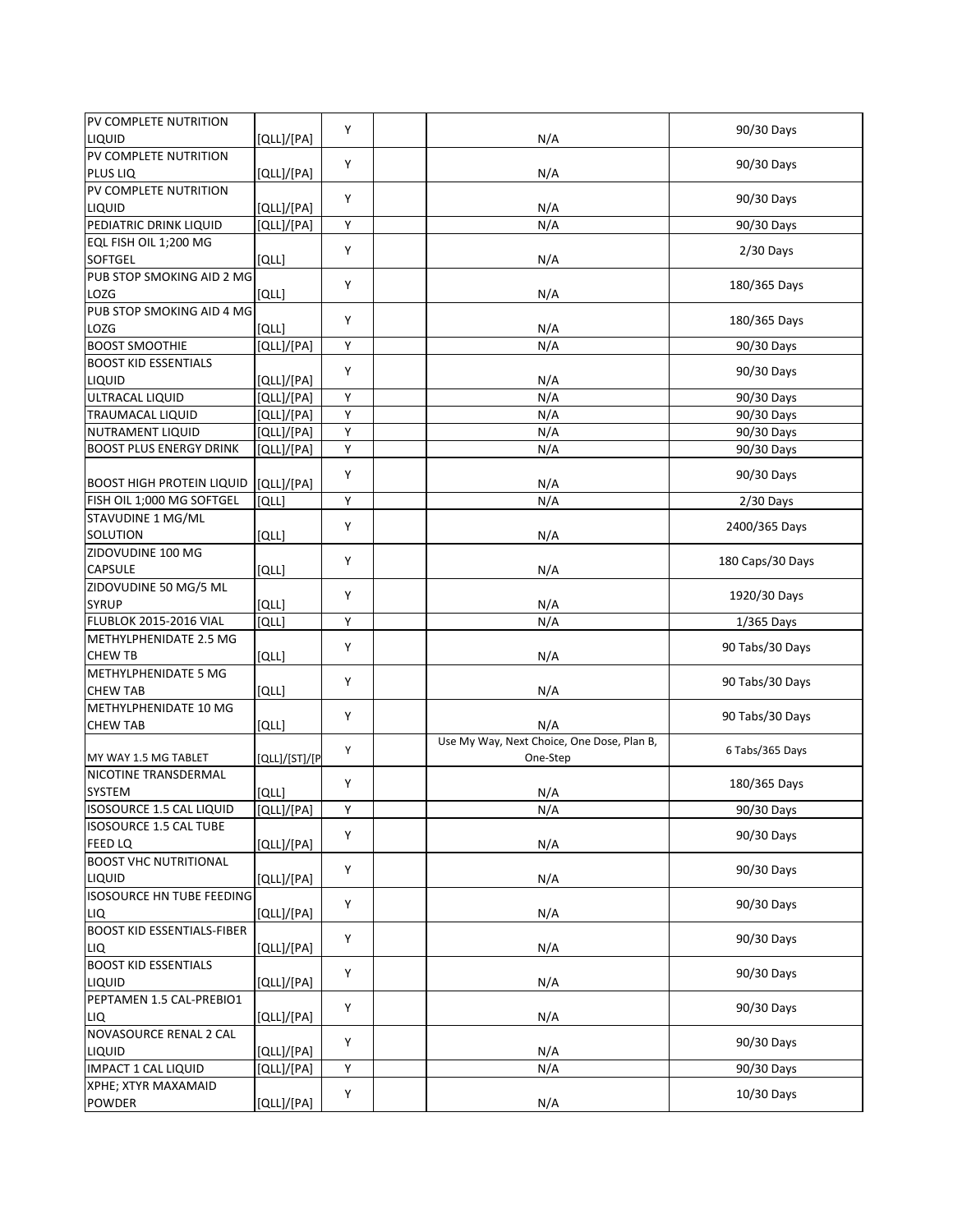| XLYS; XTRP MAXAMUM                                   |            |        |                                            |                 |
|------------------------------------------------------|------------|--------|--------------------------------------------|-----------------|
| <b>POWDER</b>                                        | [QLL]/[PA] | Y      | N/A                                        | 10/30 Days      |
| MSUD MAXAMUM POWDER                                  | [QLL]/[PA] | Υ      | N/A                                        | 10/30 Days      |
| XLEU MAXAMAID POWDER                                 | [QLL]/[PA] | Υ      | N/A                                        | 10/30 Days      |
| XPHE MAXAMAID POWDER                                 | [QLL]/[PA] | Υ      | N/A                                        | 10/30 Days      |
| XMET MAXAMUM POWDER                                  | [QLL]/[PA] | Υ      | N/A                                        | 10/30 Days      |
| DUOCAL POWDER                                        | [QLL]/[PA] | Υ      | N/A                                        | 10/30 Days      |
| PERIFLEX ADVANCE PKU                                 |            |        |                                            |                 |
| <b>POWDER</b>                                        | [QLL]/[PA] | Υ      | N/A                                        | 10/30 Days      |
| PERIFLEX ADVANCE PKU                                 |            |        |                                            |                 |
| <b>POWDER</b>                                        | [QLL]/[PA] | Υ      | N/A                                        | 10/30 Days      |
| PERIFLEX JUNIOR POWDER                               | [QLL]/[PA] | Υ      | N/A                                        | 10/30 Days      |
| PERIFLEX JUNIOR POWDER                               | [QLL]/[PA] | Υ      | N/A                                        | 10/30 Days      |
| <b>ACERFLEX POWDER</b>                               | [QLL]/[PA] | Υ      | N/A                                        | 10/30 Days      |
| OMEPRAZOLE-BICARB 20-                                |            |        |                                            |                 |
| 1;100 CAP                                            | [QLL]      | Y      | N/A                                        | 30 Caps/30 Days |
| CHATEAL-28 TABLET                                    | [QLL]      | Υ      | N/A                                        |                 |
| ELLA 30 MG TABLET                                    | [QLL]      | Υ      | N/A                                        | 28 Tabs/28 Days |
|                                                      |            |        |                                            | 6 Tabs/365 Days |
| SAFYRAL TABLET                                       | וֹםנו      | Υ      | N/A                                        | 28 Tabs/28 Days |
| BEYAZ 28 TABLET                                      | [QLL]      | Υ      | N/A                                        | 28 Tabs/28 Days |
| NATAZIA 28 TABLET                                    | [QLL]      | Υ      | N/A                                        | 28 Tabs/28 Days |
| <b>CVS NUTRITION PLUS LIQUID</b>                     | [QLL]/[PA] | Y      | N/A                                        | 90/30 Days      |
| <b>CVS NUTRITION PLUS LIQUID</b>                     | [QLL]/[PA] | Υ      | N/A                                        | 90/30 Days      |
| <b>CVS NUTRITION LIQUID</b>                          | [QLL]/[PA] | Υ      | N/A                                        | 90/30 Days      |
| ORTHO TRI-CYCLEN LO                                  |            | Υ      |                                            | 28 Tabs/28 Days |
| <b>TABLET</b>                                        | וֹםנו      |        | N/A                                        |                 |
| INVEGA ER 3 MG TABLET                                | [QLL]      | Υ      | Use of two generic atypical antipsychotics | 30 Tabs/30 Days |
| <b>INVEGA ER 6 MG TABLET</b>                         | [QLL]      | Y      | Use of two generic atypical antipsychotics | 60 Tabs/30 Days |
| <b>INVEGA ER 9 MG TABLET</b>                         | [QLL]      | Y      | Use of two generic atypical antipsychotics | 30 Tabs/30 Days |
| INVEGA ER 1.5 MG TABLET                              | [QLL]      | Υ      | Use of two generic atypical antipsychotics | 30 Tabs/30 Days |
| LIPISTART POWDER                                     | [QLL]/[PA] | Υ      | N/A                                        | 10/30 Days      |
| MCT PRO-CAL POWDER                                   |            | Υ      |                                            | 60/30 Days      |
| SACHET                                               | [QLL]/[PA] |        | N/A                                        |                 |
| LEU-FREE COOLER LIQUID                               | [QLL]/[PA] | Υ      | N/A                                        |                 |
|                                                      |            |        |                                            | 90/30 Days      |
| MMA-PA COOLER LIQUID                                 | [QLL]/[PA] | Υ      | N/A                                        | 90/30 Days      |
| MCT PROCAL POWDER                                    | [QLL]/[PA] | Υ      | N/A                                        | 10/30 Days      |
| MSUD COOLER LIQUID                                   | [QLL]/[PA] | Υ      | N/A                                        | 90/30 Days      |
| PKU COOLER 10 LIQ COOLER                             | [QLL]/[PA] | Υ      | N/A                                        | 90/30 Days      |
|                                                      |            |        |                                            |                 |
| GLYCOSADE POWDER PACKET [QLL]/[PA]                   |            | Υ      |                                            | 60/30 Days      |
|                                                      |            |        | N/A                                        |                 |
| MSUD GEL POWDER PACKET                               | [QLL]/[PA] | Υ<br>Y | N/A<br>N/A                                 | 60/30 Days      |
| TYR GEL POWDER PACKET                                | [QLL]/[PA] | Υ      |                                            | 60/30 Days      |
|                                                      | [QLL]/[PA] |        | N/A                                        | 60/30 Days      |
| GA GEL POWDER PACKET                                 | [QLL]/[PA] | Υ      | N/A                                        | 60/30 Days      |
| MMA/PA GEL PACKET                                    | [QLL]/[PA] | Y      | N/A                                        | 60/30 Days      |
| <b>HCU GEL POWDER PACKET</b><br>TYR EXPRESS20 POWDER |            | Y      |                                            | 60/30 Days      |
| <b>PACKET</b>                                        | [QLL]/[PA] |        | N/A                                        |                 |
| PKU TRIO POWDER                                      | [QLL]/[PA] | Υ      | N/A                                        | 10/30 Days      |
| PKU COOLER 15 LIQ COOLER                             | [QLL]/[PA] | Υ      | N/A                                        | 90/30 Days      |
| PKU COOLER 20 LIQ COOLER                             | [QLL]/[PA] | Υ      | N/A                                        | 90/30 Days      |
| <b>HCU COOLER LIQUID</b>                             | [QLL]/[PA] | Υ      | N/A                                        | 90/30 Days      |
| <b>MSUD EXPRESS POWDER</b>                           | [QLL]/[PA] | Υ      | N/A                                        | 60/30 Days      |
| <b>HCU EXPRESS POWDER</b>                            | [QLL]/[PA] | Υ      | N/A                                        | 60/30 Days      |
| <b>TYR COOLER LIQUID</b>                             | [QLL]/[PA] | Υ      | N/A                                        | 90/30 Days      |
| MMA-PA EXPRESS PACKET                                | [QLL]/[PA] | Υ      | N/A                                        | 60/30 Days      |
| RENA START POWDER                                    | [QLL]/[PA] | Υ      | N/A                                        | 10/30 Days      |
| MSUD EXPRESS COOLER<br>LIQUID                        | [QLL]/[PA] | Υ      | N/A                                        | 90/30 Days      |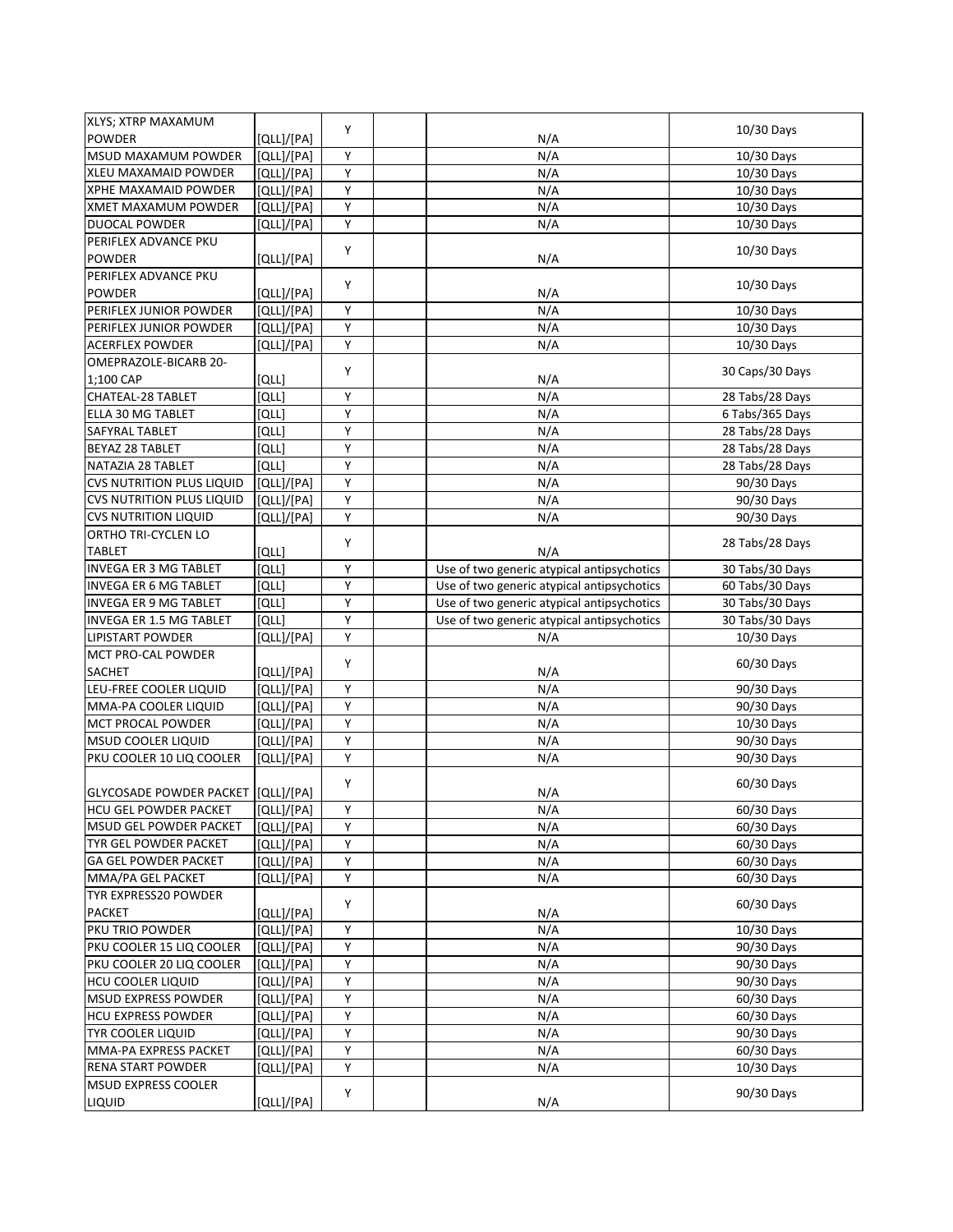| <b>EAA POWDER</b>                     | [QLL]/[PA]    | Y | N/A                                        | 60/30 Days      |
|---------------------------------------|---------------|---|--------------------------------------------|-----------------|
| PLAN B ONE-STEP 1.5 MG                |               | Y | Use My Way, Next Choice, One Dose, Plan B, |                 |
| <b>TABLET</b>                         | [QLL]/[ST]/[P |   | One-Step                                   | 6 Tabs/365 Days |
| TILIA FE 28 TABLET                    | <b>[QLL]</b>  | Y | N/A                                        | 28 Tabs/28 Days |
| NEXT CHOICE ONE DOSE 1.5 MG           |               |   | Use My Way, Next Choice, One Dose, Plan B, |                 |
| ТB                                    | [QLL]/[ST]/[P | Y | One-Step                                   | 6 Tabs/365 Days |
| NECON 7-7-7-28 TABLET                 | [QLL]         | Y | N/A                                        | 28 Tabs/28 Days |
| <b>GENERESS FE CHEWABLE</b>           |               |   |                                            |                 |
| <b>TABLET</b>                         | [QLL]         | Υ | N/A                                        | 28 Tabs/28 Days |
| LEENA 28 TABLET                       | [QLL]         | Υ | N/A                                        | 28 Tabs/28 Days |
| AMETHIA LO TABLET                     | [QLL]         | Υ | N/A                                        | 84 Tabs/84 Days |
| MICROGESTIN FE 1.5-30 TAB             | [QLL]         | Υ | N/A                                        | 28 Tabs/28 Days |
| NECON 1-50-28 TABLET                  | [QLL]         | Υ | N/A                                        | 28 Tabs/28 Days |
| MONONESSA 28 TABLET                   | [QLL]         | Υ | N/A                                        |                 |
|                                       |               |   |                                            | 28 Tabs/28 Days |
| <b>TRINESSA TABLET</b>                | [QLL]         | Υ | N/A                                        | 28 Tabs/28 Days |
| MICROGESTIN FE 1-20 TABLET            | [QLL]         | Υ | N/A                                        | 28 Tabs/28 Days |
| AMETHIA 0.15-0.03-0.01 MG             |               | Υ |                                            | 84 Tabs/84 Days |
| TAB                                   | [QLL]         |   | N/A                                        |                 |
|                                       |               |   | Use My Way, Next Choice, One Dose, Plan B, |                 |
| NEXT CHOICE 0.75 MG TABLET            | [QLL]/[ST]/[P | Υ | One-Step                                   | 6 Tabs/365 Days |
|                                       |               |   |                                            |                 |
| MICROGESTIN 21 1-20 TABLET [[QLL]     |               | Y | N/A                                        | 28 Tabs/28 Days |
| LEVORA-28 TABLET                      | [QLL]         | Υ | N/A                                        | 28 Tabs/28 Days |
| MICROGESTIN 21 1.5-30 TAB             | [QLL]         | Υ | N/A                                        | 28 Tabs/28 Days |
| TRIVORA-28 TABLET                     | [QLL]         | Y | N/A                                        | 28 Tabs/28 Days |
|                                       |               |   |                                            |                 |
| ZENCHENT FE TABLET                    |               | Υ |                                            | 28 Tabs/28 Days |
| <b>CHEWABLE</b>                       | [QLL]         |   | N/A                                        |                 |
| AMETHYST 90-20 MCG                    |               | Y |                                            | 28 Tabs/28 Days |
| <b>TABLET</b>                         | [QLL]         |   | N/A                                        |                 |
| ZOVIA 1-35E TABLET                    | [QLL]         | Y | N/A                                        | 28 Tabs/28 Days |
| ZOVIA 1-50E TABLET                    | [QLL]         | Υ | N/A                                        | 28 Tabs/28 Days |
| NECON 0.5-35-28 TABLET                | [QLL]         | Υ | N/A                                        | 28 Tabs/28 Days |
| NECON 1-35-28 TABLET                  | [QLL]         | Y | N/A                                        | 28 Tabs/28 Days |
| NECON 10-11-28 TABLET                 | [QLL]         | Υ | N/A                                        | 28 Tabs/28 Days |
| <b>NORA-BE TABLET</b>                 | [QLL]         | Υ | N/A                                        | 28 Tabs/28 Days |
| LOW-OGESTREL-28 TABLET                | [QLL]         | Y | N/A                                        | 28 Tabs/28 Days |
| <b>OGESTREL TABLET</b>                |               |   |                                            |                 |
| <b>JOLIVETTE TABLET</b>               |               |   |                                            |                 |
|                                       | [QLL]         | Y | N/A                                        | 28 Tabs/28 Days |
|                                       | [QLL]         | Υ | N/A                                        | 28 Tabs/28 Days |
| AZURETTE 28 DAY TABLET                | [QLL]         | Υ | N/A                                        | 28 Tabs/28 Days |
| LUTERA-28 TABLET                      | [QLL]         | Y | N/A                                        | 28 Tabs/28 Days |
| ZENCHENT 0.4 MG-35 MCG                |               |   |                                            |                 |
| <b>TABLET</b>                         | [QLL]         | Y | N/A                                        | 28 Tabs/28 Days |
| RECLIPSEN 28 DAY TABLET               | [QLL]         | Υ | N/A                                        | 28 Tabs/28 Days |
| CAZIANT 28 DAY TABLET                 | [QLL]         | Υ | N/A                                        | 28 Tabs/28 Days |
| <b>QUASENSE 0.15-0.03 MG</b>          |               |   |                                            |                 |
| <b>TABLET</b>                         | [QLL]         | Υ | N/A                                        | 84 Tabs/84 Days |
| VITAL JR LIQUID                       |               | Υ |                                            |                 |
| PEDIASURE 1.5 LIQUID                  | [QLL]/[PA]    | Υ | N/A<br>N/A                                 | 90/30 Days      |
|                                       | [QLL]/[PA]    |   |                                            | 90/30 Days      |
| PEDIASURE 1.5 WITH FIBER              |               | Υ |                                            | 90/30 Days      |
| LIQ                                   | [QLL]/[PA]    |   | N/A                                        |                 |
|                                       |               | Υ |                                            | 90/30 Days      |
| PEDIASURE SIDEKICKS LIQUID            | [QLL]/[PA]    |   | N/A                                        |                 |
| ENSURE BONE HEALTH LIQUID [[QLL]/[PA] |               | Y | N/A                                        | 90/30 Days      |
| <b>ENSURE MUSCLE HEALTH</b>           | [QLL]/[PA]    | Υ | N/A                                        | 90/30 Days      |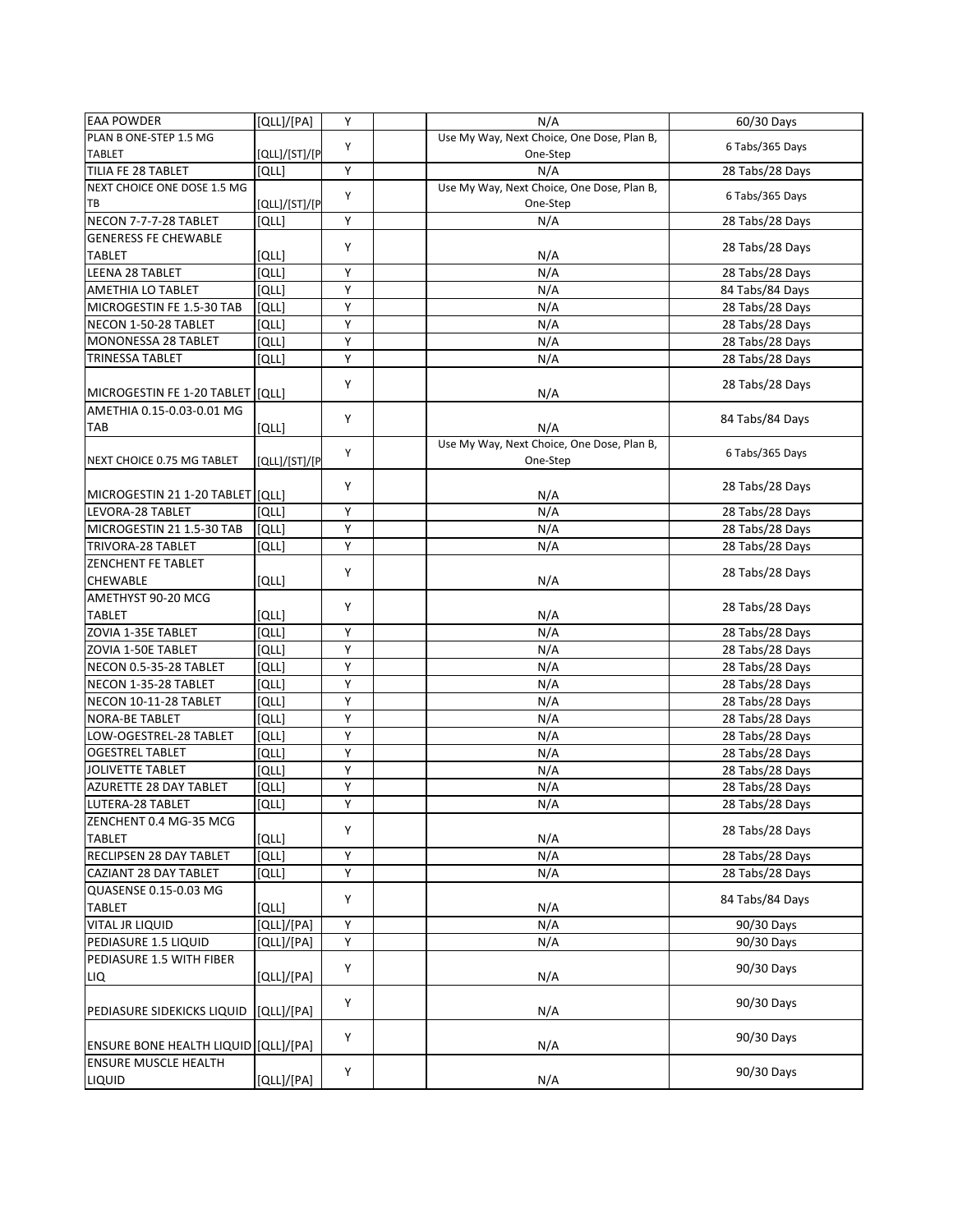|                                                             |            | Y |                                            | 90/30 Days      |
|-------------------------------------------------------------|------------|---|--------------------------------------------|-----------------|
| ENSURE ACTIVE CLEAR LIQUID [QLL]/[PA]                       |            |   | N/A                                        |                 |
| VITAL AF 1.2 CAL LIQUID                                     | [QLL]/[PA] | Y | N/A                                        | 90/30 Days      |
| <b>ENSURE MUSCLE HEALTH</b>                                 |            | Y |                                            | 90/30 Days      |
| LIQUID                                                      | [QLL]/[PA] |   | N/A                                        |                 |
| <b>ENSURE COMPLETE LIQUID</b>                               | [QLL]/[PA] | Υ | N/A                                        | 90/30 Days      |
| <b>ENSURE CLEAR LIQUID</b>                                  | [QLL]/[PA] | Υ | N/A                                        | 90/30 Days      |
| JEVITY 1.5 CAL LIQUID                                       | [QLL]/[PA] | Y | N/A                                        | 90/30 Days      |
| OSMOLITE 1.5 CAL LIQUID                                     | [QLL]/[PA] | Y | N/A                                        | 90/30 Days      |
| SIMILAC SENSITIVE POWDER                                    | [QLL]/[PA] | Y | N/A                                        | 10/30 Days      |
| PIVOT 1.5 CAL LIQUID                                        | [QLL]/[PA] | Y | N/A                                        | 90/30 Days      |
| HI-CAL LIQUID                                               | [QLL]/[PA] | Υ | N/A                                        | 90/30 Days      |
| ELECARE AMINO ACID                                          |            |   |                                            |                 |
| <b>POWDER</b>                                               | [QLL]/[PA] | Y | N/A                                        | 10/30 Days      |
| PROMOD LIQUID PROTEIN                                       | [QLL]/[PA] | Y | N/A                                        | 90/30 Days      |
| PEDIASURE PEPTIDE 1.0 CAL                                   |            |   |                                            |                 |
| LIQ                                                         | [QLL]/[PA] | Y | N/A                                        | 90/30 Days      |
| <b>GLUCERNA HUNGER SMART</b>                                |            |   |                                            |                 |
| <b>SHAKE</b>                                                | [QLL]/[PA] | Υ | N/A                                        | 90/30 Days      |
| <b>SUPLENA CARB STEADY</b>                                  |            |   |                                            |                 |
| LIQUID                                                      | [QLL]/[PA] | Y | N/A                                        | 90/30 Days      |
| NEPRO CARB STEADY LIQUID                                    | [QLL]/[PA] | Υ | N/A                                        | 90/30 Days      |
|                                                             |            |   |                                            |                 |
| EZ FLU 2015-16 (FLUVIRIN) KIT [QLL]                         |            | Y | N/A                                        | $1/365$ Days    |
| <b>ONETOUCH ULTRAMINI</b>                                   |            |   |                                            |                 |
| <b>METER</b>                                                | [QLL]      | Y | N/A                                        | 1/365 Days      |
| ONETOUCH ULTRA SYSTEM                                       |            |   |                                            |                 |
| KIT                                                         | [QLL]      | Y | N/A                                        | 1/365 Days      |
| ONETOUCH ULTRA2 GLUCOSE                                     |            |   |                                            |                 |
| <b>SYST</b>                                                 | [QLL]      | Y | N/A                                        | 1/365 Days      |
| ONETOUCH ULTRA SMART                                        |            |   |                                            |                 |
| <b>METER</b>                                                | [QLL]      | Υ | N/A                                        | $1/365$ Days    |
| <b>ONETOUCH ULTRALINK</b>                                   |            |   |                                            |                 |
| SYSTEM                                                      | [QLL]      | Y | N/A                                        | $1/365$ Days    |
| LAMIVUDINE 10 MG/ML ORAL                                    |            |   |                                            |                 |
| <b>SOLN</b>                                                 | [QLL]      | Y | N/A                                        | 960/30 Days     |
| SIDEKICK BLOOD GLUCOSE                                      |            |   |                                            |                 |
| SYSTEM                                                      | [QLL]      | Υ | N/A                                        | $1/365$ Days    |
| TRUE2GO BLOOD GLUCOSE                                       |            |   |                                            |                 |
| SYSTEM                                                      | [QLL]      | Y | N/A                                        | 1/365 Days      |
| <b>KETOVOLVE POWDER</b>                                     | [QLL]/[PA] | Y | N/A                                        | 10/30 Days      |
| ENBREL 25 MG KIT                                            | [QLL]/[PA] | Υ | N/A                                        | 8/28 Days       |
|                                                             |            | Y | N/A                                        | $4/28$ Days     |
| ENBREL 50 MG/ML SYRINGE<br><b>ENBREL 50 MG/ML SURECLICK</b> | [QLL]/[PA] |   |                                            |                 |
|                                                             |            | Υ |                                            | $4/28$ Days     |
| <b>SYR</b>                                                  | [QLL]/[PA] |   | N/A                                        |                 |
| ENBREL 25 MG/0.5 ML                                         |            | Y |                                            | 8/28 Days       |
| SYRINGE                                                     | [QLL]/[PA] |   | N/A                                        |                 |
| SCANDISHAKE SINGLE-SERV                                     |            | Y |                                            | 90/30 Days      |
| ENV                                                         | [QLL]/[PA] |   | N/A                                        |                 |
| SCANDISHAKE SINGLE-SERV                                     |            | Υ |                                            | 90/30 Days      |
| <b>ENV</b>                                                  | [QLL]/[PA] |   | N/A                                        |                 |
| <b>SCANDISHAKE POWDER</b>                                   | [QLL]/[PA] | Υ | N/A                                        | 90/30 Days      |
| <b>SCANDICAL POWDER</b>                                     | [QLL]/[PA] | Y | N/A                                        | 90/30 Days      |
| REXULTI 0.25 MG TABLET                                      | [QLL]      | Y | Use of two generic atypical antipsychotics | 30 Tabs/30 Days |
| REXULTI 0.5 MG TABLET                                       | [QLL]      | Υ | Use of two generic atypical antipsychotics | 30 Tabs/30 Days |
| REXULTI 1 MG TABLET                                         | וֹםנו      | Υ | Use of two generic atypical antipsychotics | 30 Tabs/30 Days |
| REXULTI 2 MG TABLET                                         | [QLL]      | Υ | Use of two generic atypical antipsychotics | 30 Tabs/30 Days |
| REXULTI 3 MG TABLET                                         | [QLL]      | Υ | Use of two generic atypical antipsychotics | 30 Tabs/30 Days |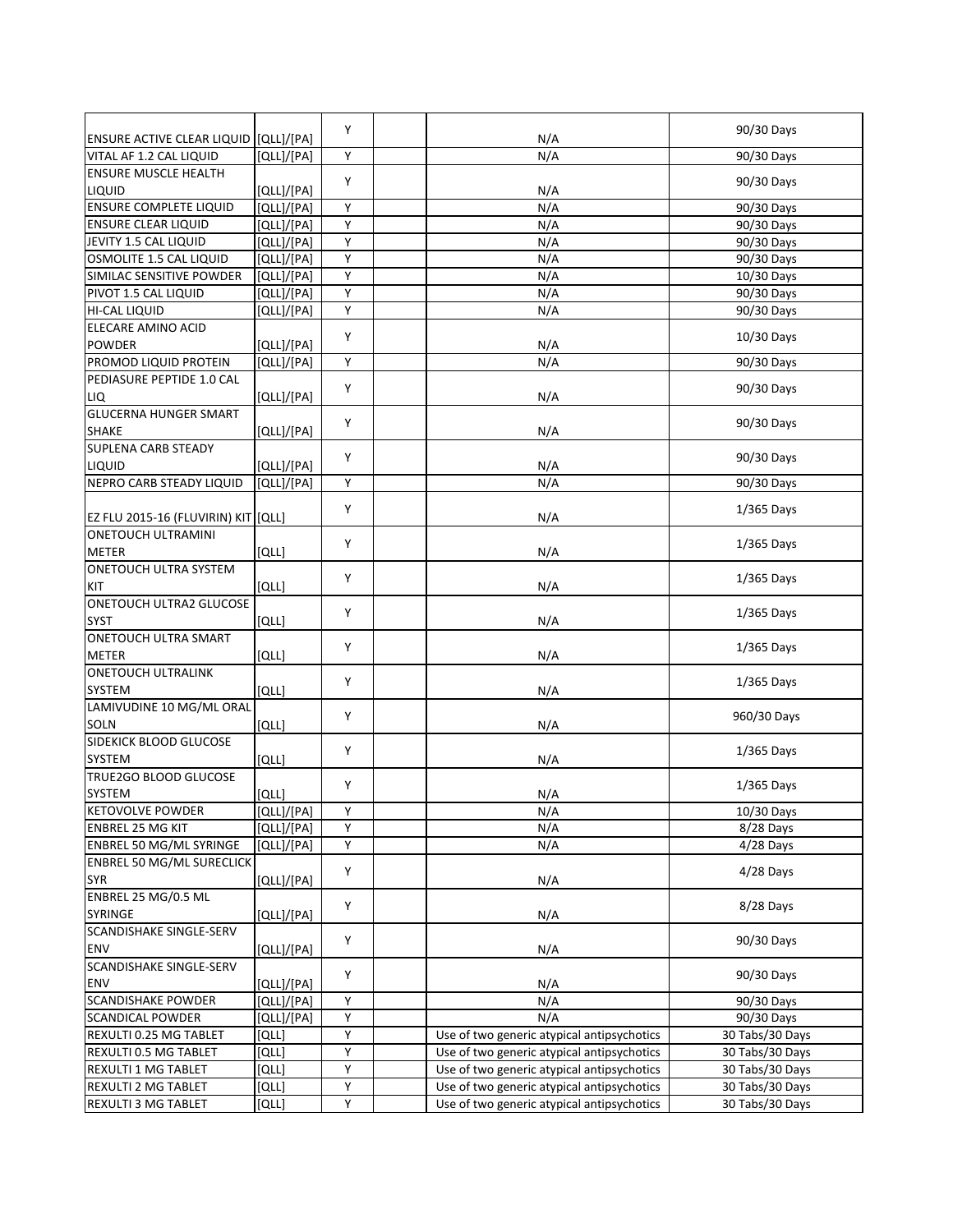| REXULTI 4 MG TABLET            | [QLL]        | Y | Use of two generic atypical antipsychotics | 30 Tabs/30 Days  |
|--------------------------------|--------------|---|--------------------------------------------|------------------|
| ABILIFY DISCMELT 10 MG         |              | Y |                                            |                  |
| <b>TABLET</b>                  | [QLL]        |   | N/A                                        | 30 Tabs/30 Days  |
| ABILIFY DISCMELT 15 MG         |              |   |                                            |                  |
| <b>TABLET</b>                  | [QLL]        | Y | N/A                                        | 30 Tabs/30 Days  |
|                                |              |   |                                            |                  |
| QVAR 40 MCG ORAL INHALER [QLL] |              | Υ | N/A                                        | 18/30 Days       |
|                                |              |   |                                            |                  |
| QVAR 80 MCG ORAL INHALER       | [QLL]        | Y | N/A                                        | $2/30$ Days      |
| <b>VYVANSE 20 MG CAPSULE</b>   | [QLL]        | Υ | N/A                                        | 30 Caps/30 Days  |
| VYVANSE 30 MG CAPSULE          | [QLL]        | Y | N/A                                        | 30 Caps/30 Days  |
| VYVANSE 40 MG CAPSULE          | [QLL]        | Υ | N/A                                        | 30 Caps/30 Days  |
| VYVANSE 50 MG CAPSULE          | [QLL]        | Υ | N/A                                        | 30 Caps/30 Days  |
| VYVANSE 60 MG CAPSULE          | [QLL]        | Υ | N/A                                        | 30 Caps/30 Days  |
| VYVANSE 70 MG CAPSULE          | [QLL]        | Υ | N/A                                        | 30 Caps/30 Days  |
| AVONEX PEN 30 MCG/0.5 ML       |              |   |                                            |                  |
| KIT                            | [QLL]        | Υ | N/A                                        | $1/30$ Days      |
| EDURANT 25 MG TABLET           | [QLL]        | Υ | N/A                                        | 30 Tabs/30 Days  |
| PREZISTA 400 MG TABLET         | [QLL]        | Υ | N/A                                        | 30 Tabs/30 Days  |
| PREZISTA 600 MG TABLET         | [QLL]        | Υ | N/A                                        | 30 Tabs/30 Days  |
| PREZISTA 75 MG TABLET          | [QLL]        | Υ | N/A                                        | 320 Tabs/30 Days |
| PREZISTA 150 MG TABLET         | [QLL]        | Υ | N/A                                        | 160 Tabs/30 Days |
| PREZISTA 100 MG/ML             |              |   |                                            |                  |
| <b>SUSPENSION</b>              | [QLL]        | Υ | N/A                                        | 360/30 Days      |
| PREZISTA 800 MG TABLET         | <b>[QLL]</b> | Υ | N/A                                        | 30 Tabs/30 Days  |
| INTELENCE 100 MG TABLET        | [QLL]        | Υ | N/A                                        | 120 Tabs/30 Days |
| INTELENCE 200 MG TABLET        | [QLL]        | Y | N/A                                        | 60 Tabs/30 Days  |
| MEDROXYPROGESTERONE            |              |   |                                            |                  |
| 150 MG/ML                      | [QLL]        | Y | N/A                                        | $1/90$ Days      |
| <b>JUVEN PACKET</b>            | [QLL]/[PA]   | Υ | N/A                                        | 60/30 Days       |
| VIREAD 300 MG TABLET           | וֹםנו        | Υ | N/A                                        | 30 Tabs/30 Days  |
| <b>VIREAD POWDER</b>           | [QLL]        | Υ | N/A                                        | 300/30 Days      |
| VIREAD 150 MG TABLET           | [QLL]        | Υ | N/A                                        | 60 Tabs/30 Days  |
| VIREAD 200 MG TABLET           | [QLL]        | Υ | N/A                                        | 45 Tabs/30 Days  |
| VIREAD 250 MG TABLET           | [QLL]        | Υ | N/A                                        | 36 Tabs/30 Days  |
| EMTRIVA 200 MG CAPSULE         | [QLL]        | Υ | N/A                                        | 30 Caps/30 Days  |
| EMTRIVA 10 MG/ML               |              |   |                                            |                  |
| SOLUTION                       |              | Υ |                                            | 600/30 Days      |
| <b>TRUVADA 200 MG-300 MG</b>   | [QLL]        |   | N/A                                        |                  |
|                                |              | Υ |                                            | 30 Tabs/30 Days  |
| <b>TABLET</b>                  | [QLL]        |   | N/A                                        |                  |
| <b>COMPLERA TABLET</b>         | [QLL]        | Y | N/A                                        | 30 Tabs/30 Days  |
| STRIBILD TABLET                | וֹםנו        | Y | N/A                                        | 30 Tabs/30 Days  |
| <b>VITEKTA 85 MG TABLET</b>    | [QLL]        | Υ | N/A                                        | 30 Tabs/30 Days  |
| LATUDA 60 MG TABLET            | וֹםנו        | Υ | Use of two generic atypical antipsychotics | 30 Tabs/30 Days  |
| LATUDA 80 MG TABLET            | וֹםנו        | Υ | Use of two generic atypical antipsychotics | 30 Tabs/30 Days  |
| LATUDA 120 MG TABLET           | [QLL]        | Υ | Use of two generic atypical antipsychotics | 30 Tabs/30 Days  |
| ULTIMA MONITOR KIT             | [QLL]        | Υ | N/A                                        | 1/365 Days       |
| FLUMIST QUAD NASAL 2015-       |              | Υ |                                            | 1/365 Days       |
| 16 VAC                         | [QLL]        |   | N/A                                        |                  |
| PV FISH OIL 1;000 MG           |              | Υ |                                            | 90/30 Days       |
| SOFTGEL                        | [QLL]        |   | N/A                                        |                  |
| ABACAVIR-LAMIVUDINE-           |              | Υ |                                            | 60 Tabs/30 Days  |
| <b>ZIDOV TAB</b>               | [QLL]        |   | N/A                                        |                  |
| <b>KURVELO TABLET</b>          | [QLL]        | Υ | N/A                                        | 28 Tabs/28 Days  |
| DAYSEE 0.15-0.03-0.01 MG       |              | Υ |                                            | 90 Tabs/90 Days  |
| TAB                            | [QLL]        |   | N/A                                        |                  |
| LEVONO-E ESTRAD 0.10-0.02-     |              | Υ |                                            | 84 Tabs/84 Days  |
| 0.01                           | [QLL]        |   | N/A                                        |                  |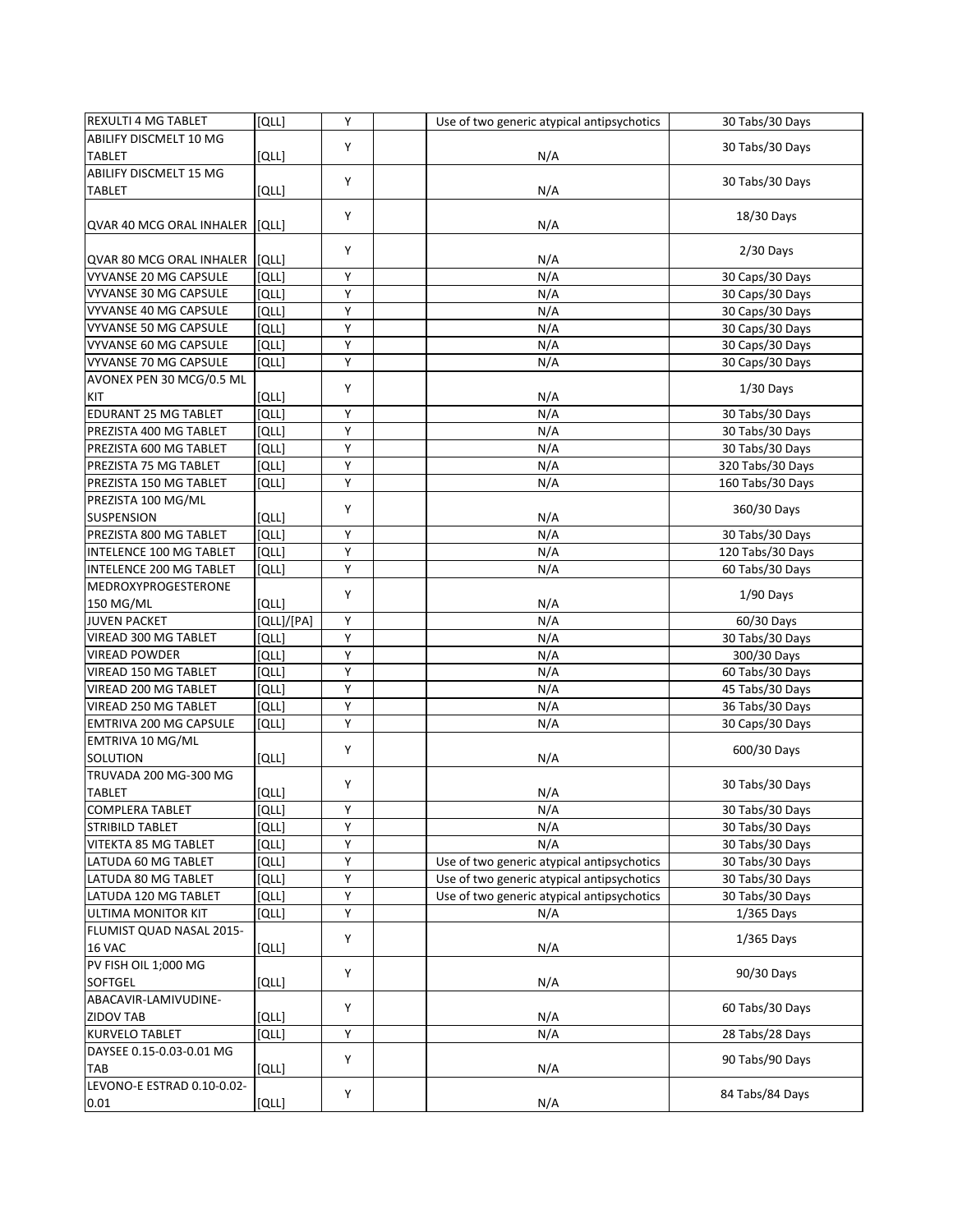| <b>NORETHIN-ETHINYL ESTRAD</b>       |              |                |     |                 |
|--------------------------------------|--------------|----------------|-----|-----------------|
| CH TB                                | [QLL]        | Y              | N/A | 28 Tabs/28 Days |
| WYMZYA FE CHEWABLE                   |              |                |     |                 |
| <b>TABLET</b>                        | [QLL]        | Y              | N/A | 28 Tabs/28 Days |
| <b>HEATHER TABLET</b>                | <b>[QLL]</b> | Υ              | N/A | 28 Tabs/28 Days |
| NORG-ETHIN ESTRA 0.25-               |              |                |     |                 |
| 0.035 MG                             | [QLL]        | Y              | N/A | $3/28$ Days     |
| <b>BRIELLYN TABLET</b>               | [QLL]        | Y              | N/A | 28 Tabs/28 Days |
| <b>VIORELE 28 DAY TABLET</b>         | [QLL]        | Y              | N/A | 28 Tabs/28 Days |
| MARLISSA-28 TABLET                   | [QLL]        | Υ              | N/A | 28 Tabs/28 Days |
| ALYACEN 1-35-28 TABLET               | [QLL]        | Υ              | N/A | 28 Tabs/28 Days |
| ALYACEN 7-7-7-28 TABLET              | [QLL]        | Υ              | N/A | 28 Tabs/28 Days |
| DROSPIRENONE-EE 3-0.02 MG            |              |                |     |                 |
| TAB                                  | [QLL]        | Y              | N/A | 28 Tabs/28 Days |
| <b>ENSURE POWDER</b>                 | [QLL]/[PA]   | Y              | N/A | 90/30 Days      |
| JEVITY 1 CAL LIQUID                  | [QLL]/[PA]   | Υ              | N/A | 90/30 Days      |
| PULMOCARE LIQUID                     | [QLL]/[PA]   | Υ              | N/A | 90/30 Days      |
| <b>ENSURE LIQUID</b>                 | [QLL]/[PA]   | Υ              | N/A | 90/30 Days      |
| <b>ENSURE PLUS LIQUID</b>            | [QLL]/[PA]   | Y              | N/A | 90/30 Days      |
| <b>TWOCAL HN LIQUID</b>              | [QLL]/[PA]   | Υ              | N/A | 90/30 Days      |
| OSMOLITE 1 CAL LIQUID                | [QLL]/[PA]   | Y              | N/A | 90/30 Days      |
| <b>VITAL HIGH NITROGEN</b>           |              |                |     |                 |
| <b>PACKET</b>                        | [QLL]/[PA]   | Υ              | N/A | 90/30 Days      |
| <b>GLUCERNA 1 CAL LIQUID</b>         | [QLL]/[PA]   | Υ              | N/A | 90/30 Days      |
| <b>ENSURE ORIGINAL LIQUID</b>        | [QLL]/[PA]   | Υ              | N/A | 90/30 Days      |
| PERATIVE LIQUID NUTRITION            | [QLL]/[PA]   | Υ              | N/A | 90/30 Days      |
| PROMOTE LIQUID                       | [QLL]/[PA]   | Y              | N/A | 90/30 Days      |
| SIMILAC ADVANCE ORGANIC              |              |                |     |                 |
| <b>POWDER</b>                        | [QLL]/[PA]   | Y              | N/A | $10/26$ Days    |
| <b>KETONEX-1 POWDER</b>              | [QLL]/[PA]   | Υ              | N/A | 10/30 Days      |
| <b>KETONEX-2 POWDER</b>              | [QLL]/[PA]   | Υ              | N/A | 10/30 Days      |
| <b>HOMINEX-1 POWDER</b>              | [QLL]/[PA]   | Υ              | N/A | 10/30 Days      |
| HOMINEX-2 POWDER                     | [QLL]/[PA]   | Y              | N/A | 10/30 Days      |
| PHENEX-1 POWDER                      | [QLL]/[PA]   | Υ              | N/A | 10/30 Days      |
| PHENEX-2 POWDER                      | [QLL]/[PA]   | Υ              | N/A | 10/30 Days      |
| <b>TYREX-2 POWDER</b>                | [QLL]/[PA]   | Υ              | N/A | 10/30 Days      |
| TYREX-1 POWDER                       | [QLL]/[PA]   | Υ              | N/A | 10/30 Days      |
| PROPIMEX-1 POWDER                    | [QLL]/[PA]   | Υ              | N/A | 10/30 Days      |
| PROPIMEX-2 POWDER                    | [QLL]/[PA]   | Υ              | N/A | 10/30 Days      |
| I-VALEX-1 POWDER                     | [QLL]/[PA]   | Υ              | N/A | $10/30$ Days    |
| I-VALEX-2 POWDER                     | [QLL]/[PA]   | $\overline{Y}$ | N/A | 10/30 Days      |
| <b>GLUTAREX-1 POWDER</b>             | [QLL]/[PA]   | Υ              | N/A | 10/30 Days      |
| <b>GLUTAREX-2 POWDER</b>             | [QLL]/[PA]   | Υ              | N/A | 10/30 Days      |
| <b>CYCLINEX-1 POWDER</b>             | [QLL]/[PA]   | Υ              | N/A | 10/30 Days      |
| CYCLINEX-2                           | [QLL]/[PA]   | Υ              | N/A | 10/30 Days      |
| PRO-PHREE POWDER                     | [QLL]/[PA]   | Υ              | N/A | 10/26 Days      |
| PEDIASURE LIQUID                     | [QLL]/[PA]   | Y              | N/A | 90/30 Days      |
|                                      |              |                |     |                 |
| PROMOTE WITH FIBER LIQUID (QLL)/[PA] |              | Υ              | N/A | 90/30 Days      |
| JEVITY 1.2 CAL LIQUID                | [QLL]/[PA]   | Υ              | N/A | 90/30 Days      |
| OSMOLITE 1.2 CAL LIQUID              | [QLL]/[PA]   | Υ              | N/A | 90/30 Days      |
| JEVITY 1.2 CAL LIQUID                | [QLL]/[PA]   | Υ              | N/A | 90/30 Days      |
| <b>CALCILO XD POWDER</b>             | [QLL]/[PA]   | Y              | N/A | 10/26 Days      |
| SIMILAC ADVANCE WITH IRON            |              |                |     |                 |
| POWD                                 | [QLL]/[PA]   | Υ              | N/A | $10/26$ Days    |
| ELECARE INFANT FORMULA               |              |                |     |                 |
| <b>POWDER</b>                        | [QLL]/[PA]   | Υ              | N/A | 10/30 Days      |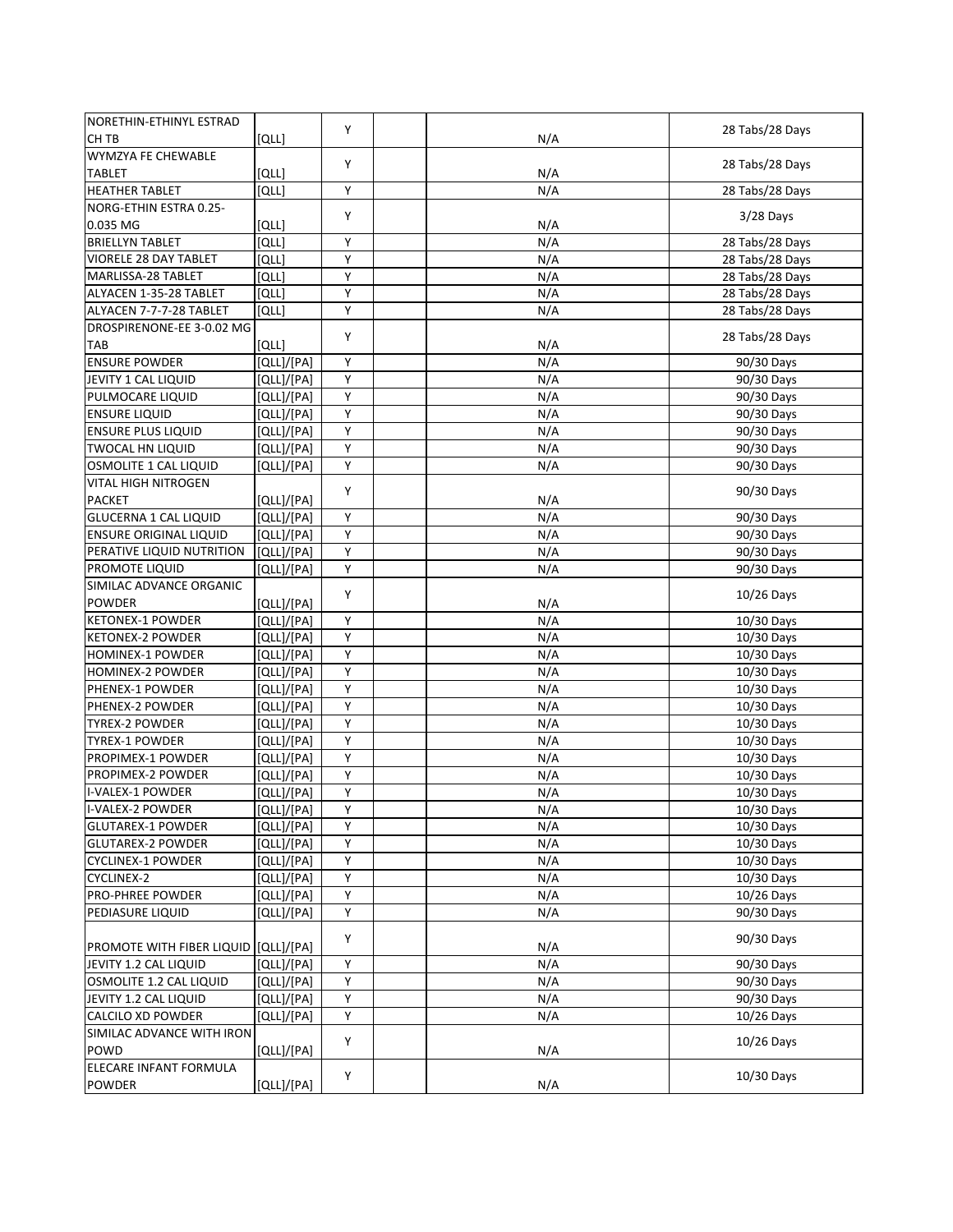| PEDIASURE WITH FIBER                  |            |   |     |              |
|---------------------------------------|------------|---|-----|--------------|
| LIQUID                                | [QLL]/[PA] | Y | N/A | 90/30 Days   |
| <b>NEPRO LIQUID</b>                   | [QLL]/[PA] | Υ | N/A | 90/30 Days   |
| <b>OXEPA LIQUID</b>                   | [QLL]/[PA] | Υ | N/A | 90/30 Days   |
| <b>GLUCERNA SHAKE</b>                 | [QLL]/[PA] | Υ | N/A | 90/30 Days   |
| OPTIMENTAL LIQUID                     | [QLL]/[PA] | Υ | N/A | 90/30 Days   |
| <b>ELECARE JR POWDER</b>              | [QLL]/[PA] | Y | N/A | 10/30 Days   |
| VITAL 1.0 CAL LIQUID                  | [QLL]/[PA] | Υ | N/A | 90/30 Days   |
| VITAL 1.5 CAL LIQUID                  | [QLL]/[PA] | Y | N/A | 90/30 Days   |
| EZ FLU 2015-16 (FLUCELVAX)            |            |   |     |              |
| KIT                                   | [QLL]      | Y | N/A | $1/365$ Days |
| EQ NUTRITIONAL SHAKE PLUS             |            |   |     |              |
| LIQ                                   | [QLL]/[PA] | Y | N/A | 90/30 Days   |
| PKU 2 POWDER                          | [QLL]/[PA] | Y | N/A | 10/30 Days   |
| PKU 3 POWDER                          | [QLL]/[PA] | Y | N/A | 10/30 Days   |
| OS 2 POWDER                           | [QLL]/[PA] | Y | N/A | 10/30 Days   |
| <b>MSUD 2 POWDER</b>                  | [QLL]/[PA] | Υ | N/A | 10/30 Days   |
| <b>HOM 2 POWDER</b>                   | [QLL]/[PA] | Υ | N/A | 10/30 Days   |
| <b>UCD 2 POWDER</b>                   | [QLL]/[PA] | Υ | N/A | 10/30 Days   |
| PROCEL PROTEIN POWDER                 | וֹםנו      | Y | N/A | 90/30 Days   |
| LIQUACEL LIQUID PROTEIN               | וֹםנו      | Υ | N/A | 90/30 Days   |
| PROCEL SINGLES POWDER                 | [QLL]      | Υ | N/A | 90/30 Days   |
| EASY TRAK BLOOD GLUCOSE               |            |   |     |              |
| <b>METER</b>                          |            | Y |     | $1/365$ Days |
| EASY STEP BLOOD GLUCOSE               | [QLL]      |   | N/A |              |
|                                       |            | Y |     | $1/365$ Days |
| <b>METER</b>                          | [QLL]      |   | N/A |              |
| <b>IMMULIFE POWDER</b>                | [QLL]/[PA] | Y | N/A | 10/30 Days   |
| <b>EMBRACE BLOOD GLUCOSE</b>          |            | Υ |     | $1/365$ Days |
| SYSTEM                                | וֹםנו      |   | N/A |              |
| VICTORY BLOOD GLUCOSE                 |            | Y |     | 1/365 Days   |
| <b>MONITOR</b>                        | [QLL]      |   | N/A |              |
| ADVOCATE BLOOD GLUCOSE                |            | Υ |     | $1/365$ Days |
| <b>MONITOR</b>                        | וֹםנו      |   | N/A |              |
| ADVOCATE REDI-CODE GLU                |            | Υ |     | $1/365$ Days |
| <b>MONITOR</b>                        | [QLL]      |   | N/A |              |
| ADVOCATE REDI-CODE DUO                |            | Y |     | 1/365 Days   |
| <b>METER</b>                          | וֹםנו      |   | N/A |              |
| ADVOCATE DUO METER                    | [QLL]      | Y | N/A | 1/365 Days   |
| PROSOURCE PROTEIN                     |            | Υ |     | 90/30 Days   |
| <b>POWDER</b>                         | [QLL]/[PA] |   | N/A |              |
| PROSOURCE NO CARB LIQUID              |            | Υ |     | 90/30 Days   |
| <b>PKT</b>                            | [QLL]/[PA] |   | N/A |              |
| PROSOURCE NO CARB                     |            | Y |     | 90/30 Days   |
| PROTEIN LIQ                           | [QLL]/[PA] |   | N/A |              |
|                                       |            | Y |     | 90/30 Days   |
| XTRACAL PLUS LIQUID PACKET [QLL]/[PA] |            |   | N/A |              |
|                                       |            | Y |     | 90/30 Days   |
| PROSOURCE PROTEIN LIQUID              | [QLL]/[PA] |   | N/A |              |
| <b>METAFORM PACKET</b>                | [QLL]/[PA] | Υ | N/A | 90/30 Days   |
| CLEVER CHOICE PRO GLUCOSE             |            | Y |     | $1/365$ Days |
| <b>MTR</b>                            | [QLL]      |   | N/A |              |
| <b>CLEVER CHOICE GLUCOSE</b>          |            | Υ |     | $1/365$ Days |
| <b>MONITOR</b>                        | [QLL]      |   | N/A |              |
| PHARMACIST CHOICE                     |            | Υ |     | $1/365$ Days |
| <b>GLUCOSE SYS</b>                    | [QLL]      |   | N/A |              |
| <b>CLEVER CHOICE MICRO</b>            |            | Υ |     | $1/365$ Days |
| <b>MONITOR</b>                        | [QLL]      |   | N/A |              |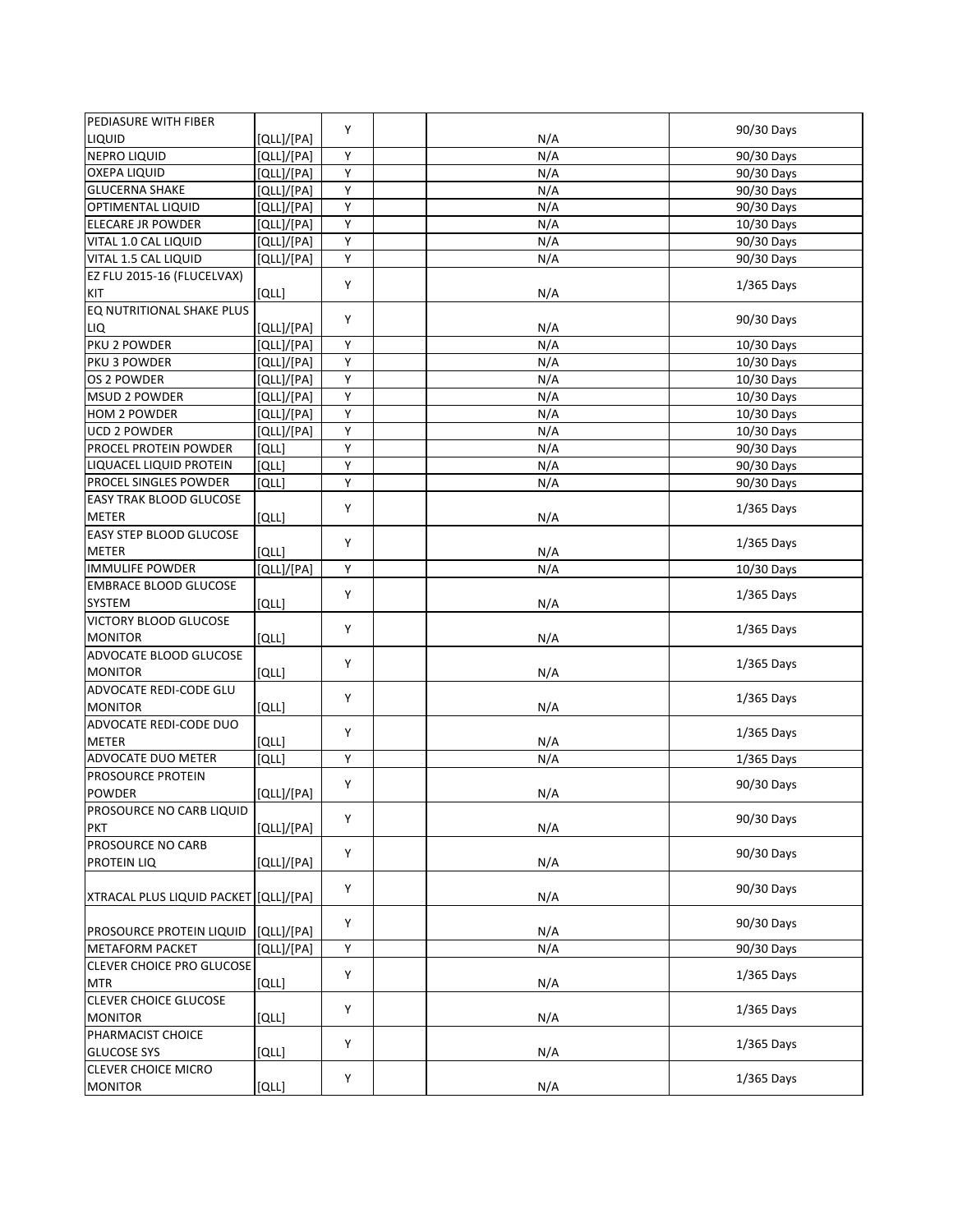| FORA D10 BLOOD GLUCOSE                              |              |   |           |                                                  |              |
|-----------------------------------------------------|--------------|---|-----------|--------------------------------------------------|--------------|
| SYSTEM                                              | [QLL]        | Y |           | N/A                                              | 1/365 Days   |
| FORA V10 BLOOD GLUCOSE                              |              |   |           |                                                  |              |
| SYSTEM                                              | [QLL]        | Y |           | N/A                                              | $1/365$ Days |
| FORA V20 BLOOD GLUCOSE                              |              |   |           |                                                  |              |
| SYSTEM                                              |              | Y |           |                                                  | $1/365$ Days |
| FORA V22 BLOOD GLUCOSE                              | [QLL]        |   |           | N/A                                              |              |
|                                                     |              | Y |           |                                                  | $1/365$ Days |
| SYSTEM                                              | [QLL]        |   |           | N/A                                              |              |
| FORA G30A BLOOD GLUCOSE                             |              | Y |           |                                                  | $1/365$ Days |
| SYSTEM                                              | [QLL]        |   |           | N/A                                              |              |
| FORA D20 BLOOD GLUCOSE                              |              | Y |           |                                                  | $1/365$ Days |
| SYSTEM                                              | [QLL]        |   |           | N/A                                              |              |
| FORA G90 BLOOD GLUCOSE                              |              | Y |           |                                                  | $1/365$ Days |
| SYSTEM                                              | [QLL]        |   |           | N/A                                              |              |
| PRISTIQ ER 50 MG TABLET                             | [ST]         |   | N         | ST: Other Antidepressant                         | N/A          |
|                                                     |              |   |           | Use Metformin, Gylburide, Glipizide, or          |              |
| JANUVIA 50 MG TABLET                                | [ST]         |   | ${\sf N}$ | combination                                      | N/A          |
|                                                     |              |   |           | Use Metformin, Gylburide, Glipizide, or          |              |
| JANUMET 50-500 MG TABLET                            | [ST]         |   | N         | combination                                      | N/A          |
| JANUMET 50-1;000 MG                                 |              |   |           | Use Metformin, Gylburide, Glipizide, or          |              |
| <b>TABLET</b>                                       | [ST]         |   | ${\sf N}$ | combination                                      | N/A          |
|                                                     |              |   |           | Use Metformin, Gylburide, Glipizide, or          |              |
|                                                     |              |   | N         | combination                                      | N/A          |
| JANUVIA 25 MG TABLET                                | [ST]         |   |           |                                                  |              |
|                                                     |              |   |           | Use Metformin, Gylburide, Glipizide, or          |              |
| JANUVIA 100 MG TABLET                               | [ST]         |   | N         | combination                                      | N/A          |
| PRISTIQ ER 100 MG TABLET                            | [ST]         |   | N         | ST: Other Antidepressant                         | N/A          |
| APLENZIN ER 174 MG TABLET                           | [ST]         |   | ${\sf N}$ | ST: Other Antidepressant                         | N/A          |
| APLENZIN ER 348 MG TABLET                           | [ST]         |   | N         | ST: Other Antidepressant                         | N/A          |
| APLENZIN ER 522 MG TABLET                           | [ST]         |   | N         | ST: Other Antidepressant                         | N/A          |
| ENTRESTO 97 MG-103 MG                               |              |   |           | Use At Least 3 Different ACE Inhibitors or       |              |
|                                                     |              |   |           |                                                  |              |
| <b>TABLET</b>                                       | [ST]         |   | ${\sf N}$ | Combination                                      | N/A          |
| VALTURNA 150-160 MG                                 |              |   |           | Use At Least 3 Different ACE Inhibitors or       |              |
| <b>TABLET</b>                                       |              |   | N         | Combination                                      |              |
| VALTURNA 300-320 MG                                 | [ST]         |   |           | Use At Least 3 Different ACE Inhibitors or       | N/A          |
| <b>TABLET</b>                                       |              |   |           |                                                  |              |
| FENTANYL CITRATE OTFC 200                           | [ST]         |   | N         | Combination                                      | N/A          |
| <b>MCG</b>                                          |              |   |           |                                                  |              |
|                                                     | [ST]         |   | ${\sf N}$ | ST: Long-Acting Opioid                           | N/A          |
| FENTANYL CITRATE OTFC 400                           |              |   |           |                                                  |              |
| <b>MCG</b>                                          | [ST]         |   | ${\sf N}$ | ST: Long-Acting Opioid                           | N/A          |
| FENTANYL CITRATE OTFC 600<br><b>MCG</b>             |              |   |           |                                                  |              |
|                                                     | [ST]         |   | Ν         | ST: Long-Acting Opioid                           | N/A          |
| FENTANYL CITRATE OTFC 800<br>MCG                    |              |   |           |                                                  |              |
|                                                     | [ST]         |   | N         | ST: Long-Acting Opioid                           | N/A          |
| FENTANYL CIT OTFC 1;200 MCG                         | [ST]         |   | N         | ST: Long-Acting Opioid                           | N/A          |
| FENTANYL CIT OTFC 1;600 MCG                         | [ST]         |   | N         | ST: Long-Acting Opioid                           | N/A          |
| TEXACORT 2.5% SOLUTION                              | [ST]         |   | N         | ST: Topical Steroids                             | N/A          |
| FENTORA 100 MCG BUCCAL                              |              |   |           |                                                  |              |
| <b>TABLET</b>                                       | [ST]         |   | N         | ST: Long-Acting Opioid                           | N/A          |
| FENTORA 200 MCG BUCCAL                              |              |   |           |                                                  |              |
| TABLET                                              | [ST]         |   | N         | ST: Long-Acting Opioid                           | N/A          |
| FENTORA 400 MCG BUCCAL                              |              |   |           |                                                  |              |
| TABLET                                              | [ST]         |   | N         | ST: Long-Acting Opioid                           | N/A          |
| FENTORA 600 MCG BUCCAL                              |              |   |           |                                                  |              |
| <b>TABLET</b>                                       | [ST]         |   | ${\sf N}$ | ST: Long-Acting Opioid                           | N/A          |
| FENTORA 800 MCG BUCCAL                              |              |   |           |                                                  |              |
| <b>TABLET</b>                                       | [ST]         |   | N         | ST: Long-Acting Opioid                           | N/A          |
| KADIAN ER 40 MG CAPSULE                             | [ST]         |   | N         | ST: Long-Acting Opioid                           | N/A          |
| KADIAN ER 70 MG CAPSULE<br>KADIAN ER 130 MG CAPSULE | [ST]<br>[ST] |   | N<br>N    | ST: Long-Acting Opioid<br>ST: Long-Acting Opioid | N/A<br>N/A   |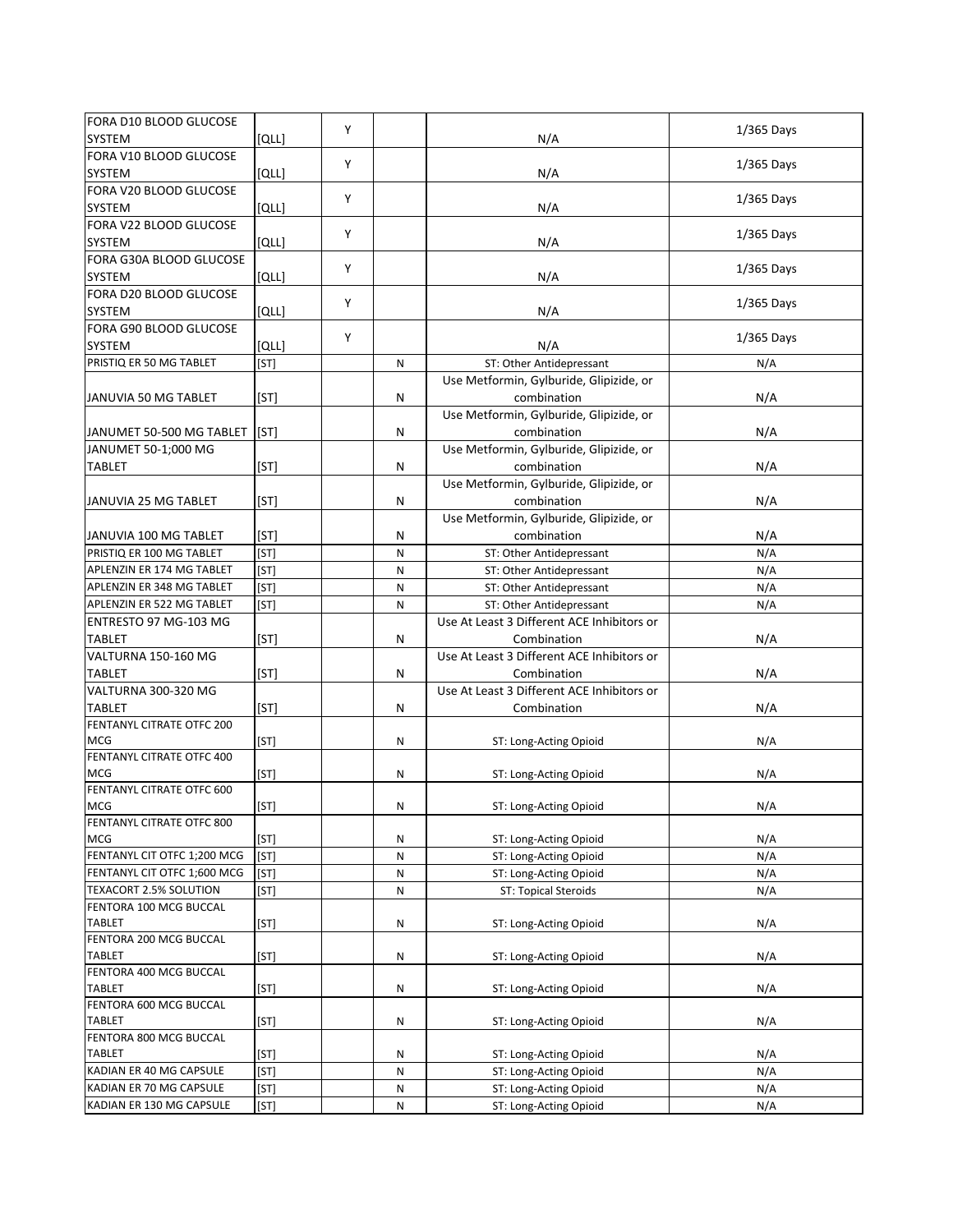| KADIAN ER 150 MG CAPSULE            | [ST]              | N            | ST: Long-Acting Opioid | N/A |
|-------------------------------------|-------------------|--------------|------------------------|-----|
| KADIAN ER 200 MG CAPSULE            | [ST]              | N            | ST: Long-Acting Opioid | N/A |
| ZYPREXA RELPREVV 210 MG             |                   |              |                        |     |
| <b>VL KIT</b>                       | [PA]              | N            |                        |     |
| ZYPREXA RELPREVV 300 MG             |                   |              |                        |     |
| <b>VL KIT</b>                       | [PA]              | N            |                        |     |
| ZYPREXA RELPREVV 405 MG             |                   |              |                        |     |
| <b>VL KIT</b>                       | [PA]              | ${\sf N}$    |                        |     |
| ANDROGEL 1.62%(1.25G) GEL           |                   |              |                        |     |
| <b>PCKT</b>                         | [PA]              | N            |                        |     |
| ANDROGEL 1.62%(1.25G) GEL           |                   |              |                        |     |
| <b>PCKT</b>                         | [PA]              | Ν            |                        |     |
| ANDROGEL 1.62% GEL PUMP             | [PA]              | N            |                        |     |
| ANDROGEL 1.62% GEL PUMP             | [PA]              | N            |                        |     |
| ANDROGEL 1% GEL PUMP                | [PA]              | N            |                        |     |
| ANDROGEL 1% GEL PUMP                | [PA]              | N            |                        |     |
| DEPO-TESTOSTERONE 100               |                   |              |                        |     |
| MG/MLVL                             | [PA]              | N            |                        |     |
| DEPO-TESTOSTERONE 100               |                   |              |                        |     |
| MG/MLVL                             | [PA]              | Ν            |                        |     |
| DEPO-ESTRADIOL 5 MG/ML              |                   |              |                        |     |
| <b>VIAL</b>                         | [PA]              | Ν            |                        |     |
| ZYVOX 600 MG TABLET                 | $\overline{[PA]}$ | $\mathsf{N}$ |                        |     |
| ZYVOX 100 MG/5 ML                   |                   |              |                        |     |
| <b>SUSPENSION</b>                   | [PA]              | N            |                        |     |
| <b>GENOTROPIN 5 MG</b>              |                   |              |                        |     |
| CARTRIDGE                           | [PA]              | ${\sf N}$    |                        |     |
| <b>GENOTROPIN 12 MG</b>             |                   |              |                        |     |
| <b>CARTRIDGE</b>                    | [PA]              | N            |                        |     |
| <b>GENOTROPIN MINIQUICK 0.2</b>     |                   |              |                        |     |
| MG                                  | [PA]              | N            |                        |     |
| <b>GENOTROPIN MINIQUICK 0.4</b>     |                   |              |                        |     |
| MG                                  | [PA]              | N            |                        |     |
| <b>GENOTROPIN MINIQUICK 0.6</b>     |                   |              |                        |     |
| MG                                  | [PA]              | ${\sf N}$    |                        |     |
| <b>GENOTROPIN MINIQUICK 0.8</b>     |                   |              |                        |     |
| MG                                  | [PA]              | N            |                        |     |
| <b>GENOTROPIN MINIQUICK 1</b><br>MG |                   |              |                        |     |
| <b>GENOTROPIN MINIQUICK 1.2</b>     | [PA]              | Ν            |                        |     |
| MG                                  |                   |              |                        |     |
| <b>GENOTROPIN MINIQUICK 1.4</b>     | [PA]              | N            |                        |     |
| MG                                  | [PA]              | Ν            |                        |     |
| <b>GENOTROPIN MINIQUICK 1.6</b>     |                   |              |                        |     |
| MG                                  | [PA]              | N            |                        |     |
| <b>GENOTROPIN MINIQUICK 1.8</b>     |                   |              |                        |     |
| MG                                  | [PA]              | Ν            |                        |     |
| <b>GENOTROPIN MINIQUICK 2</b>       |                   |              |                        |     |
| MG                                  | [PA]              | Ν            |                        |     |
| PREMARIN 25 MG VIAL                 | [PA]              | N            |                        |     |
| PREMARIN VAGINAL CREAM-             |                   |              |                        |     |
| <b>APPL</b>                         | [PA]              | N            |                        |     |
| PREMARIN 0.3 MG TABLET              | [PA]              | N            |                        |     |
| PREMARIN 0.45 MG TABLET             | [PA]              | Ν            |                        |     |
| PREMARIN 0.625 MG TABLET            | [PA]              | Ν            |                        |     |
| PREMARIN 0.9 MG TABLET              | [PA]              | N            |                        |     |
| PREMARIN 1.25 MG TABLET             | [PA]              | Ν            |                        |     |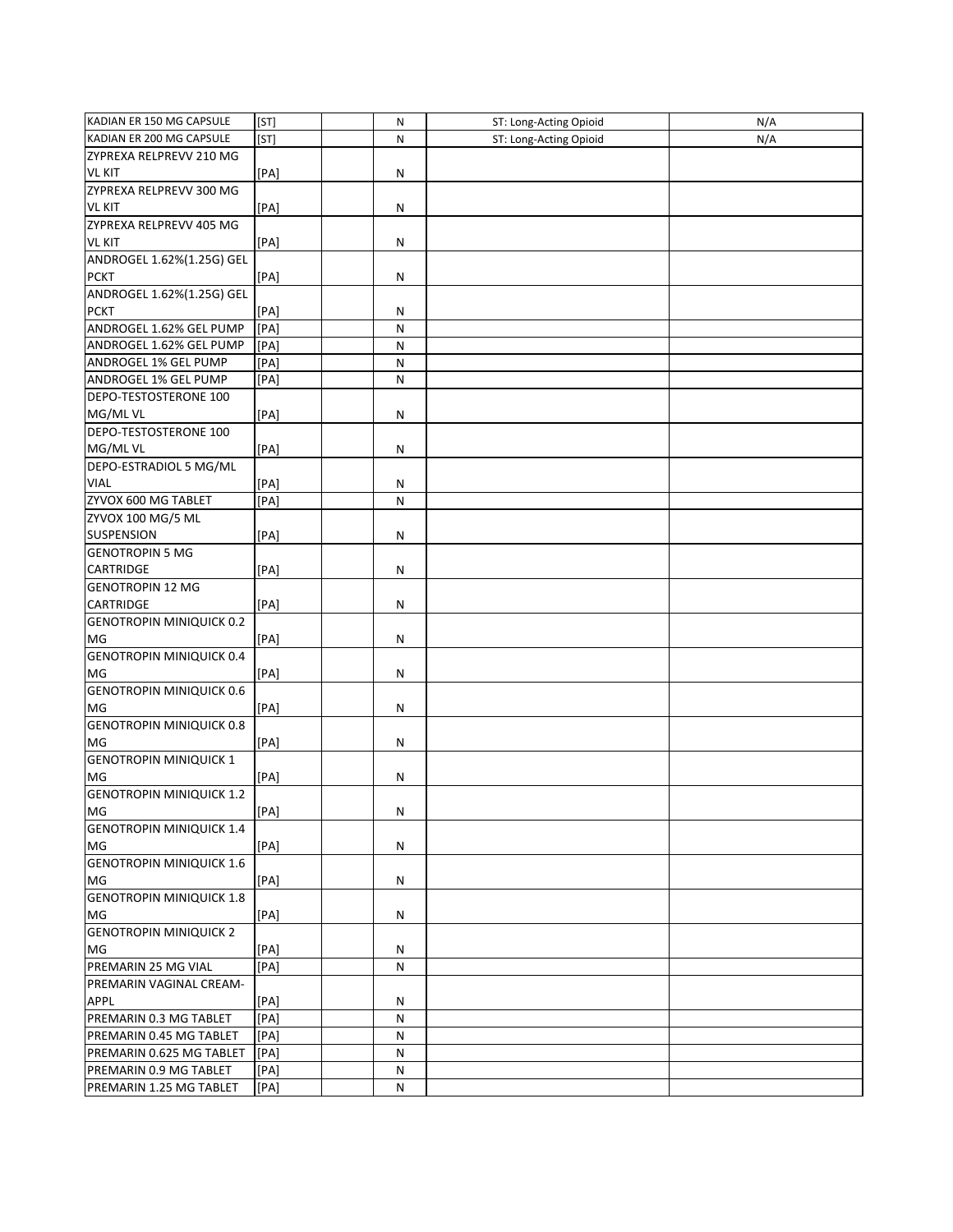| ANDROGEL 1%(2.5G) GEL          |      |   |                                                           |
|--------------------------------|------|---|-----------------------------------------------------------|
| <b>PACKET</b>                  | [PA] | N |                                                           |
| ANDROGEL 1%(2.5G) GEL          |      |   |                                                           |
| <b>PACKET</b>                  | [PA] | N |                                                           |
| ANDROGEL 1%(5G) GEL            |      |   |                                                           |
| <b>PACKET</b>                  | [PA] | N |                                                           |
| ANDROGEL 1%(5G) GEL            |      |   |                                                           |
| <b>PACKET</b>                  | [PA] | N |                                                           |
| ANDROGEL 1.62%(2.5G) GEL       |      |   |                                                           |
| <b>PCKT</b>                    | [PA] | N |                                                           |
| ANDROGEL 1.62%(2.5G) GEL       |      |   |                                                           |
| <b>PCKT</b>                    | [PA] | N |                                                           |
| GRASTEK 2;800 BAU SL           |      |   | Use 2 Different Legend Oral Antihistamine                 |
| <b>TABLET</b>                  | [ST] |   | & 1 Nasal Steroid                                         |
| RAGWITEK SUBLINGUAL            |      |   | Use 2 Different Legend Oral Antihistamine                 |
| <b>TABLET</b>                  | [ST] |   | & 1 Nasal Steroid                                         |
| <b>LOSARTAN POTASSIUM 25</b>   |      |   | Use At Least 3 Different ACE Inhibitors or                |
| <b>MG TAB</b>                  | [ST] |   | Combination                                               |
| <b>LOSARTAN POTASSIUM 50</b>   |      |   | Use At Least 3 Different ACE Inhibitors or                |
| <b>MG TAB</b>                  | [ST] |   | Combination                                               |
| LOSARTAN POTASSIUM 100         |      |   | Use At Least 3 Different ACE Inhibitors or                |
| <b>MG TAB</b>                  | [ST] |   | Combination                                               |
| LOSARTAN-HCTZ 50-12.5 MG       |      |   | Use At Least 3 Different ACE Inhibitors or                |
| TAB                            | [ST] |   | Combination                                               |
| LOSARTAN-HCTZ 100-25 MG        |      |   | Use At Least 3 Different ACE Inhibitors or                |
| TAB                            | [ST] |   | Combination                                               |
|                                |      |   | Use At Least 3 Different ACE Inhibitors or                |
| <b>IRBESARTAN 75 MG TABLET</b> | [ST] |   | Combination                                               |
|                                |      |   | Use At Least 3 Different ACE Inhibitors or                |
| IRBESARTAN 150 MG TABLET       | [ST] |   | Combination                                               |
|                                |      |   | Use At Least 3 Different ACE Inhibitors or                |
| IRBESARTAN 300 MG TABLET       | [ST] |   | Combination                                               |
| IRBESARTAN-HCTZ 150-12.5       |      |   | Use At Least 3 Different ACE Inhibitors or                |
| MG TB                          | [ST] |   | Combination                                               |
| IRBESARTAN-HCTZ 300-12.5       |      |   | Use At Least 3 Different ACE Inhibitors or                |
| MG TB                          | [ST] |   | Combination                                               |
| LOSARTAN-HCTZ 100-12.5 MG      |      |   | Use At Least 3 Different ACE Inhibitors or                |
| <b>TAB</b>                     | [ST] |   | Combination                                               |
|                                |      |   | Use At Least 3 Different ACE Inhibitors or                |
| TELMISARTAN 20 MG TABLET       | [ST] |   | Combination                                               |
|                                |      |   | Use At Least 3 Different ACE Inhibitors or                |
| TELMISARTAN 40 MG TABLET       | [ST] |   | Combination                                               |
|                                |      |   | Use At Least 3 Different ACE Inhibitors or                |
| TELMISARTAN 80 MG TABLET       | [ST] |   | Combination                                               |
| VALTURNA 150-160 MG            |      |   | Use At Least 3 Different ACE Inhibitors or                |
| <b>TABLET</b>                  | [ST] |   | Combination                                               |
| VALTURNA 300-320 MG            |      |   | Use At Least 3 Different ACE Inhibitors or                |
| <b>TABLET</b>                  | [ST] |   | Combination                                               |
| AMLOD-VALSA-HCTZ 5-160-25      |      |   | Use At Least 3 Different ACE Inhibitors or                |
| MG                             | [ST] |   | Combination                                               |
| AMLOD-VALSA-HCTZ 10-160-       |      |   | Use At Least 3 Different ACE Inhibitors or                |
| 25 MG                          | [ST] |   | Combination                                               |
|                                |      |   | Use At Least 3 Different ACE Inhibitors or                |
| <b>EXFORGE 5-160 MG TABLET</b> | [ST] |   | Combination                                               |
|                                |      |   | Use At Least 3 Different ACE Inhibitors or                |
| EXFORGE 10-160 MG TABLET       | [ST] |   | Combination<br>Use At Least 3 Different ACE Inhibitors or |
|                                |      |   |                                                           |
| <b>EXFORGE 5-320 MG TABLET</b> | [ST] |   | Combination                                               |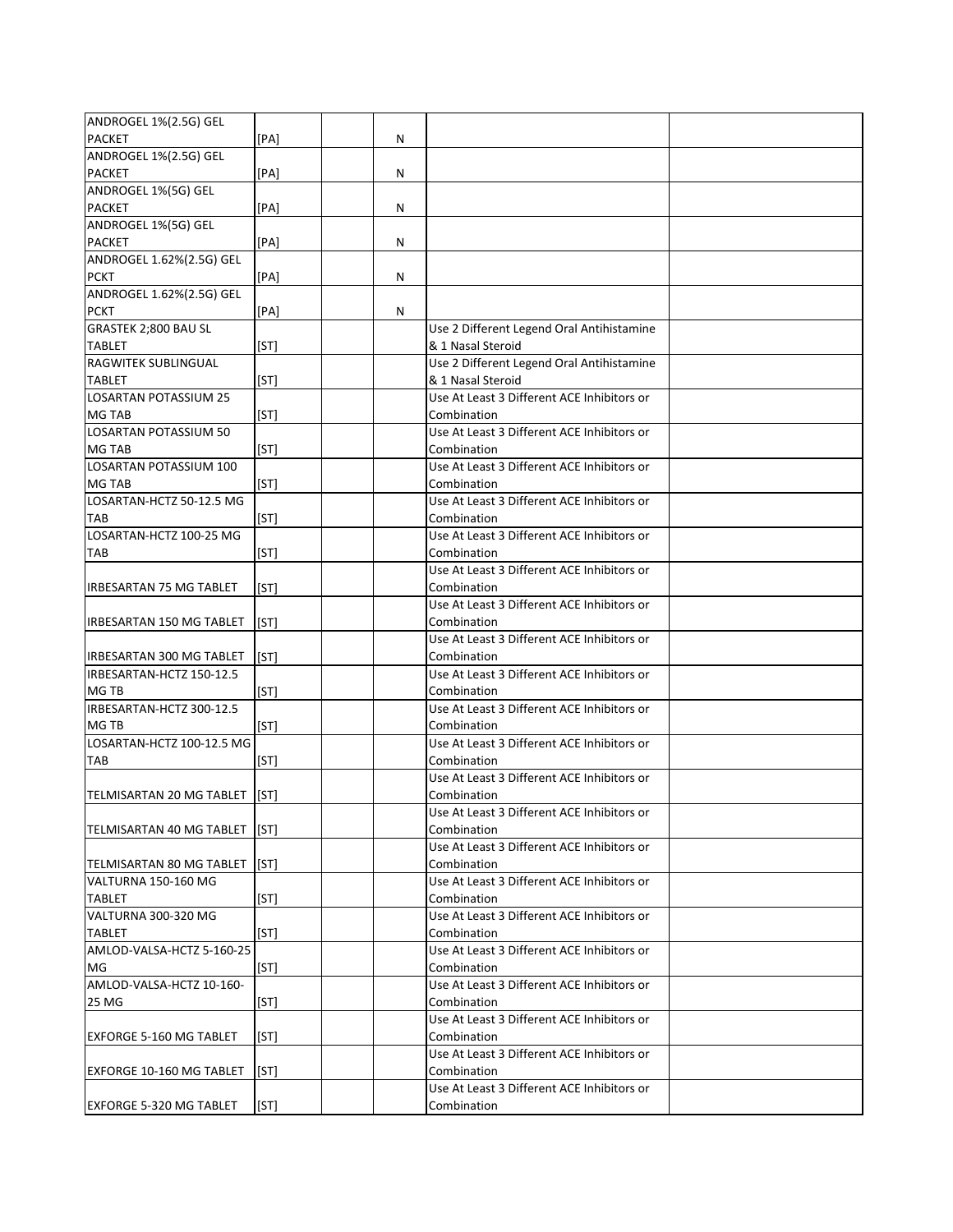|                                                    |      | Use At Least 3 Different ACE Inhibitors or |                     |
|----------------------------------------------------|------|--------------------------------------------|---------------------|
| EXFORGE 10-320 MG TABLET                           | [ST] | Combination                                |                     |
| OMEGA-3 ETHYL ESTERS 1 GM                          |      |                                            |                     |
| <b>CAP</b>                                         | [ST] | Use Niaspan, Gemfibrozil, and Fenofibrate  |                     |
| AMLODIPINE-VALSARTAN 5-                            |      | Use At Least 3 Different ACE Inhibitors or |                     |
| 160 MG                                             | [ST] | Combination                                |                     |
| AMLODIPINE-VALSARTAN 10-                           |      | Use At Least 3 Different ACE Inhibitors or |                     |
| 160 MG                                             | [ST] | Combination                                |                     |
| AMLODIPINE-VALSARTAN 5-                            |      | Use At Least 3 Different ACE Inhibitors or |                     |
| 320 MG                                             | [ST] | Combination                                |                     |
| AMLODIPINE-VALSARTAN 10-                           |      | Use At Least 3 Different ACE Inhibitors or |                     |
| 320 MG                                             | [ST] | Combination                                |                     |
| AMLOD-VALSA-HCTZ 5-160-                            |      | Use At Least 3 Different ACE Inhibitors or |                     |
| 12.5 MG                                            | [ST] | Combination                                |                     |
| AMLOD-VALSA-HCTZ 10-320-                           |      | Use At Least 3 Different ACE Inhibitors or |                     |
| 25 MG                                              | [ST] | Combination                                |                     |
| AMLOD-VALSA-HCTZ 10-160-                           |      | Use At Least 3 Different ACE Inhibitors or |                     |
| 12.5MG                                             | [ST] | Combination                                |                     |
|                                                    |      | Use At Least 3 Different ACE Inhibitors or |                     |
| VALSARTAN 40 MG TABLET                             | [ST] | Combination                                |                     |
|                                                    |      | Use At Least 3 Different ACE Inhibitors or |                     |
| VALSARTAN 80 MG TABLET                             | [ST] | Combination                                |                     |
|                                                    |      | Use At Least 3 Different ACE Inhibitors or |                     |
| VALSARTAN 160 MG TABLET                            | [ST] | Combination                                |                     |
|                                                    |      | Use At Least 3 Different ACE Inhibitors or |                     |
| VALSARTAN 320 MG TABLET                            | [ST] | Combination                                |                     |
| SAVELLA 12.5 MG TABLET                             | [ST] | ST: Other Antidepressant                   |                     |
| SAVELLA 25 MG TABLET                               | [ST] | ST: Other Antidepressant                   |                     |
| SAVELLA 50 MG TABLET                               | [ST] | ST: Other Antidepressant                   |                     |
| SAVELLA TITRATION PACK                             | [ST] | ST: Other Antidepressant                   |                     |
| SAVELLA 100 MG TABLET                              | [ST] | ST: Other Antidepressant                   |                     |
| PRILOSEC OTC 20.6 MG                               |      |                                            |                     |
| <b>TABLET</b>                                      | [ST] | Use Generic                                |                     |
| <b>SKLICE 0.5% LOTION</b>                          | [ST] | Use Natroba, Nix, Ovide, and Rid           |                     |
| RYBIX ODT 50 MG TABLET                             | [ST] | Use Tramadol                               |                     |
| SOLODYN ER 65 MG TABLET                            | [ST] | ST: Tetracyclines                          |                     |
| SOLODYN ER 115 MG TABLET                           | [ST] | ST: Tetracyclines                          |                     |
| SOLODYN ER 55 MG TABLET                            | [ST] | ST: Tetracyclines                          |                     |
| SOLODYN ER 80 MG TABLET                            | [ST] | ST: Tetracyclines                          |                     |
|                                                    | [ST] | ST: Tetracyclines                          |                     |
| SOLODYN ER 105 MG TABLET<br>ATOVAQUONE 750 MG/5 ML |      |                                            |                     |
| <b>SUSP</b>                                        | [ST] | Use Oral Bactrim/Bactrim BS                |                     |
| ONSOLIS 1;200 MCG SOLUBLE                          |      |                                            |                     |
| <b>FILM</b>                                        | [ST] | ST: Use Long-Acting Opioid                 |                     |
| ONSOLIS 200 MCG SOLUBLE                            |      |                                            |                     |
| <b>FILM</b>                                        | [ST] | ST: Use Long-Acting Opioid                 |                     |
| ONSOLIS 400 MCG SOLUBLE                            |      |                                            |                     |
| <b>FILM</b>                                        | [ST] | ST: Use Long-Acting Opioid                 |                     |
| ONSOLIS 600 MCG SOLUBLE                            |      |                                            |                     |
| <b>FILM</b>                                        | [ST] | ST: Use Long-Acting Opioid                 |                     |
| ONSOLIS 800 MCG SOLUBLE                            |      |                                            |                     |
| <b>FILM</b>                                        | [ST] | ST: Use Long-Acting Opioid                 |                     |
| <b>ABSTRAL SL Tab</b>                              |      |                                            | 90 tablets/30 days  |
| acetaminophen-codeine oral                         |      |                                            |                     |
| solution 120-12 mg/5 ml                            |      |                                            | 4500 ml/30 days     |
| acetaminophen-codeine oral                         |      |                                            |                     |
| tablet 300-15 mg, 300-30 mg                        |      |                                            | 360 tablets/30 days |
| acetaminophen-codeine oral                         |      |                                            |                     |
| tablet 300-60 mg                                   |      |                                            | 180 tablets/30 days |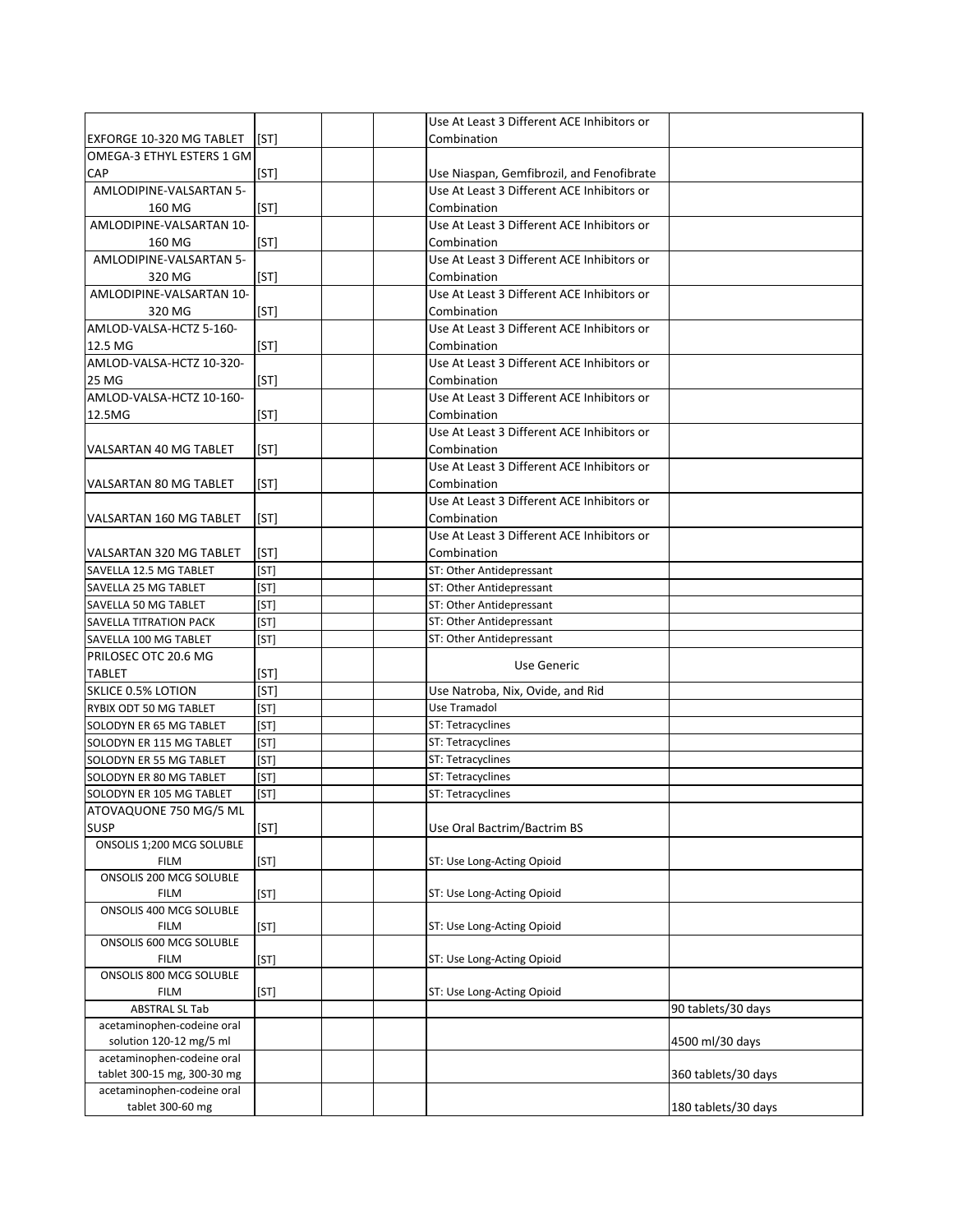| buprenorphine/naloxone          |  |                                   |
|---------------------------------|--|-----------------------------------|
| sublingual tablet               |  | 90 tablets/30 days                |
| codeine sulfate Generic         |  | 180 tablets/30 days               |
|                                 |  | 12 mcg/hr - 75 mcg/hr: 10         |
|                                 |  | patches/30 days, 100 mcg/hr: 9    |
| fentanyl transdermal patch      |  | patches/30 days                   |
| hydrocodone-acetaminophen       |  |                                   |
|                                 |  |                                   |
| oral solution 7.5-325 mg/15 mL  |  | 5550 mL/30 days                   |
| hydrocodone-acetaminophen       |  |                                   |
| oral solution 7.5-500 mg/15     |  |                                   |
| mL                              |  | 3600 mL/30 days                   |
| hydrocodone-acetaminophen 10-   |  |                                   |
| 300 mg, 10-325 mg, 2.5-325 mg,  |  |                                   |
| 5-300 mg, 5-325 mg, 7.5-300 mg, |  |                                   |
| 7.5-325 mg                      |  | 360 tablets/30 days               |
| hydrocodone-acetaminophen       |  |                                   |
| 2.5 mg/500 mg, 5 mg/500 mg,     |  |                                   |
| 7.5 mg/500 mg, 10 mg/500mg      |  | 240 tablets/30 days               |
| hydrocodone-acetaminophen       |  |                                   |
| 7.5 mg/650 mg, 10 mg/650 mg,    |  |                                   |
| 10 mg/660 mg                    |  | 180 tablets/30 days               |
| hydrocodone-acetaminophen       |  |                                   |
| 7.5 mg/750 mg, 10 mg/750 mg     |  | 150 tablets/30 days               |
|                                 |  |                                   |
| hydrocodone-ibuprofen 10-       |  |                                   |
|                                 |  |                                   |
| 200 mg, 5-200 mg, 7.5-200 mg    |  | 50 tablets/30 days                |
| hydromorphone ER (generic,      |  |                                   |
| Exalgo)                         |  | 60 tablets/30 days                |
| ibuprofen-oxycodone Generic     |  | 28 tablets/30 days                |
| levorphanol tartrate Generic    |  | 120 tablets/30 days               |
|                                 |  | 10 mg: 120 tablets/30 days, 5 mg: |
| methadone Generic               |  | 240 tablets/30 days               |
| morphine sulfate extended-      |  |                                   |
| release capsules (generic,      |  |                                   |
| Avinza)                         |  | 60 capsules/30 days               |
| morphine sulfate extended-      |  |                                   |
| release capsules (generic,      |  |                                   |
| Kadian)                         |  |                                   |
|                                 |  | 60 capsules/30 days               |
| morphine sulfate controlled-    |  |                                   |
| release tablets (generic, MS    |  |                                   |
| Contin)                         |  | 90 tablets/30 days                |
| oxycodone Generic               |  | 180 capsules/30 days              |
| oxycodone ER (generic,          |  |                                   |
| Oxycontin)                      |  | 60 tablets/30 days                |
| oxycodone-acetaminophen         |  |                                   |
| Generic                         |  | 300 tablets/30 days               |
| oxycodone-aspirin Generic       |  | 360 tablets/30 days               |
|                                 |  | 5 mg: 180 tablets/30 days, 10 mg: |
|                                 |  | 200 tablets/30 days               |
| oxymorphone Generic             |  |                                   |
| oxymorphone ER (generic,        |  |                                   |
| Opana ER)                       |  | 90 tablets/30 days                |
| reprexain Generic               |  |                                   |
| (hydrocodone/ibuprofen)         |  | 50 tablets/30 days                |
| HARVONI 90MG-400MG              |  |                                   |
| <b>TABLET</b>                   |  | 28 tablets/28 days                |
| EPCLUSA 400MG-100MG             |  |                                   |
| <b>TABLET</b>                   |  | 28 tablets/28 days                |
| ZEPATIER 50MG-100MG             |  |                                   |
|                                 |  |                                   |
| <b>TABLET</b>                   |  | 28 tablets/28 days                |